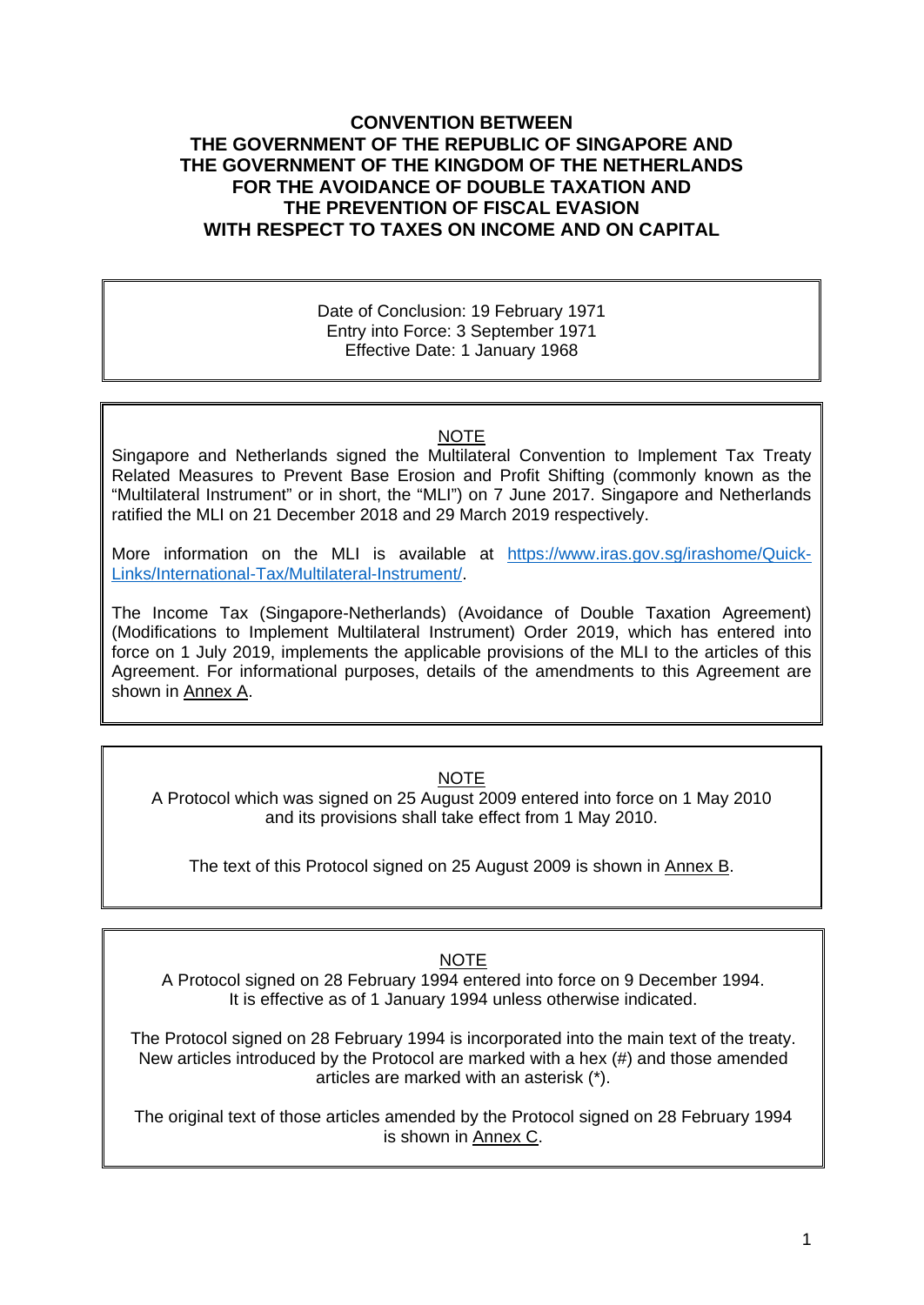The Government of the Republic of Singapore and the Government of the Kingdom of the Netherlands,

Desiring to conclude a Convention for the avoidance of double taxation and the prevention of fiscal evasion with respect to taxes on income and on capital,

Have agreed as follows: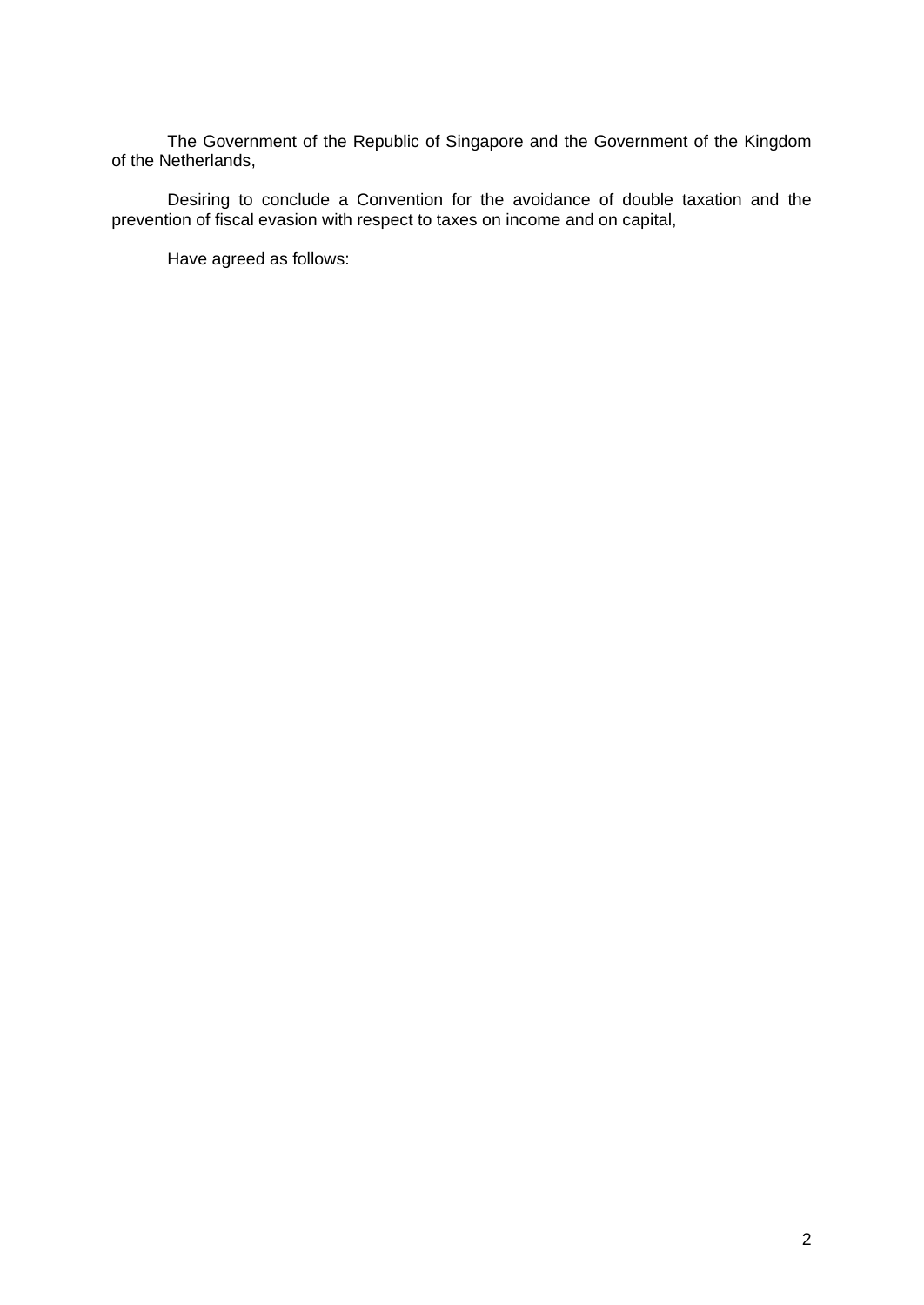#### **ARTICLE 1 – TAXES COVERED**

1. This Convention shall apply to taxes on income and on capital imposed on behalf of each of the States irrespective of the manner in which they are levied.

2. There shall be regarded as taxes on income and on capital all taxes imposed on total income, on total capital, or on elements of income or of capital, including taxes on gains from the alienation of movable or immovable property, as well as taxes on capital appreciation.

3. The existing taxes to which this Convention shall apply are, in particular -

- (a) in the case of the Netherlands:
	- the income tax (de inkomstenbelasting),
	- the wages tax (de loonbelasting),
	- the company tax (de vennootschapsbelasting),
	- the dividend tax (de dividendbelasting),
	- the tax on fees of directors of companies (de commissarissenbelasting),
	- the capital tax (de vermogensbelasting),

(hereinafter referred to as "Netherlands tax");

- (b) in the case of Singapore:
	- the income tax,

(hereinafter referred to as "Singapore tax").

4. This Convention shall also apply to any identical or substantially similar taxes which are subsequently imposed in addition to, or in place of, the existing taxes.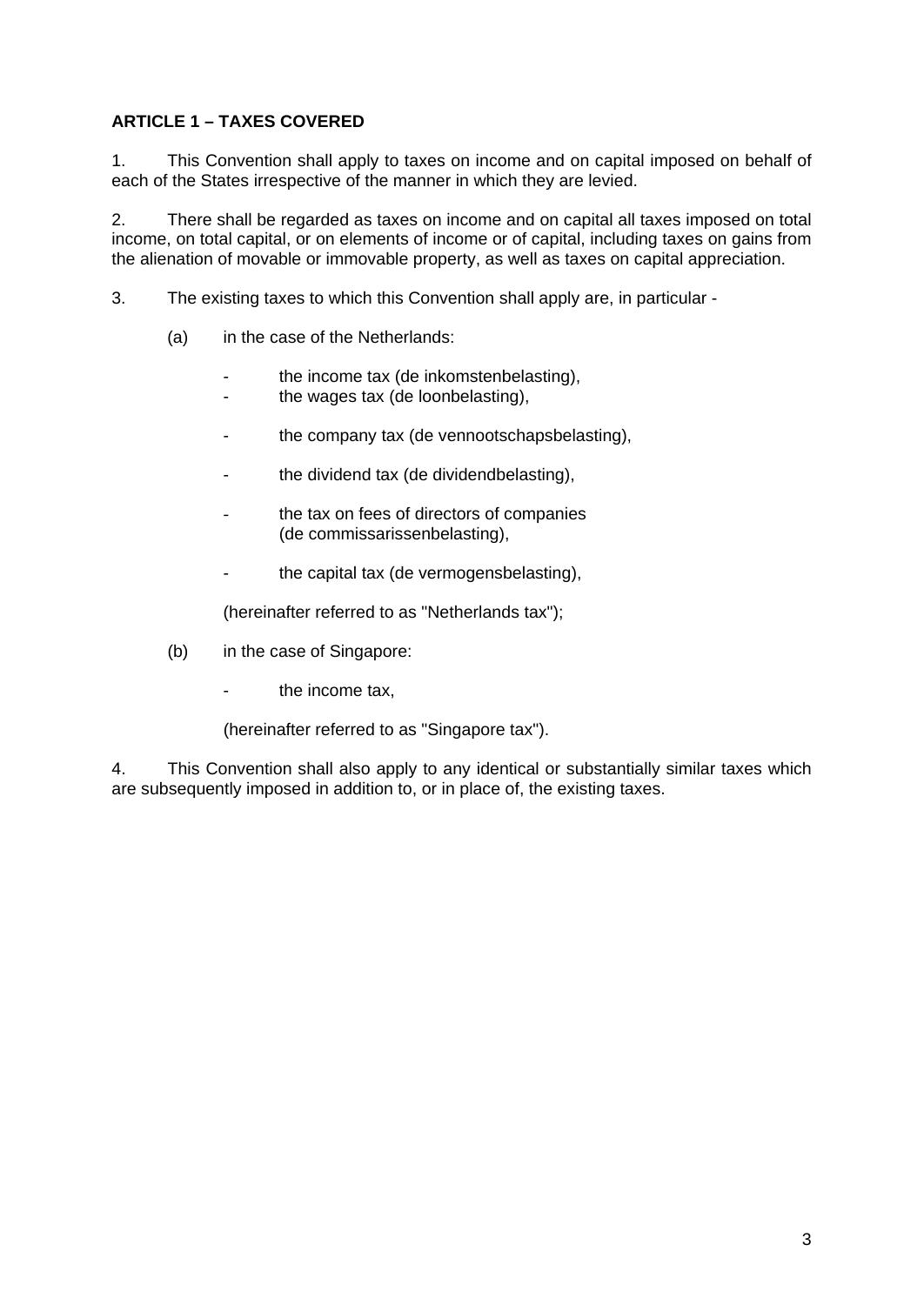#### **ARTICLE 2 – GENERAL DEFINITIONS**

- 1. In this Convention, unless the context otherwise requires
	- (a) the term "State" means the Netherlands or Singapore, as the context requires;
	- (b) the term "States" means the Netherlands and Singapore;
	- (c) the term "the Netherlands" comprises the part of the Kingdom of the Netherlands that is situated in Europe and the part of the seabed and its subsoil under the North Sea, over which the Kingdom of the Netherlands has sovereign rights in accordance with international law;
	- (d) the term "Singapore" means the Republic of Singapore;
	- (e) the term "tax" means Netherlands tax or Singapore tax, as the context requires;
	- (f) the term "person" includes an individual, a company and any other body of persons;
	- (g) the term "company" means any body corporate or any entity which is treated as a body corporate for tax purposes;
	- (h) the terms "enterprise of one of the States" and "enterprise of the other State" mean respectively an enterprise carried on by a resident of one of the States and an enterprise carried on by a resident of the other State;
	- (i) the term "competent authority" means
		- (i) in the Netherlands the Minister of Finance or his authorised representative;
		- (ii) in Singapore the Minister for Finance or his authorised representative.

2. As regards the application of this Convention by either of the States, any term not otherwise defined shall, unless the context otherwise requires, have the meaning which it has under the laws of that State relating to the taxes which are the subject of this Convention.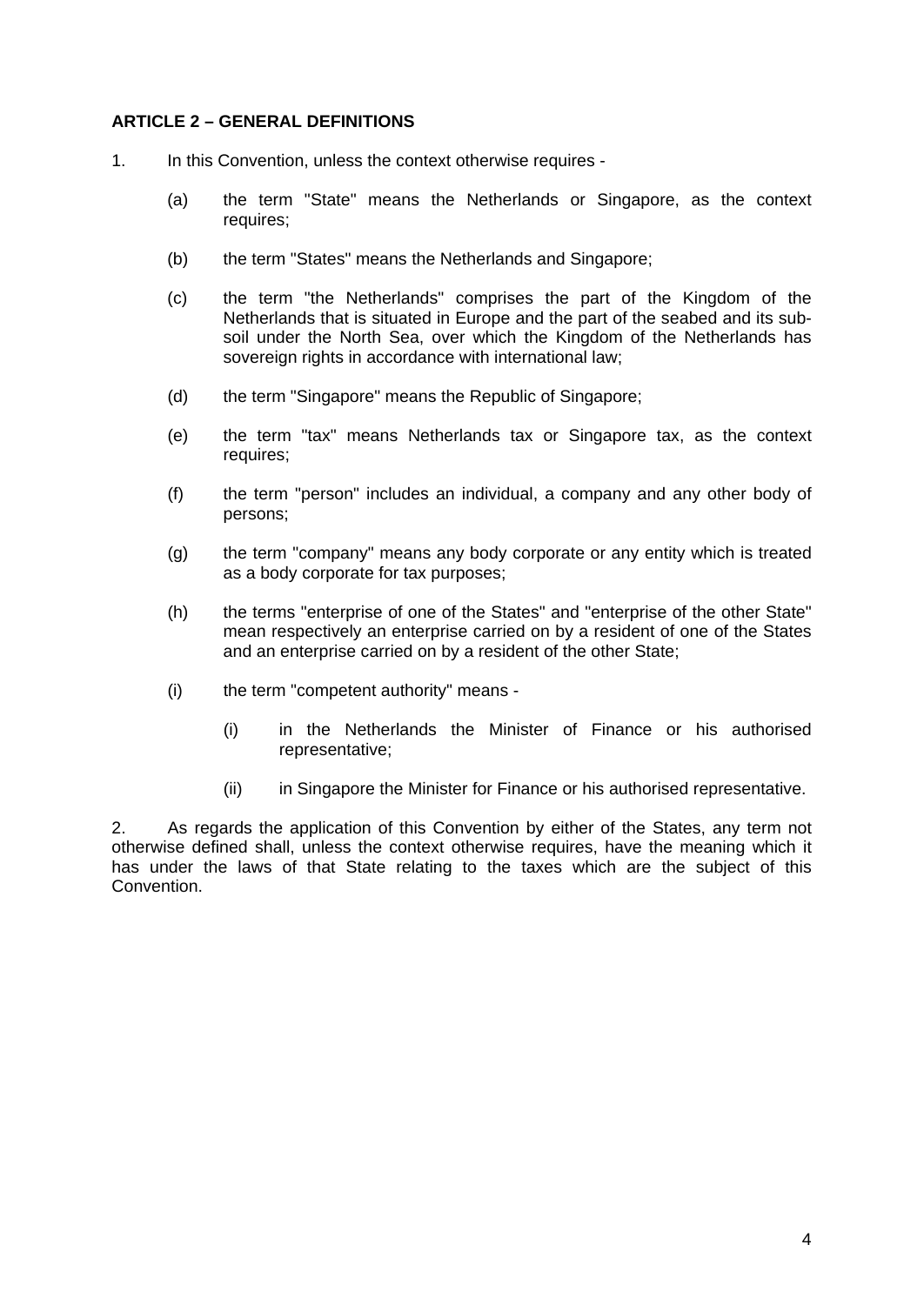#### **ARTICLE 3 – FISCAL DOMICILE**

1. For the purposes of this Convention, the term "resident of one of the States" means any person who, under the law of that State, is liable to taxation therein by reason of his domicile, residence, place of management and control or any other criterion of a similar nature.

2. For the purposes of this Convention an individual, who is a member of a diplomatic or consular mission of one of the States in the other State or in a third State and who is a national of the sending State, shall be deemed to be a resident of the sending State if he is submitted therein to the same obligations in respect of taxes on income and on capital as are residents of that State.

3. Where by reason of the provisions of paragraph 1 an individual is a resident of both States, then this case shall be determined in accordance with the following rules -

- (a) he shall be deemed to be a resident of the State in which he has a permanent home available to him. If he has a permanent home available to him in both States, he shall be deemed to be a resident of the State with which his personal and economic relations are closer;
- (b) if the State with which his personal and economic relations are closer cannot be determined, or if he has not a permanent home available to him in either State, he shall be deemed to be a resident of the State in which he has an habitual abode;
- (c) if he has an habitual abode in both States or in neither of them, the competent authorities of the States shall settle the question by mutual agreement.

4. Where by reason of the provisions of paragraph 1 a person other than an individual is a resident of both States, then it shall be deemed to be a resident of the State in which it is managed and controlled.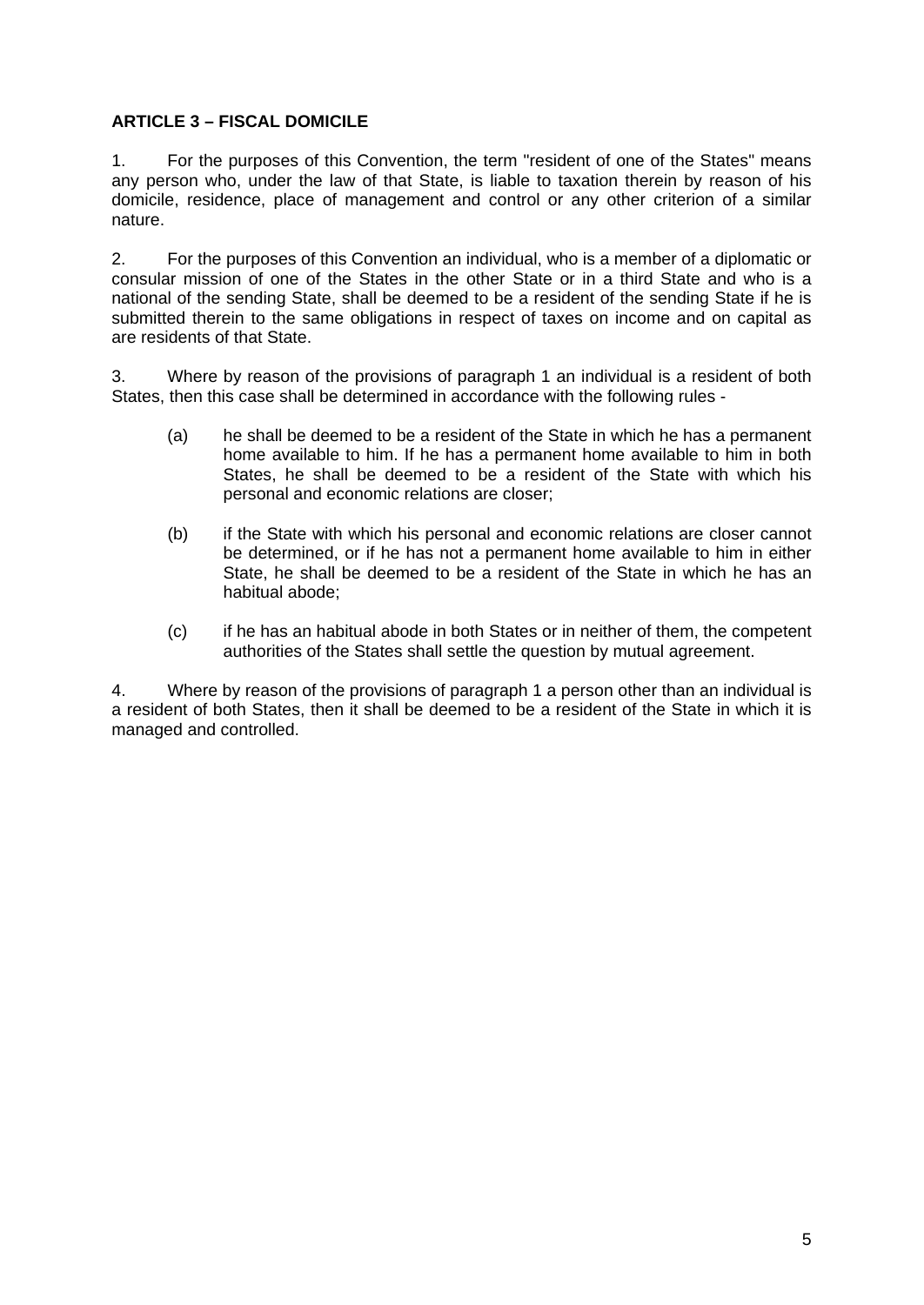#### **ARTICLE 4 – PERMANENT ESTABLISHMENT**

1. For the purposes of this Convention, the term "permanent establishment" means a fixed place of business in which the business of the enterprise is wholly or partly carried on.

- 2. The term "permanent establishment" shall include especially
	- (a) a place of management;
	- (b) a branch;
	- (c) an office;
	- (d) a factory;
	- (e) a workshop;
	- (f) a farm or plantation;
	- (g) a mine, oil well, quarry or other place of extraction of natural resources;
	- (h) a building site or construction or assembly project which exists for more than six months.
- 3. The term "permanent establishment" shall not be deemed to include
	- (a) the use of facilities solely for the purpose of storage, display or delivery of goods or merchandise belonging to the enterprise;
	- (b) the maintenance of a stock of goods or merchandise belonging to the enterprise solely for the purpose of storage, display or delivery;
	- (c) the maintenance of a stock of goods or merchandise belonging to the enterprise solely for the purpose of processing by another enterprise;
	- (d) the maintenance of a fixed place of business solely for the purpose of purchasing goods or merchandise or for collecting information, for the enterprise;
	- (e) the maintenance of a fixed place of business solely for the purpose of advertising, for the supply of information, for scientific research or for similar activities which have a preparatory or auxiliary character, for the enterprise.

4. A person acting in one of the States on behalf of an enterprise of the other State (other than an agent of an independent status to whom paragraph 6 applies) shall be deemed to be a permanent establishment in the first-mentioned State if -

- (a) he has, and habitually exercises in the first-mentioned State, an authority to conclude contracts in the name of the enterprise, unless his activities are limited to the purchase of goods or merchandise for the enterprise; or
- (b) he maintains in the first-mentioned State a stock of goods or merchandise belonging to the enterprise from which he regularly fills orders on behalf of the enterprise.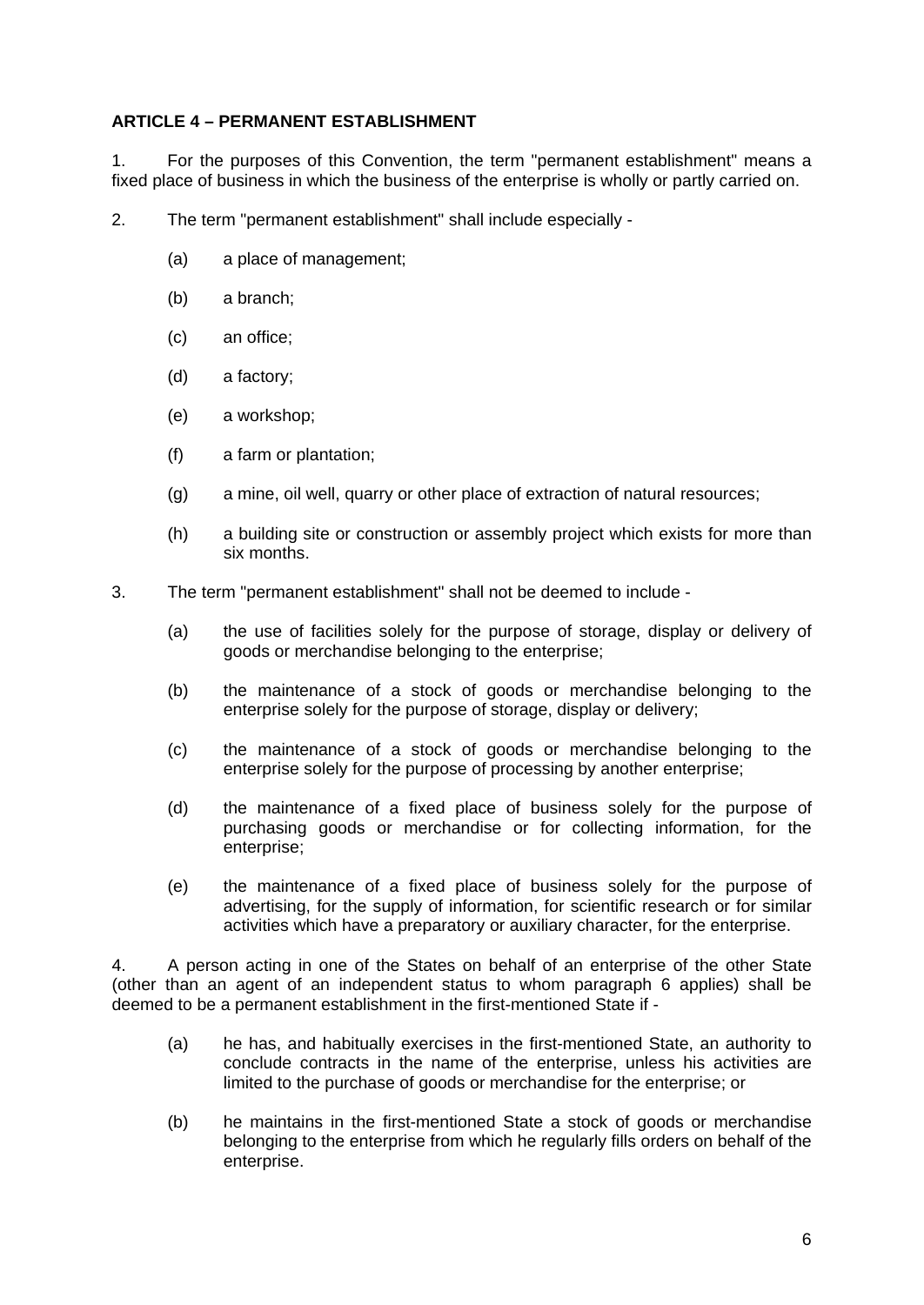5. An enterprise of one of the States shall be deemed to have a permanent establishment in the other State if it carries on supervisory activities in that other State for more than six months in connection with a construction, installation or assembly project which is being undertaken in that other State.

6. An enterprise of one of the States shall not be deemed to have a permanent establishment in the other State merely because it carries on business in that other State through a broker, general commission agent or any other agent of an independent status, where such person is acting in the ordinary course of his business.

7. The fact that a company which is a resident of one of the States controls or is controlled by a company which is a resident of the other State, or which carries on business in that other State (whether through a permanent establishment or otherwise), shall not of itself constitute either company a permanent establishment of the other.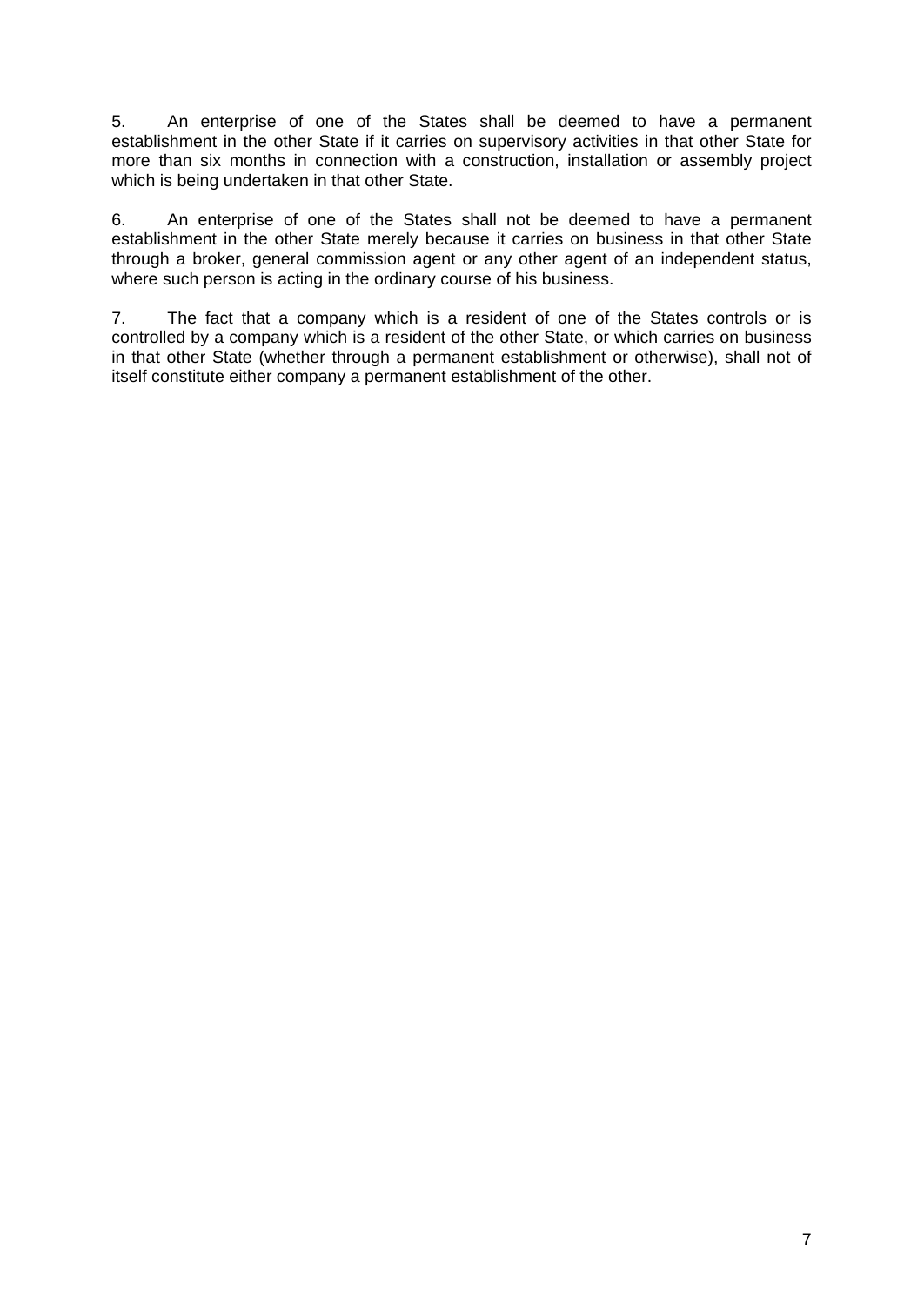#### **ARTICLE 5 – LIMITATION OF RELIEF**

Where under any provision of this Convention income is relieved from tax in one of the States and under the law in force in the other State, a person, in respect of the said income, is subject to tax by reference to the amount thereof which is remitted to or received in that other State and not by reference to the full amount thereof, then the relief to be allowed under this Convention in the first-mentioned State shall apply only to so much of the income as is remitted to or received in the other State.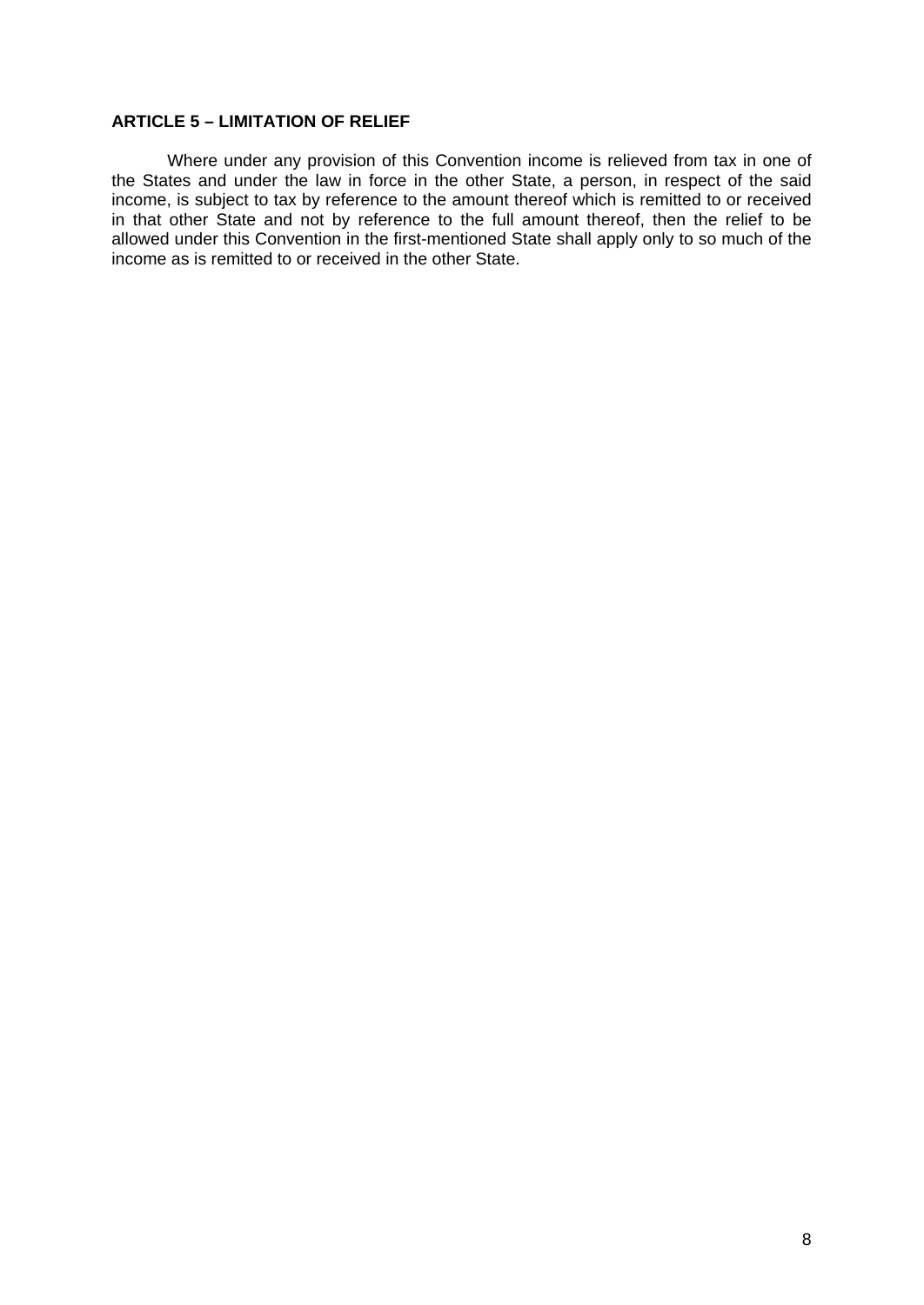#### **ARTICLE 6 – INCOME FROM IMMOVABLE PROPERTY**

1. Income from immovable property may be taxed in the State in which such property is situated.

2. The term "immovable property" shall be defined in accordance with the law of the State in which the property in question is situated. The term shall in any case include rights to variable or fixed payments as consideration for the working of, or the right to work, mineral deposits or other places of extraction of natural resources. Ships, boats and aircraft shall not be regarded as immovable property.

3. The provisions of paragraph 1 shall apply to income derived from the direct use, letting or use in any other form of immovable property.

4. The provisions of paragraphs 1 and 3 shall also apply to the income from immovable property of an enterprise and to income from immovable property used for the performance of professional services.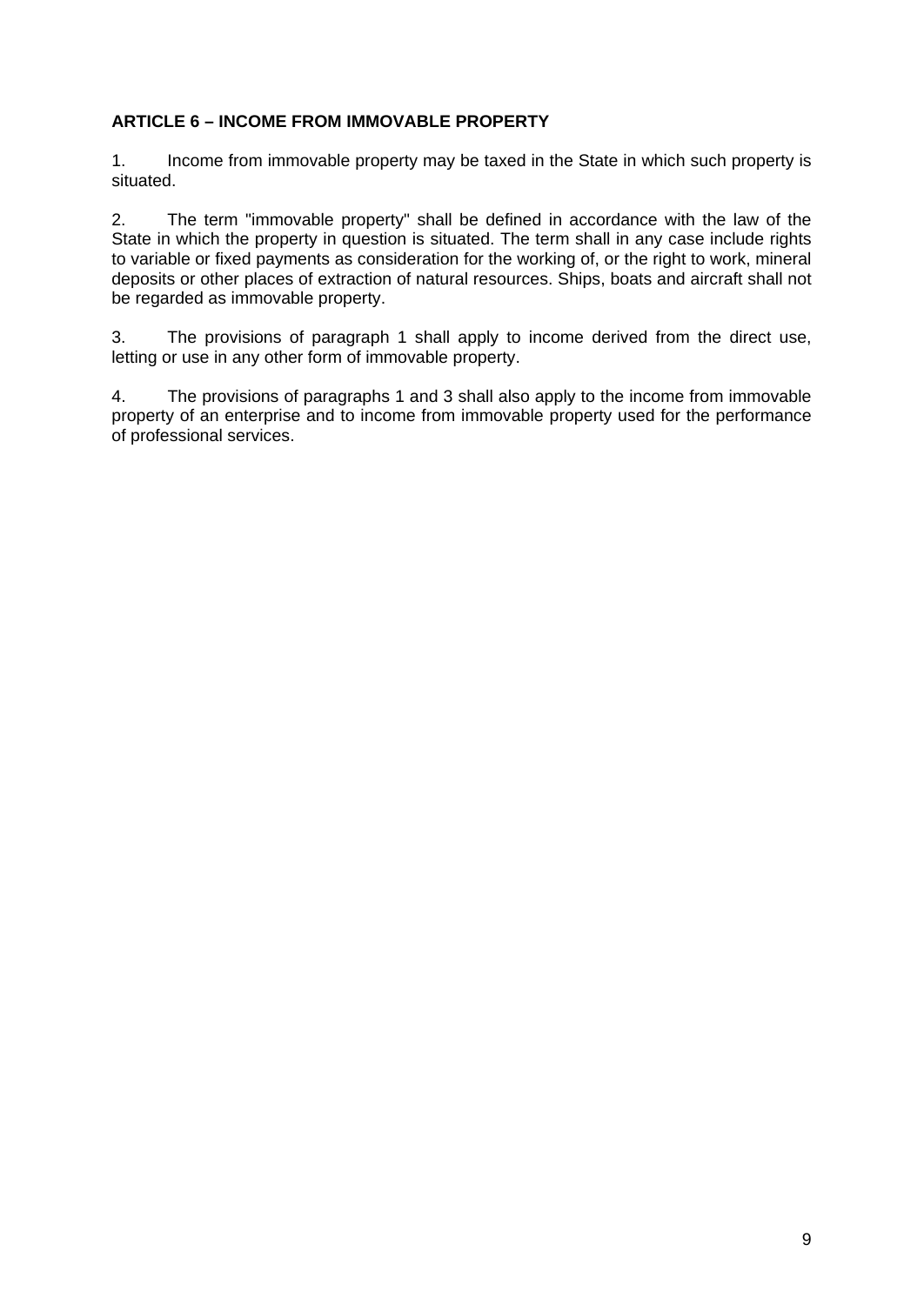#### **ARTICLE 7 – BUSINESS PROFITS**

1. The profits of an enterprise of one of the States shall be taxable only in that State unless the enterprise carries on business in the other State through a permanent establishment situated therein. If the enterprise carries on business as aforesaid, the profits of the enterprise may be taxed in the other State but only so much of them as is attributable to that permanent establishment.

2. Where an enterprise of one of the States carries on business in the other State through a permanent establishment situated therein, there shall in each State be attributed to that permanent establishment the profits which it might be expected to make if it were a distinct and separate enterprise engaged in the same or similar activities under the same or similar conditions and dealing wholly independently with the enterprise of which it is a permanent establishment.

3. In the determination of the profits of a permanent establishment, there shall be allowed as deductions expenses of the enterprise (other than expenses which would not be deductible if the permanent establishment were a separate enterprise) which are incurred for the purposes of the permanent establishment including executive and general administrative expenses so incurred, whether in the State in which the permanent establishment is situated or elsewhere.

4. No profits shall be attributed to a permanent establishment by reason of the mere purchase (including transportation) by that permanent establishment of goods or merchandise for the enterprise.

5. Where profits include items of income which are dealt with separately in other Articles of this Convention, then the provisions of those Articles shall not be affected by the provisions of this Article.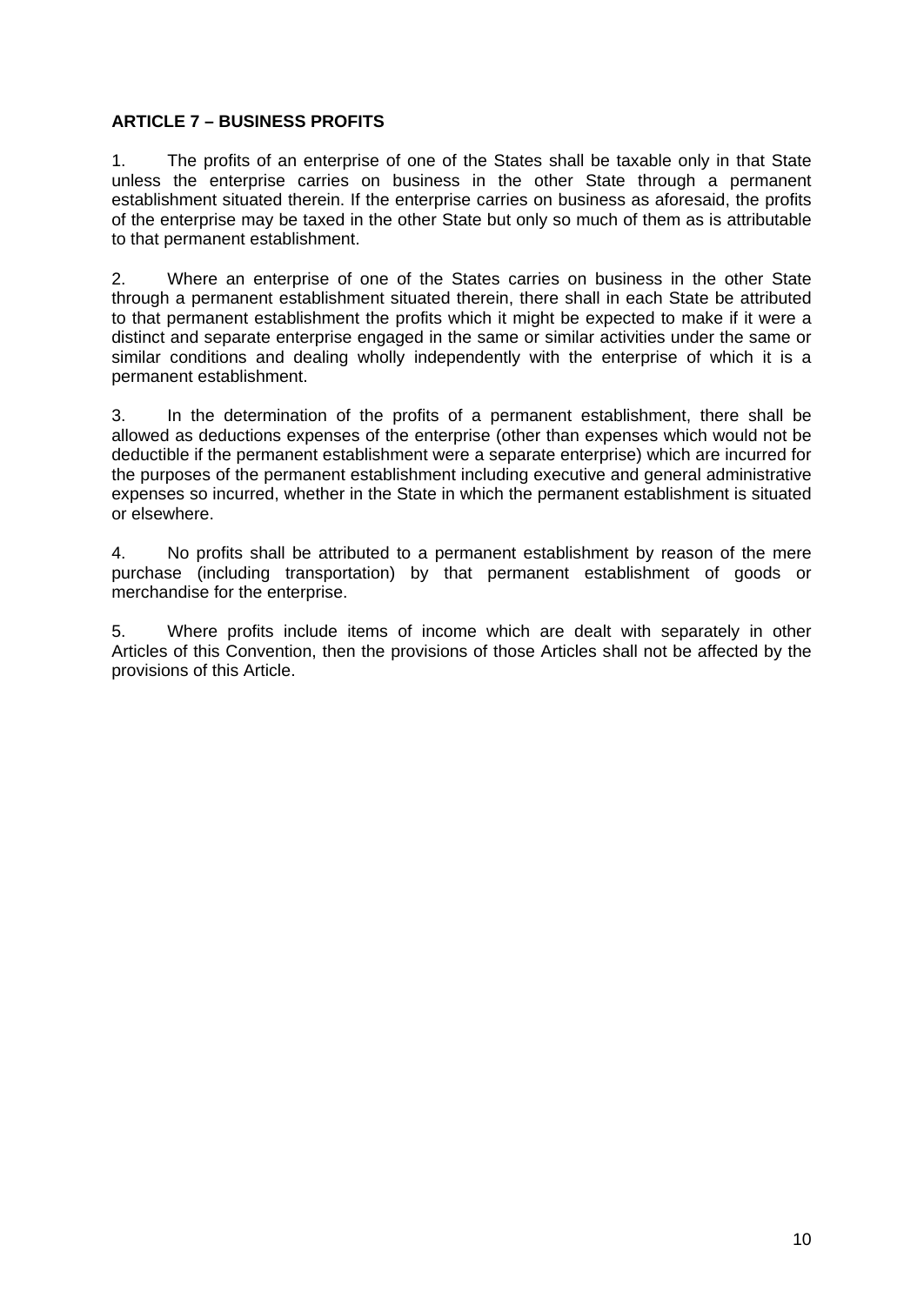#### **ARTICLE 8 – SHIPPING AND AIR TRANSPORT \***

1. Profits from the operation of ships or aircraft in international traffic shall be taxable only in the State in which the place of management and control of the enterprise is situated.

2. If the place of management and control of a shipping enterprise is aboard a ship, then it shall be deemed to be situated in the State in which the home harbour of the ship is situated, or, if there is no such home harbour, in the State of which the operator of the ship is a resident.

3. The provisions of paragraph 1 shall also apply to profits from the participation in a pool, a joint business or an international operating agency.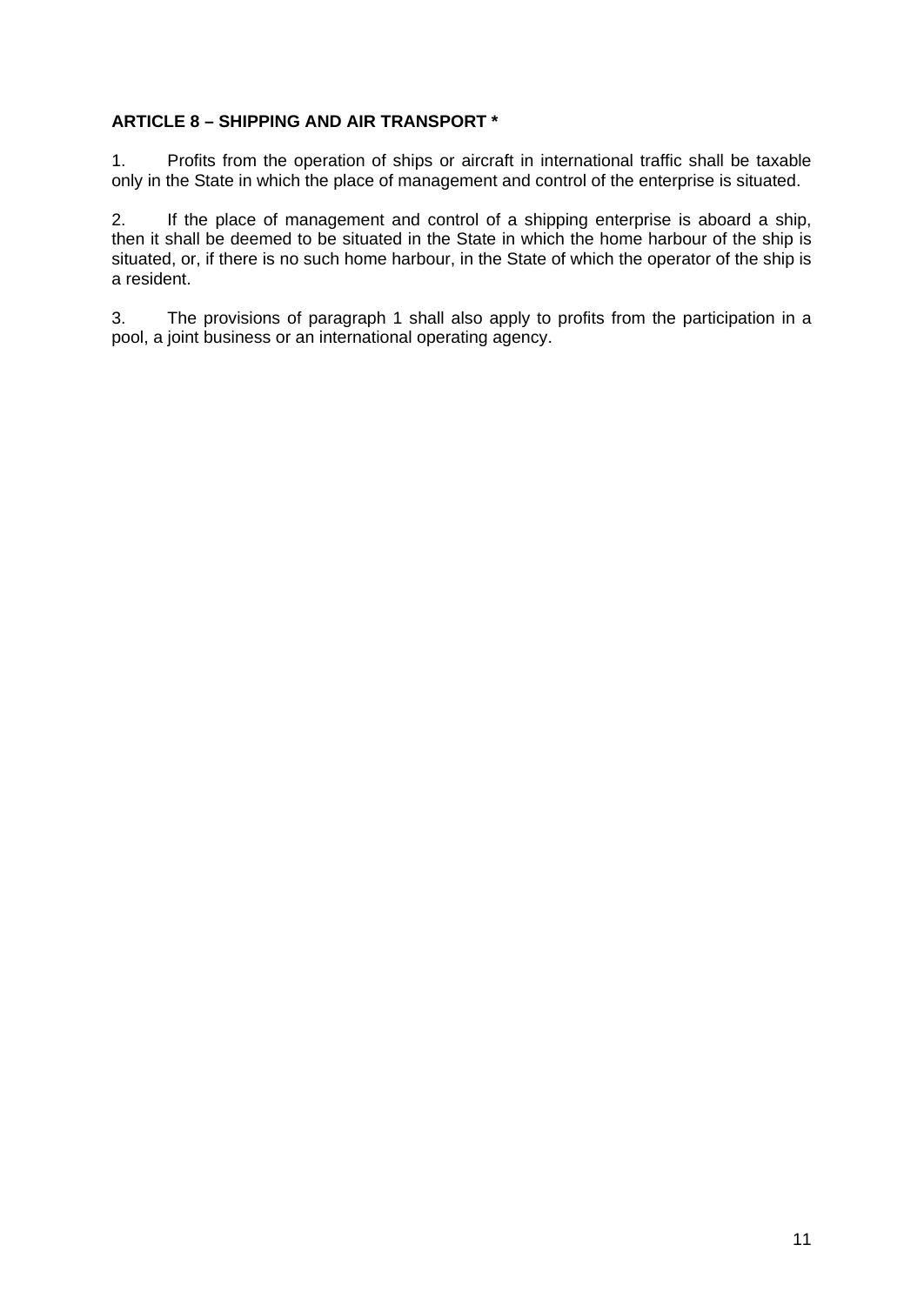#### **ARTICLE 9 – ASSOCIATED ENTERPRISES**

Where -

- (a) an enterprise of one of the States participates directly or indirectly in the management, control or capital of an enterprise of the other State, or
- (b) the same persons participate directly or indirectly in the management, control or capital of an enterprise of one of the States and an enterprise of the other State,

and in either case conditions are made or imposed between the two enterprises in their commercial or financial relations which differ from those which would be made between independent enterprises, then any profits which would, but for those conditions, have accrued to one of the enterprises, but, by reason of those conditions, have not so accrued, may be included in the profits of that enterprise and taxed accordingly.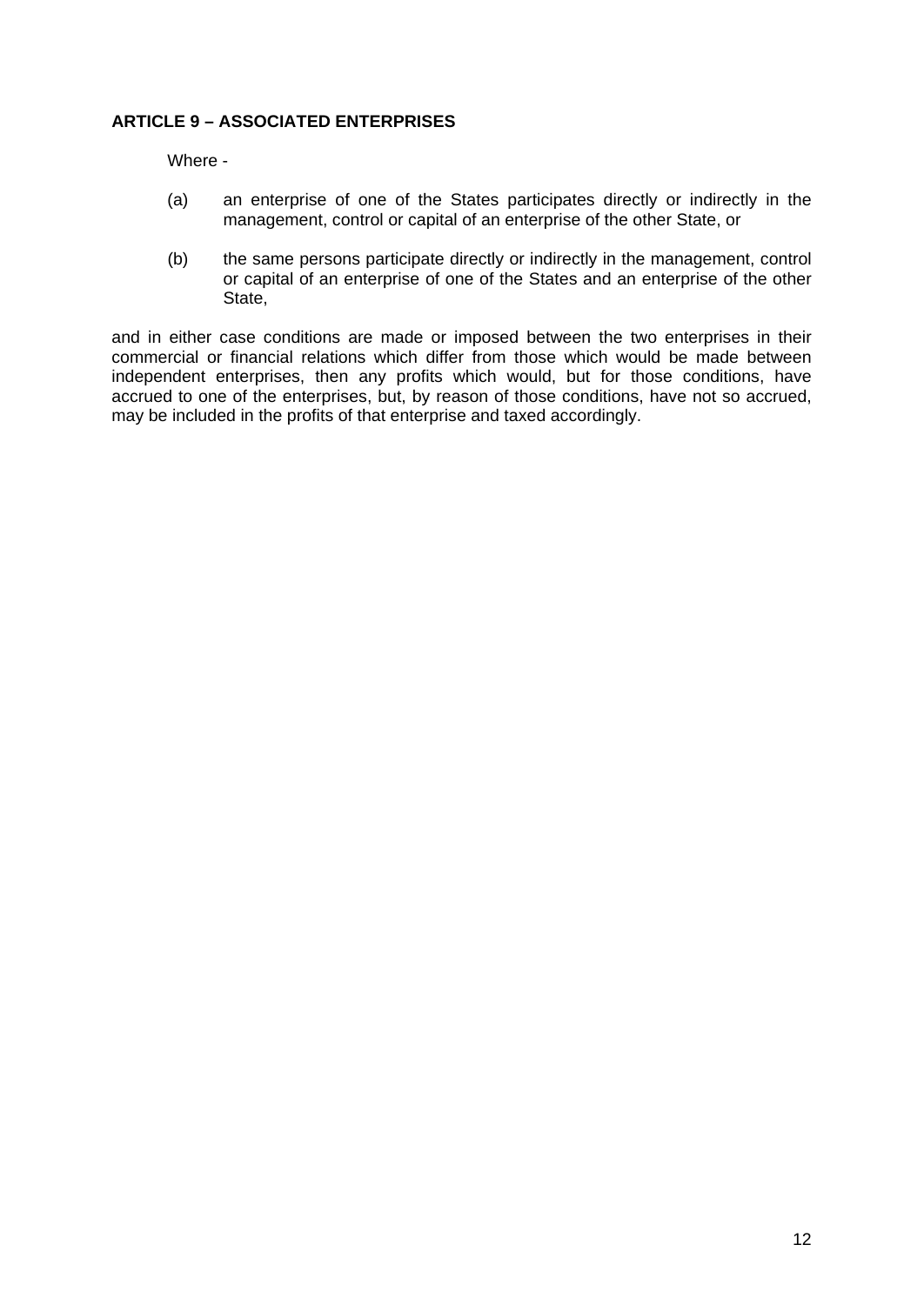#### **ARTICLE 10 – DIVIDENDS**

1. Dividends paid by a company which is a resident of one of the States to a resident of the other State may be taxed in that other State.

2. However, dividends paid by a company which is a resident of the Netherlands to a resident of Singapore may be taxed in the Netherlands, and according to Netherlands law, but the tax so charged shall not exceed 15 per cent of the gross amount of the dividends. Where, however, the recipient of the dividends is a company the capital of which is wholly or partly divided into shares and which holds directly or indirectly at least 25 per cent of the capital of the company paying the dividends, the Netherlands shall not levy a tax on the dividends.

3. Dividends paid by a company which is a resident of Singapore to a resident of the Netherlands shall be exempt from any tax in Singapore which is chargeable on dividends in addition to the tax chargeable in respect of the profits of the company.

Provided that nothing in this paragraph shall affect the provisions of Singapore law under which the tax in respect of a dividend paid by a company which is a resident of Singapore from which Singapore tax has been, or has been deemed to be, deducted may be adjusted by reference to the rate of tax appropriate to the Singapore year of assessment immediately following that in which the dividend was paid.

4. The provisions of paragraph 2 shall not affect the taxation of the company in respect of the profits out of which the dividends are paid.

5. The term "dividends" as used in this Article means income from shares, "jouissance" shares or "jouissance" rights, mining shares, founders' shares or other rights, not being debtclaims, participating in profits, as well as income from other corporate rights assimilated to income from shares by the taxation law of the State of which the company making the distribution is a resident.

6. The provisions of paragraphs 1, 2 and 3 shall not apply if the recipient of the dividends, being a resident of one of the States, has in the other State, of which the company paying the dividends is a resident, a permanent establishment with which the holding by virtue of which the dividends are paid is effectively connected. In such a case, the provisions of Article 7 shall apply.

7. Where a company which is a resident of one of the States derives profits or income from the other State, that other State may not impose any tax on the dividends paid by the company to persons who are not residents of that other State, or subject the company's undistributed profits to a tax on undistributed profits, even if the dividends paid or the undistributed profits consist wholly or partly of profits or income arising in such other State.

8. If the system of taxation applicable in either of the States to the profits and distributions of companies is substantially altered the competent authorities may consult each other in order to determine whether it is necessary for this reason to amend the provisions of paragraphs 1, 2 and 3 of this Article.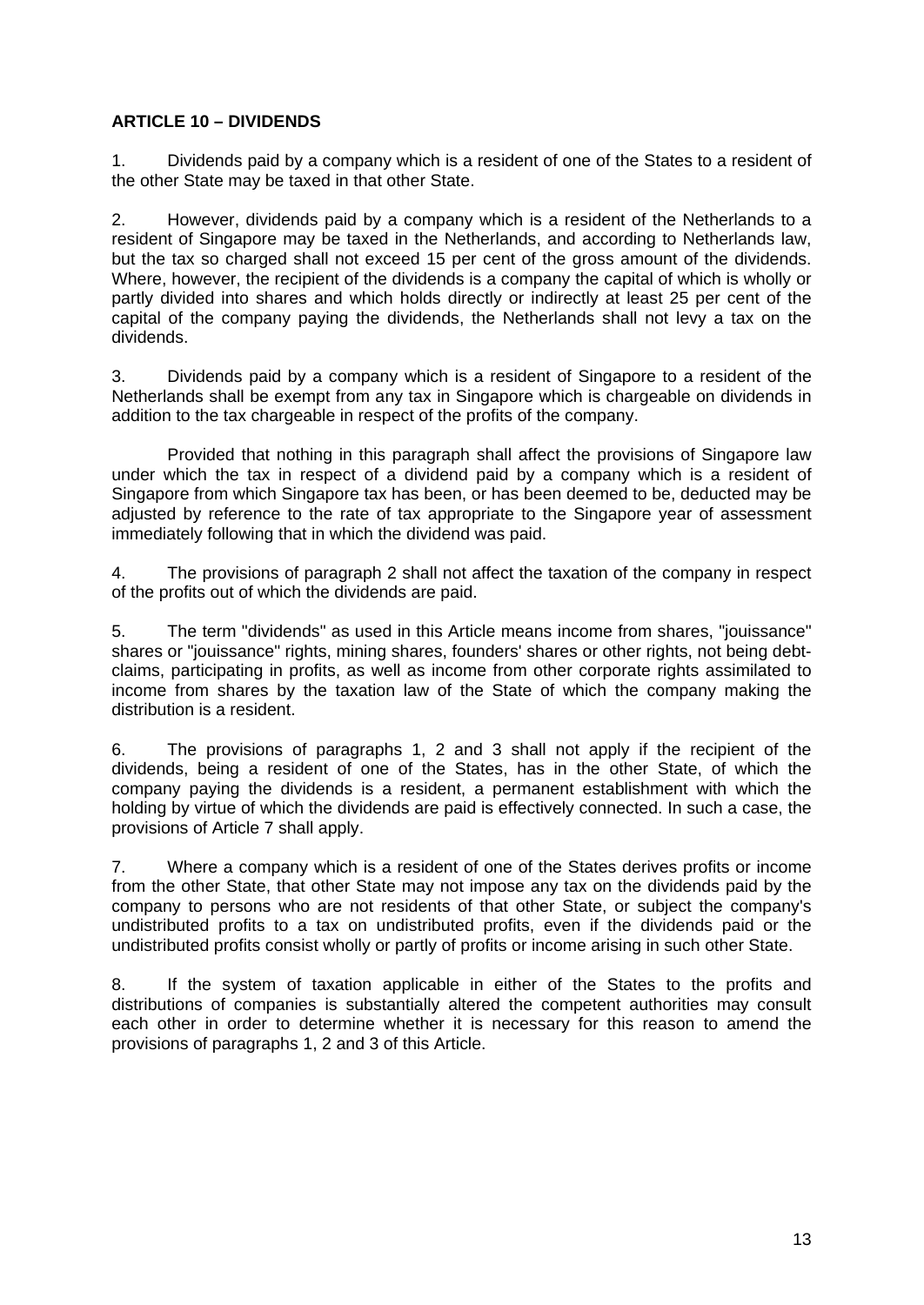#### **ARTICLE 11 – INTEREST**

1. Interest arising in one of the States and paid to a resident of the other State may be taxed in that other State.

2. However, such interest may be taxed in the State in which it arises, and according to the law of that State, but the tax so charged shall not exceed 10 per cent of the amount of the interest.

3. Notwithstanding the provisions of paragraph 2 the State in which the interest arises shall not levy a tax on interest paid to the Government of the other State. For the purposes of this paragraph the term "Government" shall include in the case of Singapore the Board of Commissioners of Currency.

4. The term "interest" as used in this Article means income from Government securities, bonds or debentures, whether or not secured by mortgage and whether or not carrying a right to participate in profits, and debt-claims of every kind as well as all other income assimilated to income from money lent by the taxation law of the State in which the income arises.

5. The provisions of paragraphs 1 and 2 shall not apply if the recipient of the interest, being a resident of one of the States, has in the other State in which the interest arises a permanent establishment with which the debt-claim from which the interest arises is effectively connected. In such a case, the provisions of Article 7 shall apply.

6. Interest shall be deemed to arise in one of the States when the payer is that State itself, a political subdivision, a local authority or a resident of that State. Where, however, the person paying the interest, whether he is a resident of one of the States or not, has in one of the States a permanent establishment in connection with which the indebtedness on which the interest is paid was incurred, and such interest is borne by such permanent establishment, then such interest shall be deemed to arise in the State in which the permanent establishment is situated.

7. Where, owing to a special relationship between the payer and the recipient or between both of them and some other person, the amount of the interest paid, having regard to the debt-claim for which it is paid, exceeds the amount which would have been agreed upon by the payer and the recipient in the absence of such relationship, the provisions of this Article shall apply only to the last-mentioned amount. In that case, the excess part of the payments shall remain taxable according to the law of each State, due regard being had to the other provisions of this Convention.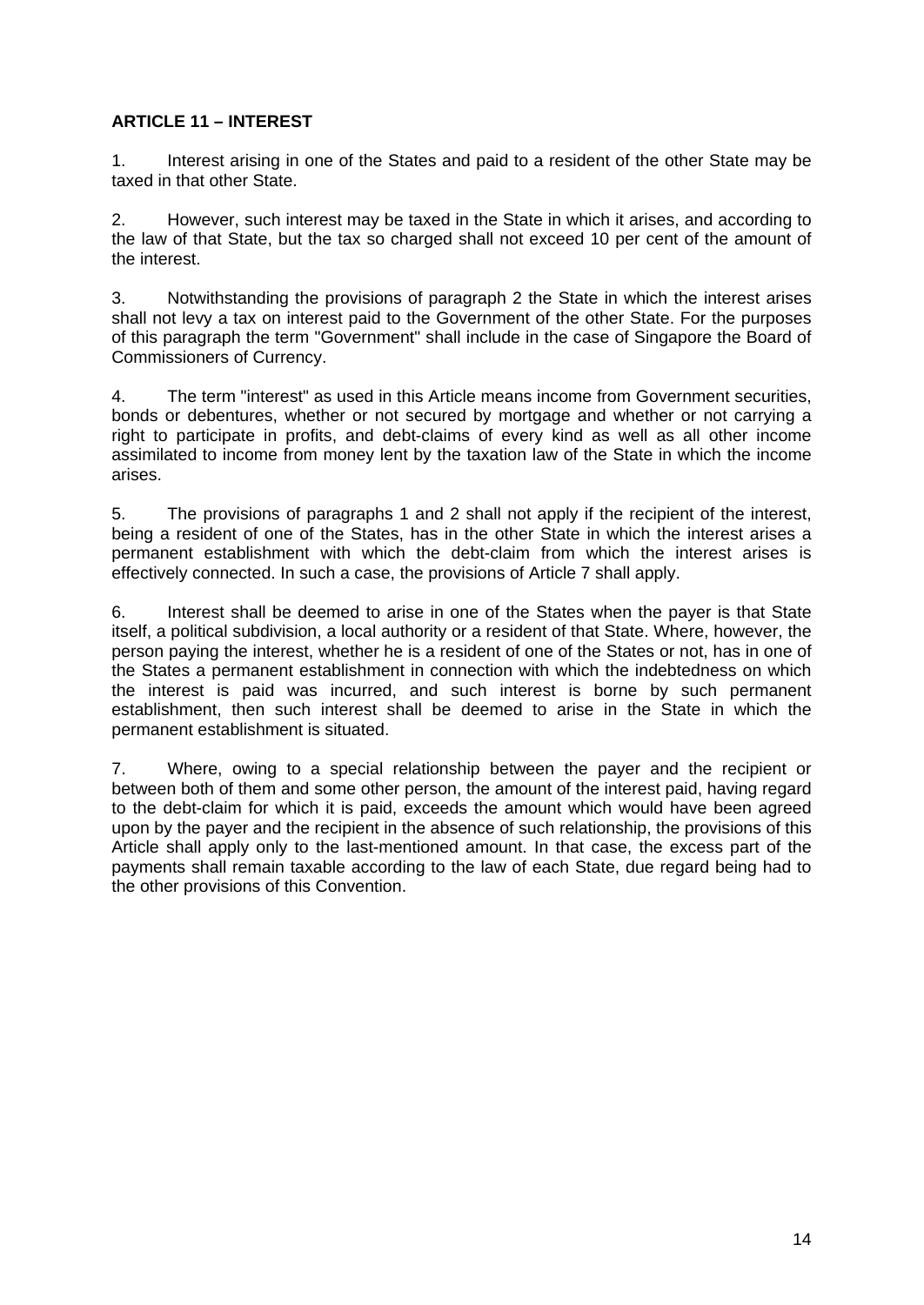#### **ARTICLE 12 – ROYALTIES**

1. Subject to the provisions of paragraph 6, royalties arising in one of the States and paid to a resident of the other State shall be taxable only in that other State.

2. Subject to the provisions of paragraph 6, sums from the alienation of any right or property giving rise to royalties shall be taxable only in the State of which the alienator is a resident.

3. The term "royalties" as used in this Article means payments of any kind received as a consideration for the use of, or the right to use, any copyright of scientific work, any patent, trade mark, design or model, plan, secret formula or process, or for the use of, or the right to use, industrial, commercial or scientific equipment, or for information concerning industrial, commercial or scientific experience.

4. The provisions of paragraphs 1 and 2 shall not apply if the recipient of the royalties or sums being a resident of one of the States, has in the other State in which the royalties or sums arise a permanent establishment with which the right or property giving rise to the said income is effectively connected. In such a case, the provisions of Article 7 shall apply.

5. Where, owing to a special relationship between the payer and the recipient or between both of them and some other person, the amount of the royalties paid, having regard to the use, right, property or information for which they are paid, exceeds the amount which would have been agreed upon by the payer and the recipient in the absence of such relationship, the provisions of the preceding paragraphs of this Article shall apply only to the last-mentioned amount. In that case, the excess part of the payments shall remain taxable according to the law of each State, due regard being had to the other provisions of this Convention.

6. This Convention shall not apply to payments of any kind received as a consideration for the use of, or for the right to use, any copyright of literary or artistic work, including motion picture films and tapes for television or broadcasting, or to sums from the alienation of any right or property giving rise to such payments.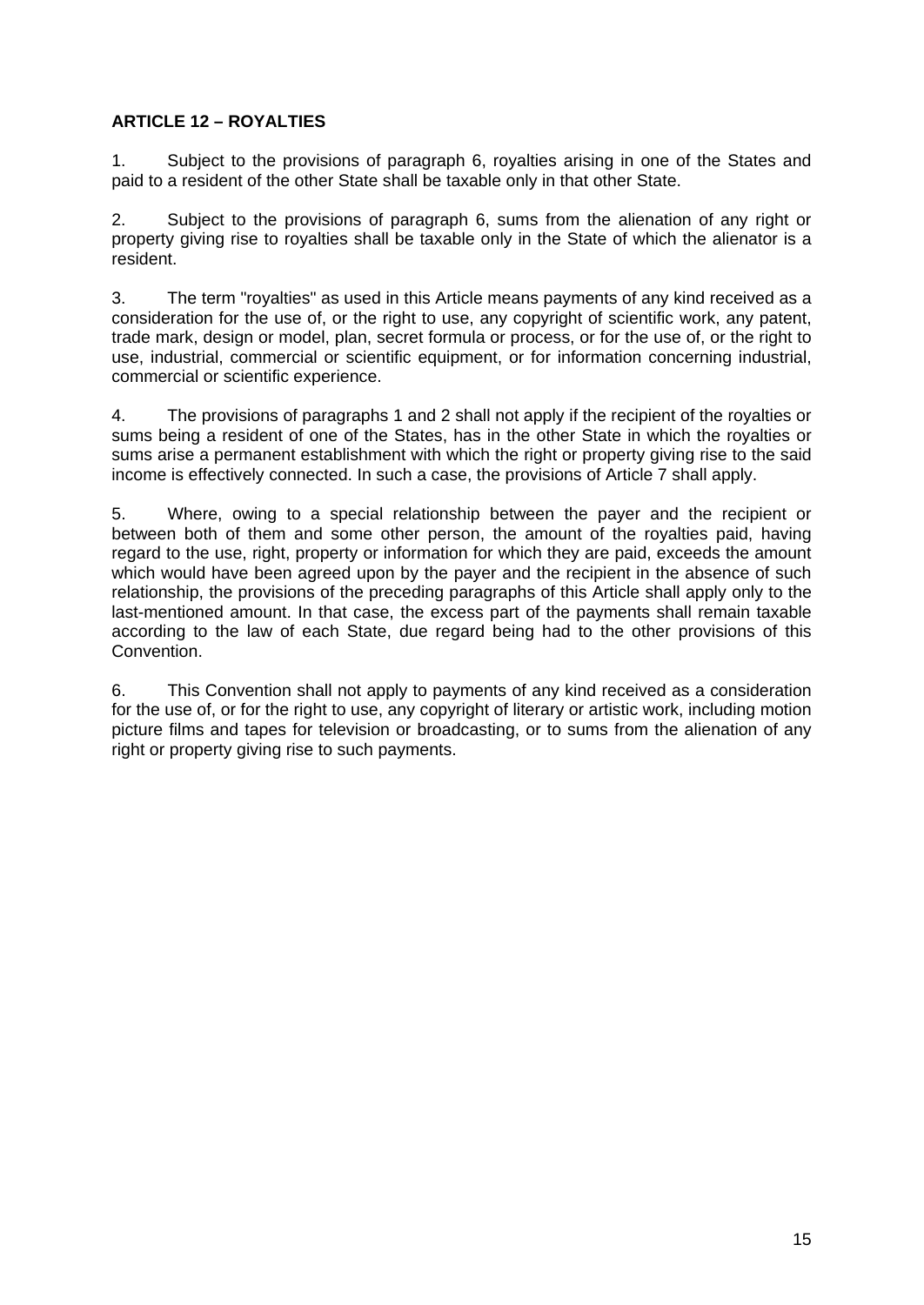#### **ARTICLE 13 – LIMITATION OF ARTICLES 10, 11 AND 12**

International organisations, organs and officials thereof and members of a diplomatic or consular mission of a third State, being present in one of the States, are not entitled, in the other State, to the reductions or exemptions from tax provided for in Articles 10, 11 and 12 in respect of the items of income dealt with in these Articles and arising in that other State, if such items of income are not subject to a tax on income in the first-mentioned State.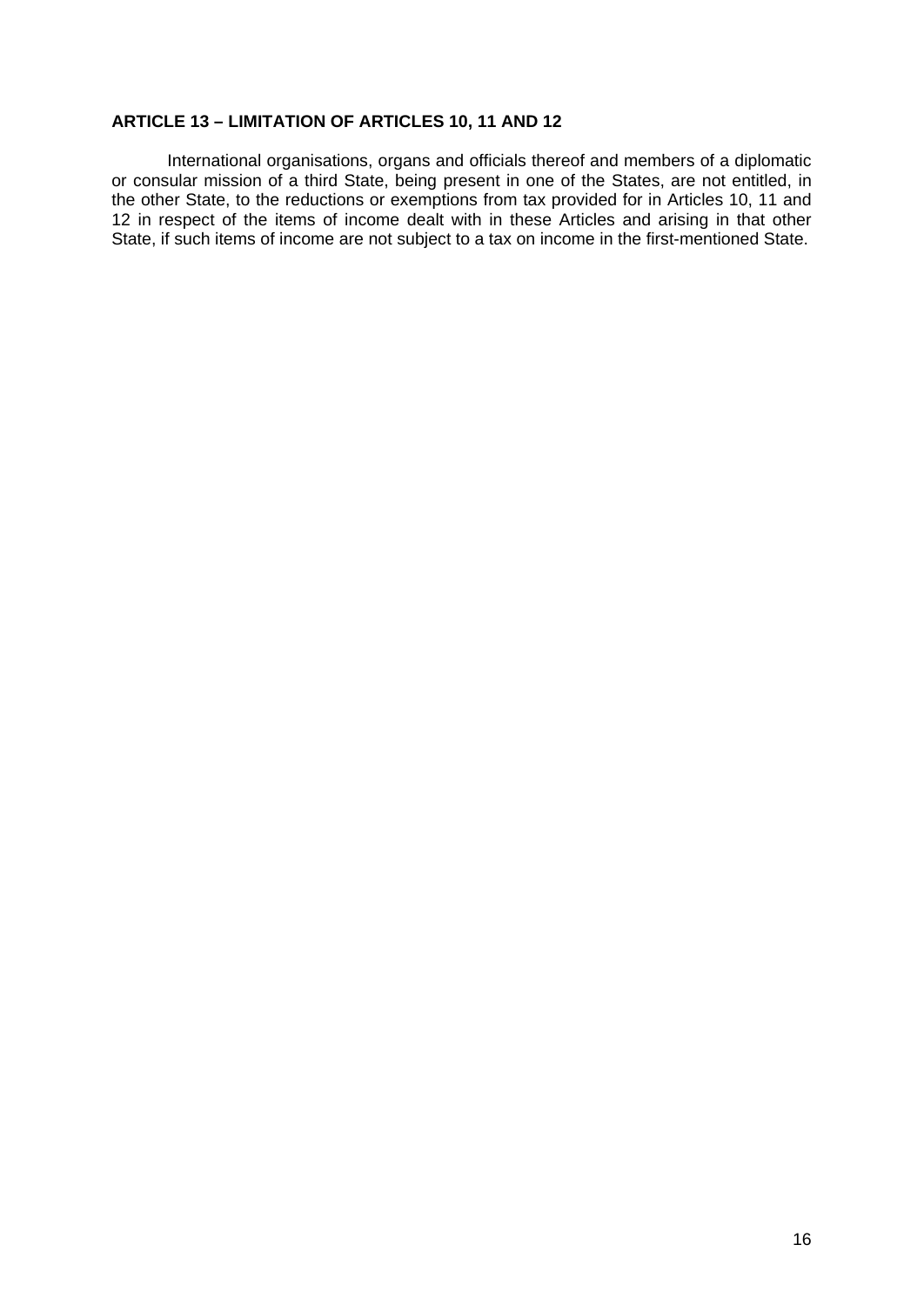#### **ARTICLE 14 – CAPITAL GAINS**

1. Gains from the alienation of immovable property, as defined in paragraph 2 of Article 6, may be taxed in the State in which such property is situated.

2. Gains from the alienation of movable property forming part of the business property of a permanent establishment which an enterprise of one of the States has in the other State, including such gains from the alienation of such a permanent establishment (alone or together with the whole enterprise), may be taxed in the other State.

3. Notwithstanding the provisions of paragraph 2, gains from the alienation of ships and aircraft operated in international traffic, and movable property pertaining to the operation of such ships and aircraft shall be taxable only in the State of which the person carrying on the enterprise is a resident.

4. Gains from the alienation of any property other than those mentioned in paragraphs 1, 2 and 3, shall be taxable only in the State of which the alienator is a resident.

5. Notwithstanding the provisions of paragraph 4, where a person owns 25 per cent or more of the share capital of a company dealing wholly or mainly with immovable property, the gains from the alienation of some or all of such shares may be taxed in the State where such immovable property is situated.

6. Unless otherwise provided in paragraph 5, the provisions of paragraph 4 shall not affect the right of each of the States to levy according to its own law a tax on gains from the alienation of shares or "jouissance" rights in a company the capital of which is wholly or partly divided into shares and which is a resident of that State, derived by an individual who is a resident of the other State and has been a resident of the first-mentioned State in the course of the last five years preceding the alienation of the shares or "jouissance" rights.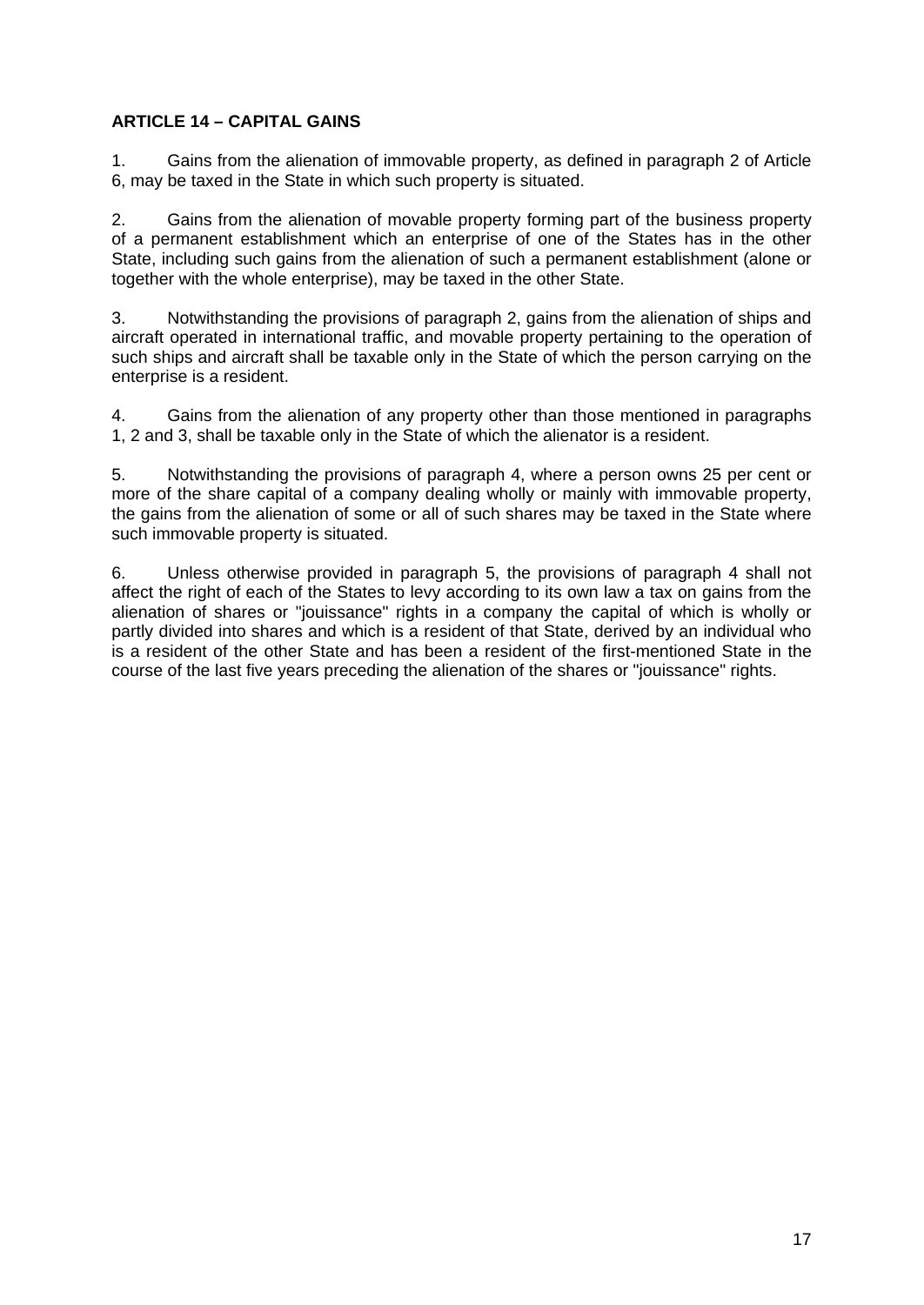#### **ARTICLE 15 – PERSONAL SERVICES**

1. Subject to the provisions of Articles 16, 18, 19 and 20, salaries, wages and other similar remuneration in respect of an employment as well as income in respect of professional services or other independent activities of a similar character, derived by a resident of one of the States, shall be taxable only in that State, unless the employment, services or activities are exercised or performed in the other State. If the employment, services or activities are so exercised or performed, such remuneration or income as is derived therefrom may be taxed in that other State.

2. Notwithstanding the provisions of paragraph 1, remuneration or income, derived by a resident of one of the States in respect of an employment, services or activities exercised or performed in the other State shall be taxable only in the first-mentioned State if -

- (a) the recipient is present in the other State for a period or periods not exceeding in the aggregate 183 days in the calendar year concerned; and
- (b) the remuneration or income is paid by, or on behalf of, a person who is not a resident of the other State; and
- (c) the remuneration or income is not borne by a permanent establishment which that person has in the other State.

3. Notwithstanding the preceding provisions of this Article, remuneration derived by a resident of one of the States in respect of an employment exercised aboard a ship or aircraft in international traffic shall be taxable only in that State.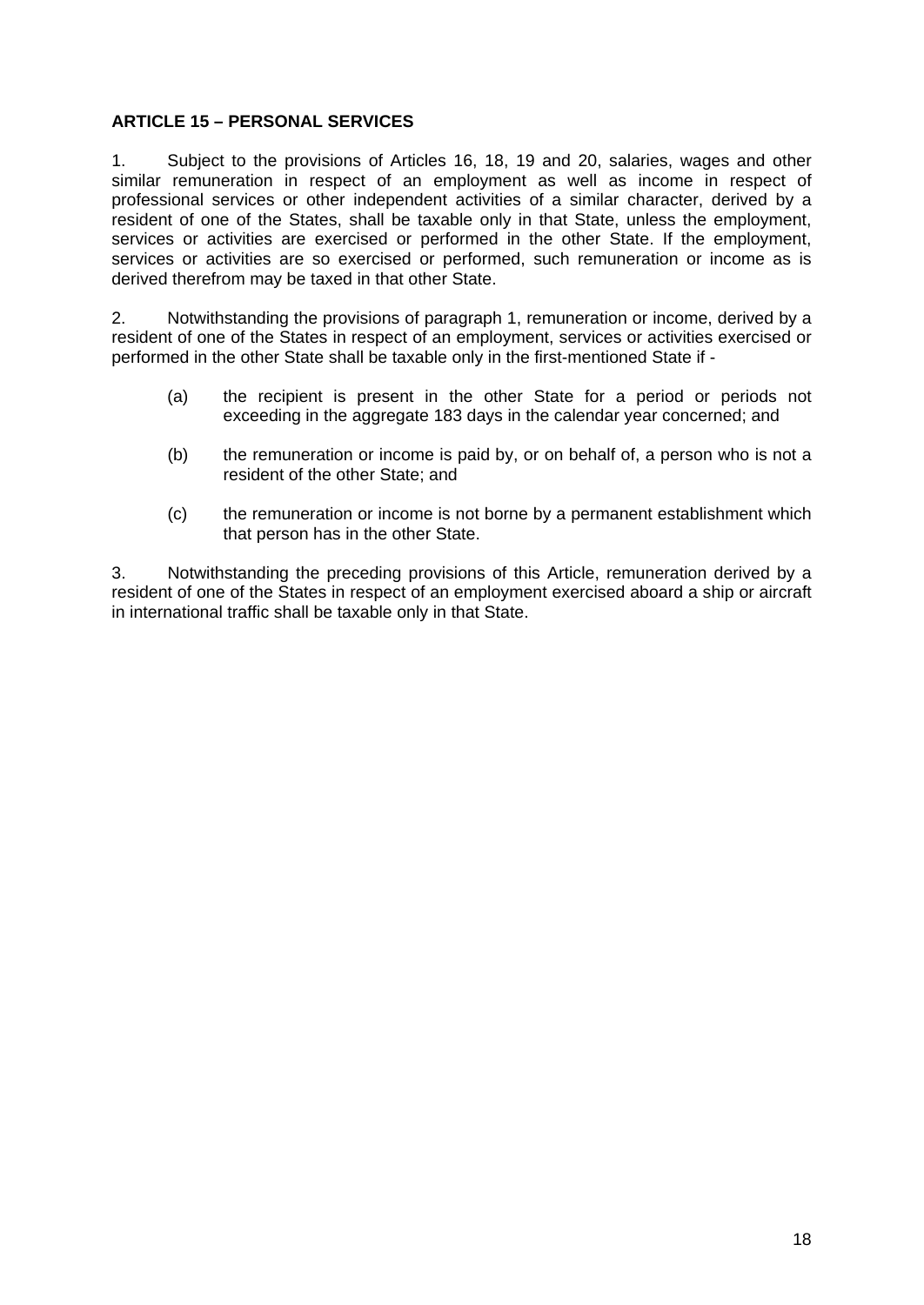#### **ARTICLE 16 – DIRECTORS' FEES**

1. Directors' fees and similar payments derived by a resident of the Netherlands in his capacity as a member of the board of directors of a company which is a resident of Singapore may be taxed in Singapore.

2. Remuneration and other payments derived by a resident of Singapore in his capacity as a "bestuurder" or a "commissaris" of a company which is a resident of the Netherlands may be taxed in the Netherlands.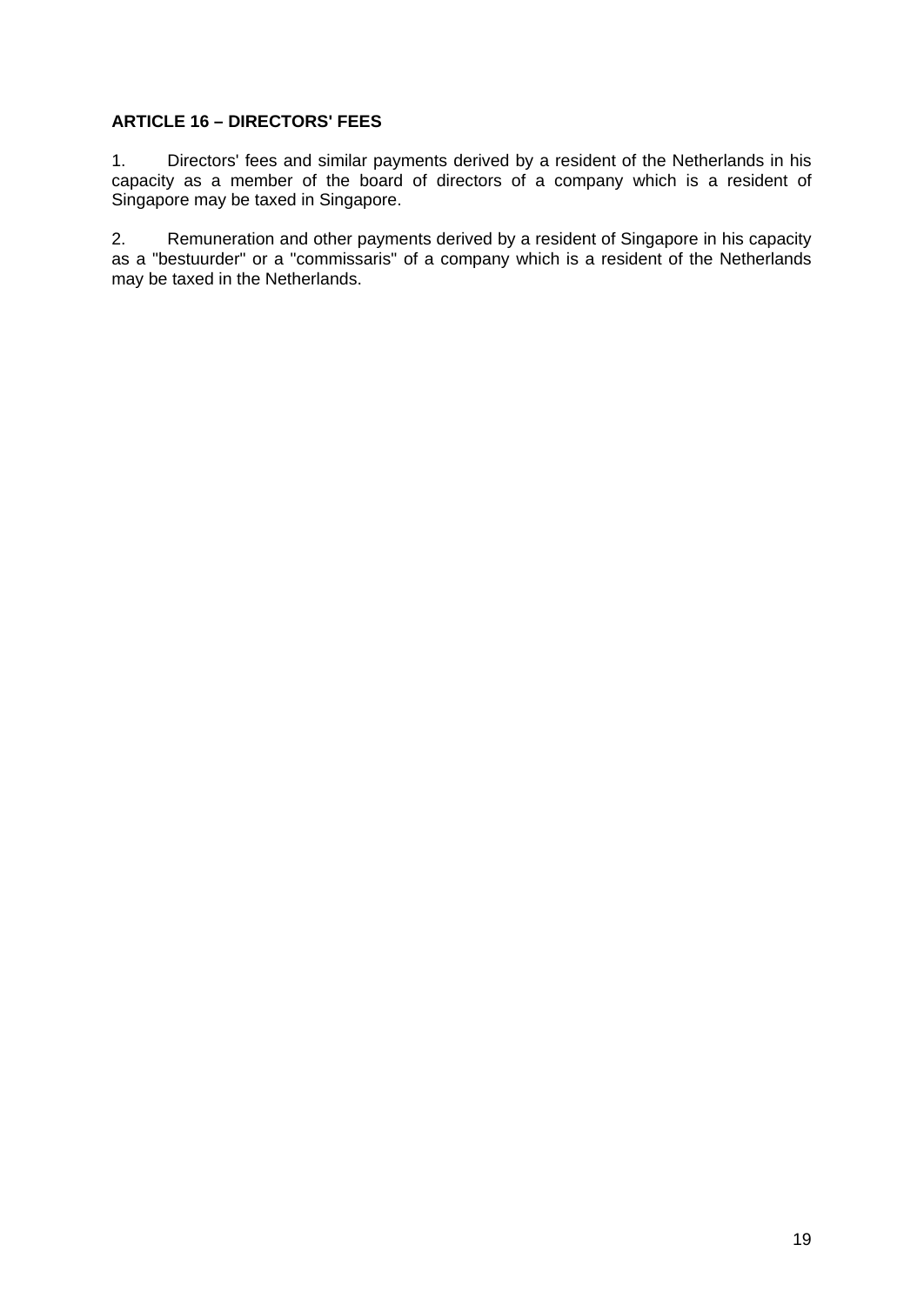#### **ARTICLE 17 – ARTISTES AND ATHLETES**

1. Notwithstanding the provisions of Article 15, income derived by public entertainers, such as theatre, motion picture, radio or television artistes, and musicians, and by athletes, from their personal activities as such may be taxed in the State in which these activities are exercised. This also applies, notwithstanding the provisions of Article 7, if such income accrues to a person having engaged the public entertainers or athletes.

2. The provisions of paragraph 1 shall not apply, if the visit of the public entertainers or athletes to one of the States is substantially supported from the public funds of the other State or a political subdivision or a local authority thereof.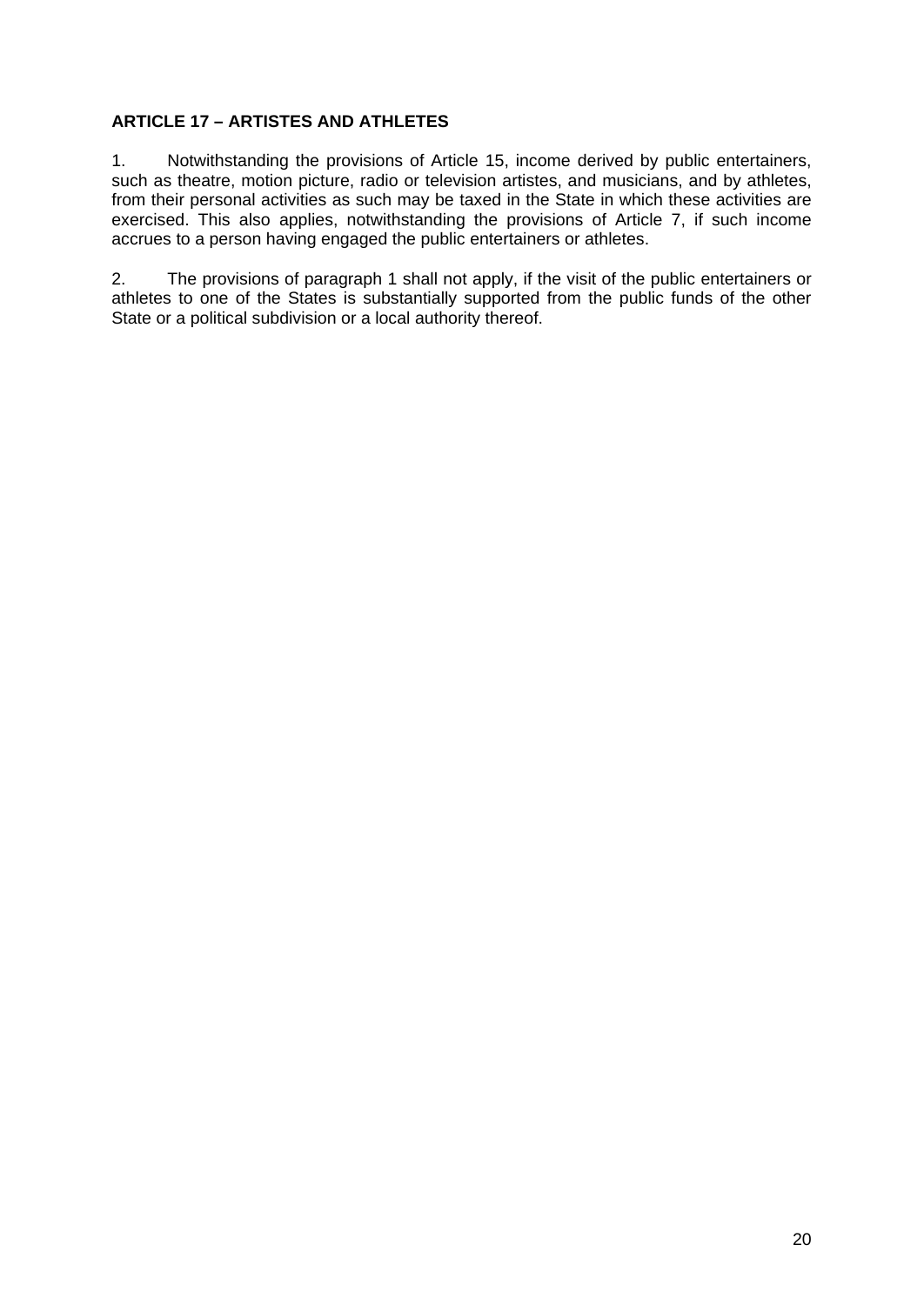#### **ARTICLE 18 – PENSIONS**

1. Subject to the provisions of Article 19, pensions and other similar remuneration paid in consideration of past employment to a resident of one of the States as well as any annuity paid to such a resident, shall be taxable only in that State.

2. The term "annuity" means a stated sum payable periodically at stated times during life or during a specified or ascertainable period of time under an obligation to make the payments in return for adequate and full consideration in money or money's worth.

3. The term "pension" means periodic payments made in consideration for services rendered or by way of compensation for injuries received.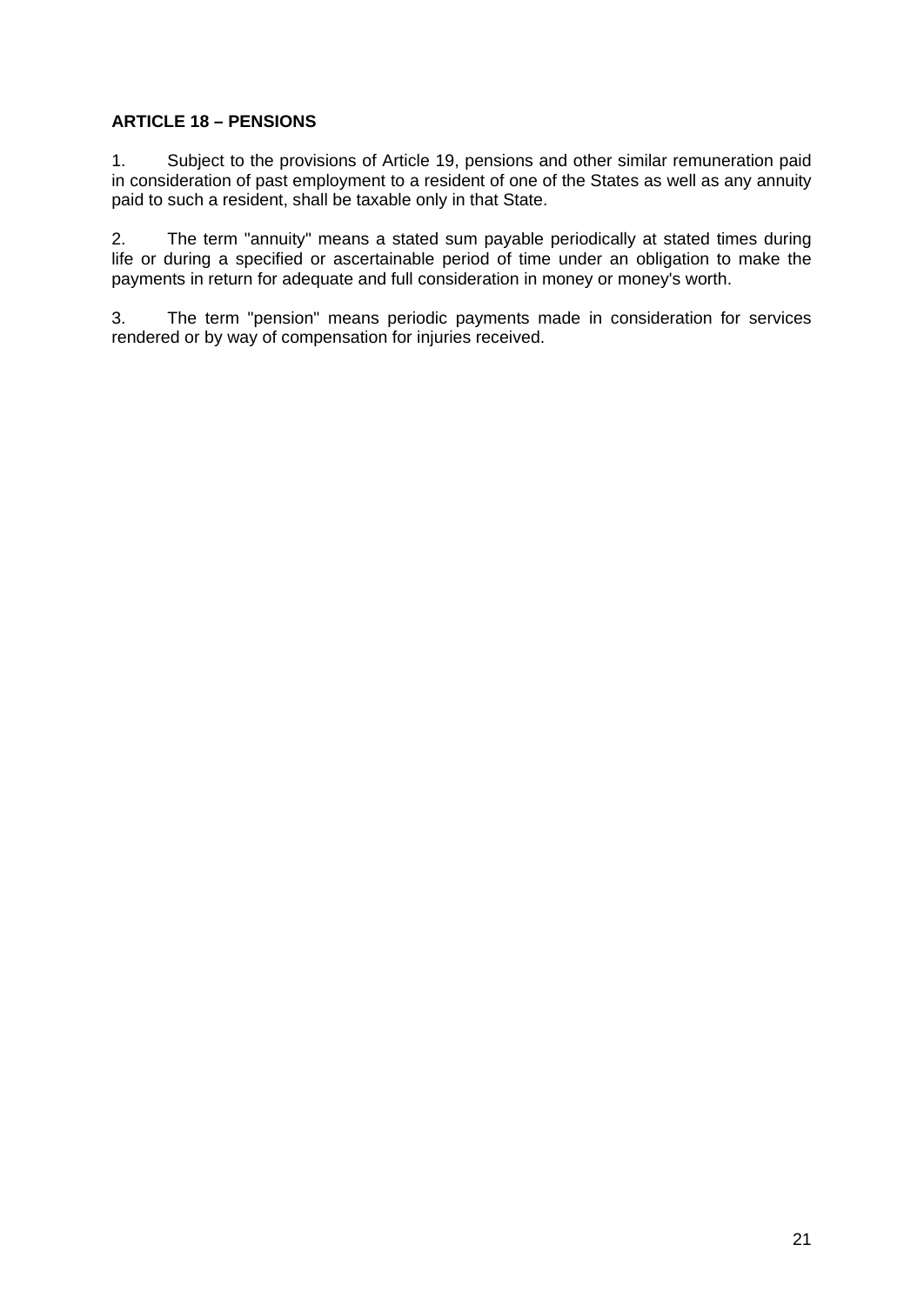#### **ARTICLE 19 – GOVERNMENTAL FUNCTIONS**

1. Remuneration, including pensions, paid by, or out of funds created by, one of the States or a political subdivision or a local authority thereof to any individual in respect of services rendered to that State or subdivision or local authority thereof in the discharge of functions of a governmental nature may be taxed in that State.

2. However, the provisions of Articles 15, 16 and 18 shall apply to remuneration or pensions in respect of services rendered in connection with any trade or business carried on by one of the States or a political subdivision or a local authority thereof.

3. Paragraph 1 shall not apply in so far as services are rendered to a State in the other State by a resident of that other State who is not a citizen or national of the first-mentioned State.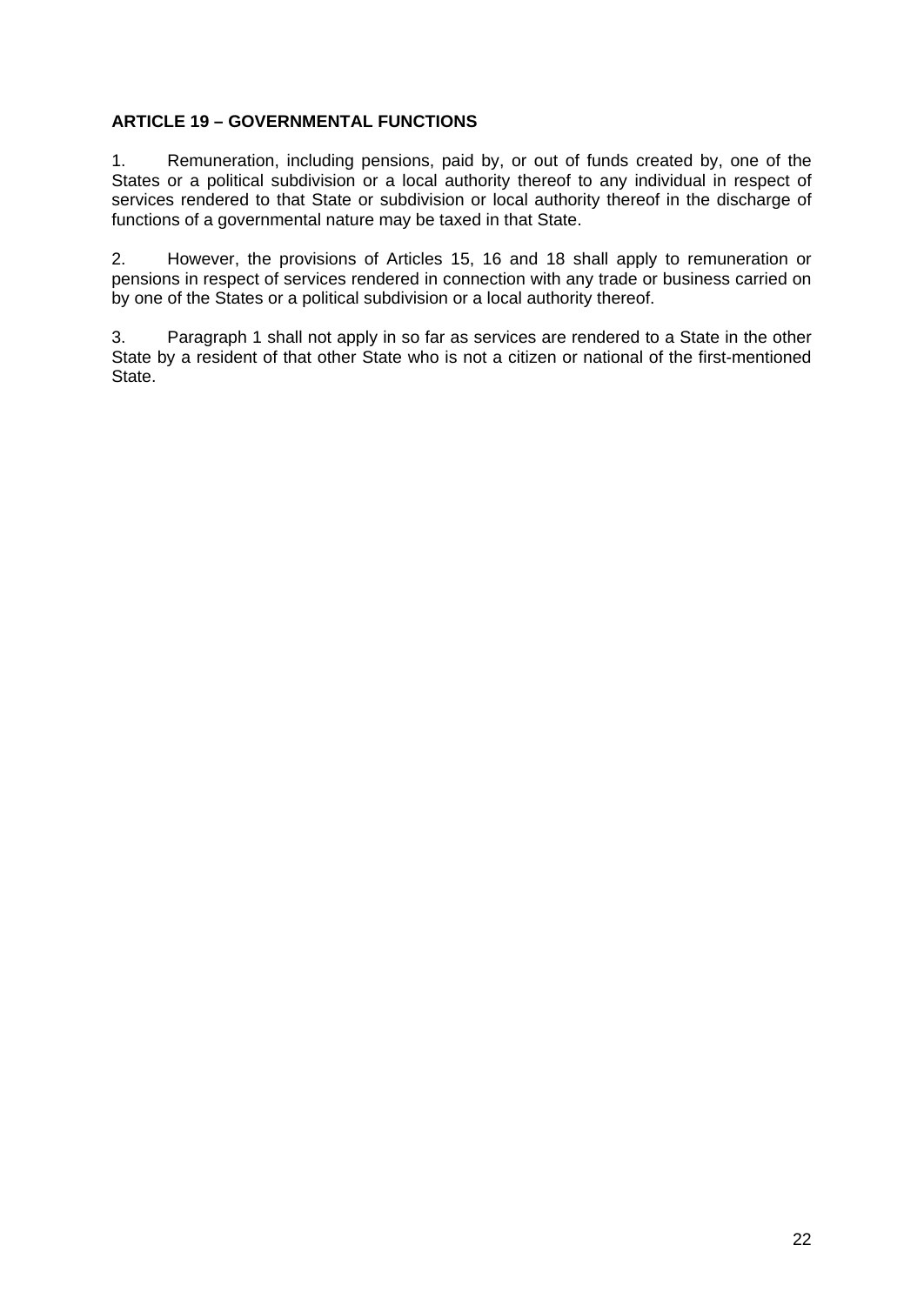#### **ARTICLE 20 – STUDENTS**

1. An individual who immediately before visiting one of the States is a resident of the other State and is temporarily present in the first-mentioned State for the primary purpose of -

- (a) studying at a recognised university, college or school in that first-mentioned State; or
- (b) securing training as a business apprentice,

shall be exempt from tax in the first-mentioned State in respect of -

- (i) all remittances from abroad for the purpose of his maintenance, education or training; and
- (ii) any remuneration for personal services performed in the firstmentioned State in an amount not in excess of 3,000 Singapore dollars or 3,600 guilders, as the case may be, for any taxable year.

The benefits under this paragraph shall only extend for such period of time as may be reasonable or customarily required to effectuate the purpose of the visit.

2. An individual who immediately before visiting one of the States is a resident of the other State and is temporarily present in the first-mentioned State for a period not exceeding three years for the purpose of study, research or training solely as a recipient of a grant, allowance or award from a scientific, educational, religious or charitable organisation or under a technical assistance programme entered into by one of the States, a political subdivision or a local authority thereof shall be exempt from tax in the first-mentioned State on -

- (a) the amount of such grant, allowance or award; and
- (b) any remuneration for personal services performed in the first-mentioned State provided such services are in connection with his study, research or training or are incidental thereto, in an amount not in excess of 3,000 Singapore dollars or 3,600 guilders, as the case may be, for any taxable year.

3. An individual who immediately before visiting one of the States is a resident of the other State and is temporarily present in the first-mentioned State for a period not exceeding twelve months as an employee of, or under contract with, the last-mentioned State, a political subdivision or a local authority thereof, or an enterprise of the last-mentioned State, for the purpose of acquiring technical, professional or business experience from a person other than a company 50 per cent or more of the voting stock of which is owned by the sending State, political subdivision, local authority or enterprise, shall be exempt from tax in the first-mentioned State on -

- (a) all remittances from the last-mentioned State for the purpose of his maintenance, education or training; and
- (b) any remuneration for personal services performed in the first-mentioned State, provided such services are in connection with his study or training or are incidental thereto, in an amount not in excess of 12,500 Singapore dollars or 15,000 guilders, as the case may be.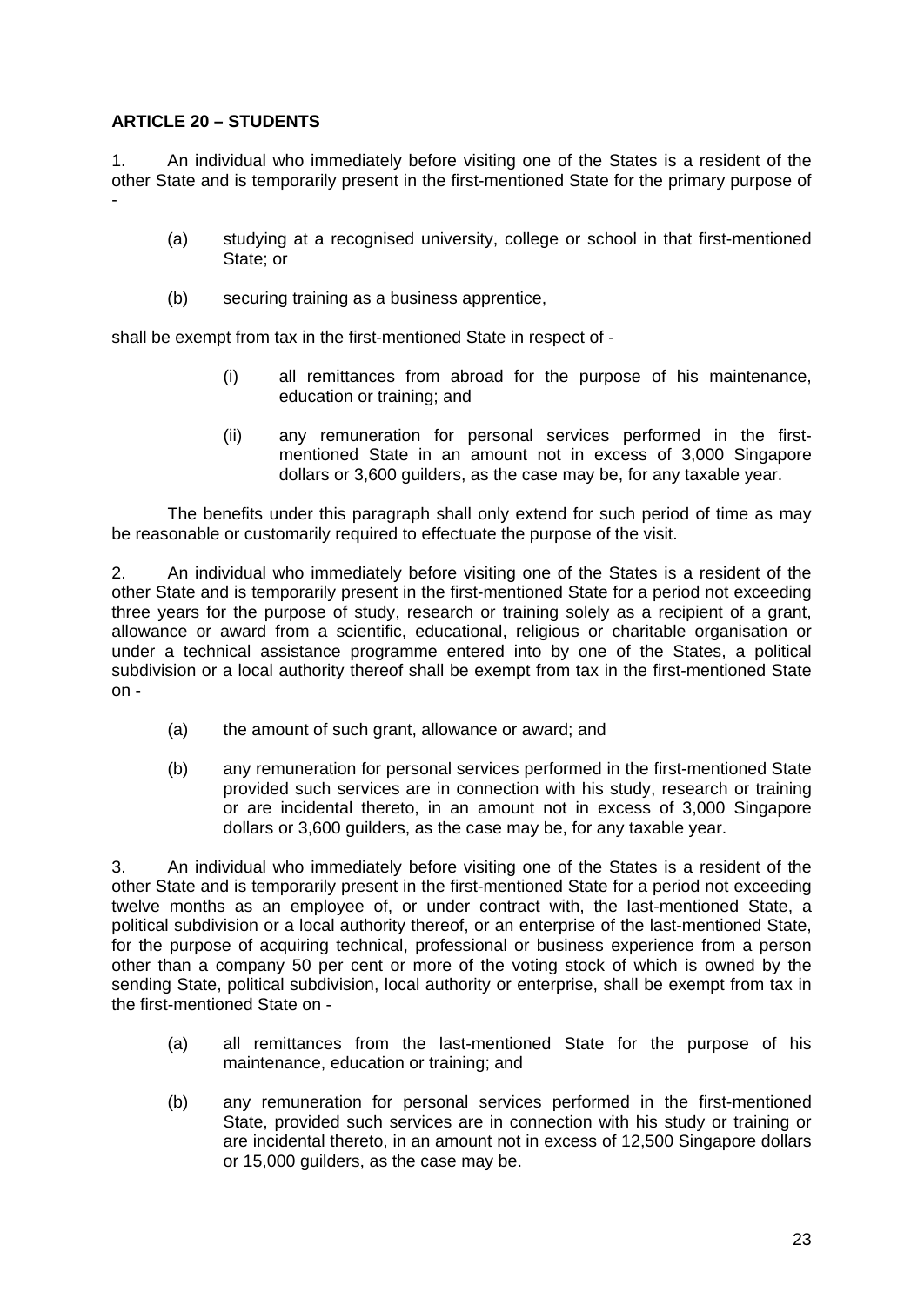#### **ARTICLE 21 – INCOME NOT EXPRESSLY MENTIONED**

Items of income of a resident of one of the States which are not expressly mentioned in the foregoing Articles of this Convention shall be taxable only in that State.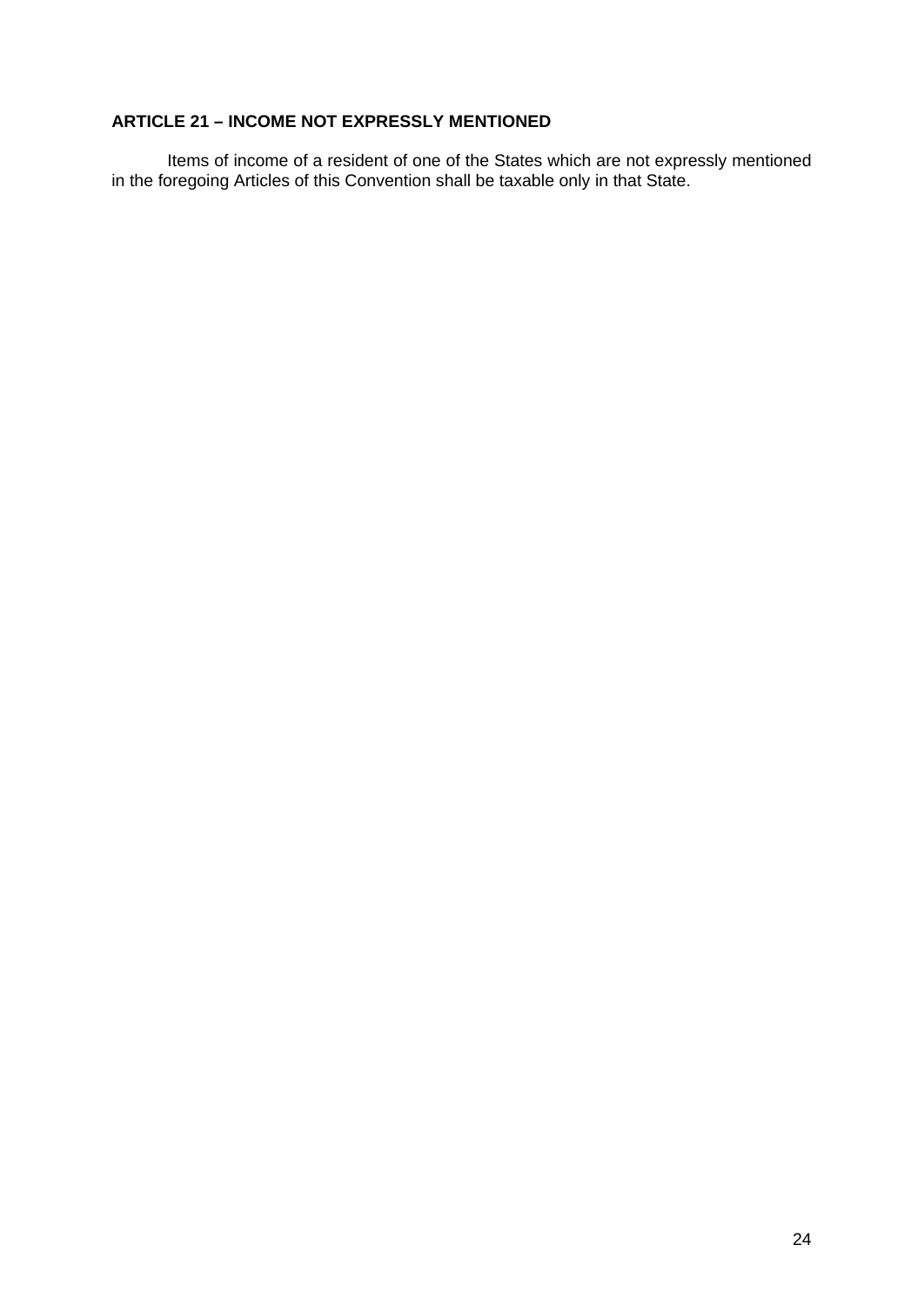#### **ARTICLE 22 – CAPITAL**

1. Capital represented by immovable property, as defined in paragraph 2 of Article 6, may be taxed in the State in which such property is situated.

2. Capital represented by movable property forming part of the business property of a permanent establishment of an enterprise may be taxed in the State in which the permanent establishment is situated.

3. Ships and aircraft operated in international traffic, and movable property pertaining to the operation of such ships and aircraft shall be taxable only in the State of which the person carrying on the enterprise is a resident.

4. All other elements of capital of a resident of one of the States shall be taxable only in that State.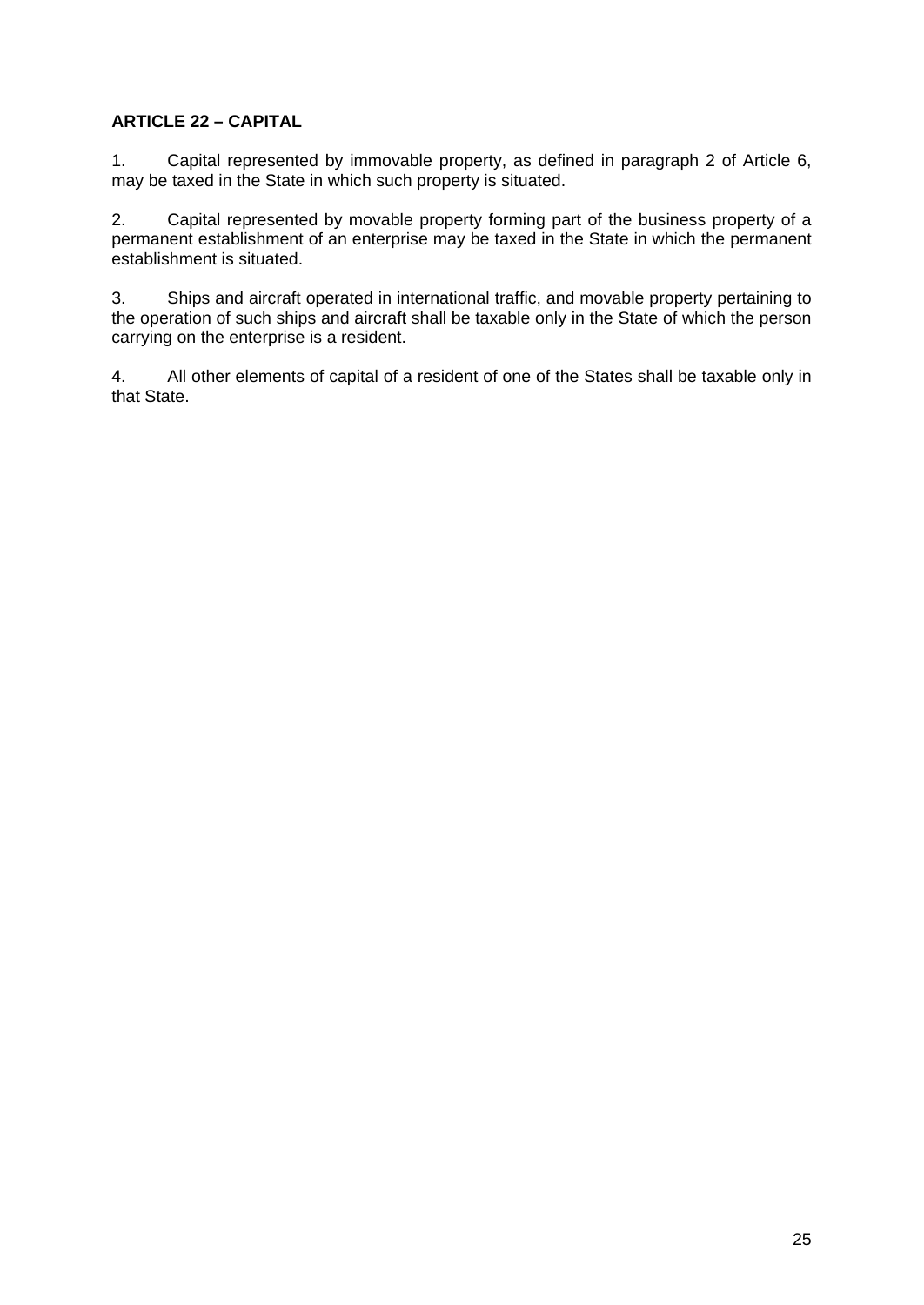#### **ARTICLE 23 – PERSONAL ALLOWANCES**

1. Individuals who are residents of the Netherlands shall be entitled to the same personal allowances, reliefs and reductions for the purposes of Singapore tax as Singapore citizens not resident in Singapore.

2. Individuals who are residents of Singapore shall be entitled to the same personal allowances, reliefs and reductions for the purposes of Netherlands tax as Netherlands nationals resident in Singapore.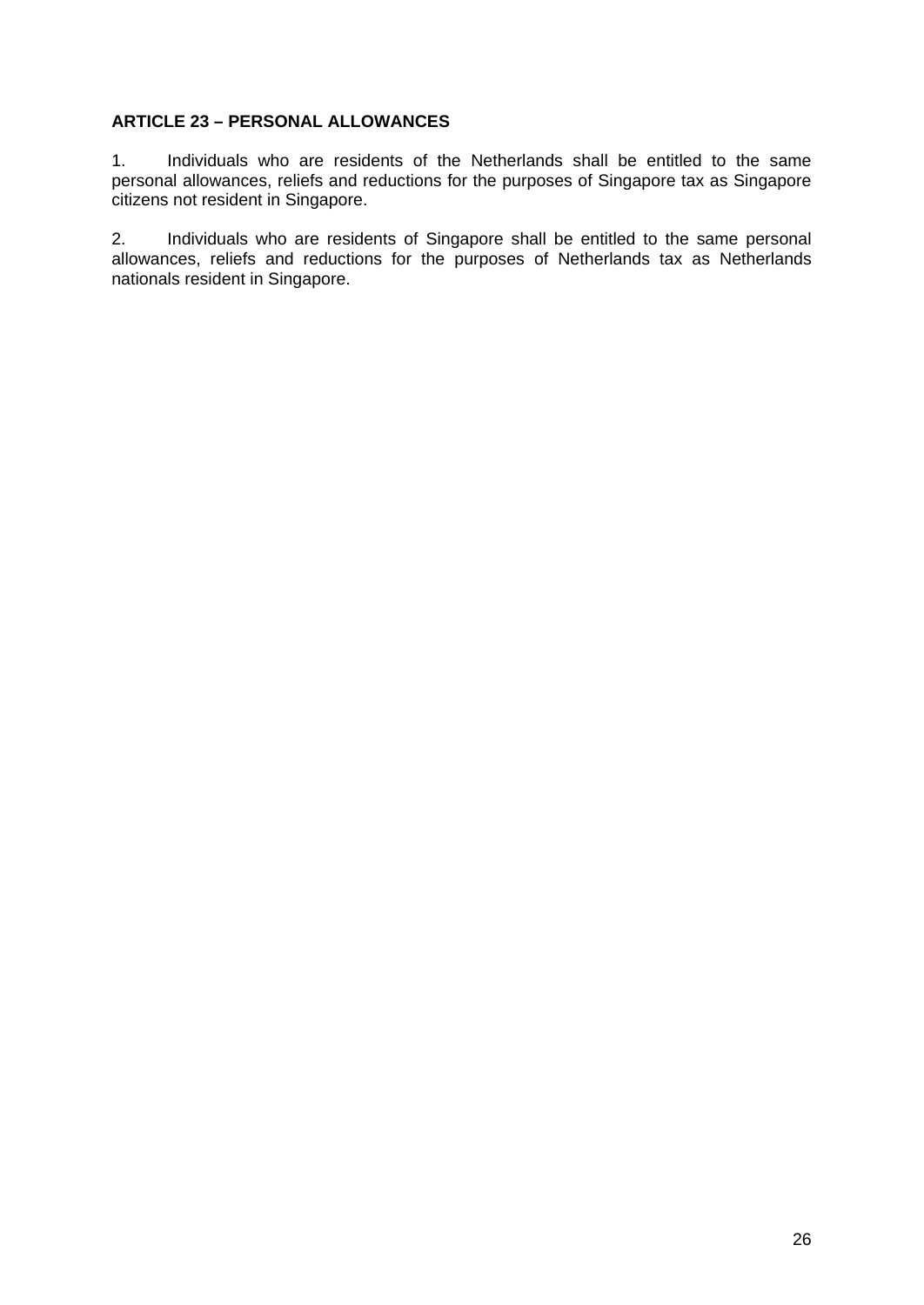#### **ARTICLE 24 – ELIMINATION OF DOUBLE TAXATION**

1. The Netherlands, when imposing tax on its residents, may include in the basis upon which such taxes are imposed the items of income or capital, which according to the provisions of this Convention may be taxed in Singapore.

2. Without prejudice to the application of the provisions concerning the compensation of losses in the unilateral regulations for the avoidance of double taxation the Netherlands shall allow a deduction from the amount of tax computed in conformity with paragraph 1 of this Article equal to such part of that tax which bears the same proportion to the aforesaid tax, as the part of the income or capital which is included in the basis mentioned in paragraph 1 of this Article and may be taxed in Singapore according to Articles 6, 7, 10 (paragraph 6), 11 (paragraph 5), 12 (paragraph 4), 14 (paragraphs 1, 2 and 5), 15 (paragraph 1), 16 (paragraph 1), 17, 19 (paragraph 1) and 22 (paragraphs 1 and 2) of this Convention bears to the total income or capital which forms the basis mentioned in paragraph 1 of this Article.

3.\* Furthermore, the Netherlands shall allow a deduction from Netherlands tax computed in accordance with the preceding paragraphs of this Article with respect to the items of income which according to Articles 11 (paragraph 2) and 14 (paragraph 6) of this Convention may be taxed in Singapore and are included in the basis mentioned in paragraph 1 of this Article. The amount of this deduction shall be equal to the tax paid in Singapore on these items of income, but shall not exceed the amount of the Netherlands tax which bears the same relation to the amount of tax computed in conformity with paragraph 1 of this Article, as the amount of the items of income mentioned in this paragraph bears to the amount of income which forms the basis mentioned in paragraph 1. **[This paragraph is effective as of 1 January 2000.]**

4. Subject to the provisions of the laws of Singapore regarding the allowance as a credit against Singapore tax of tax payable in any country other than Singapore (which shall not affect the general principle hereof) -

- (a) Netherlands tax payable under the laws of the Netherlands and in accordance with this Convention, whether directly of by deduction in respect of income from sources within the Netherlands, shall be allowed as a credit against Singapore tax payable in respect of that income.
- (b) In the case of a dividend paid by a company which is a resident of the Netherlands to a company which is a resident of Singapore and which owns directly or indirectly at least 25 per cent of the share capital in the firstmentioned company the credit shall take into account (in addition to any Netherlands tax on dividends) the Netherlands company tax payable in respect of its profits by the company paying the dividends.

5. For the purposes of paragraph 4 of this Article, income and gains derived by a resident of Singapore which may be taxed in the Netherlands in accordance with this Convention shall be deemed to arise from sources in the Netherlands.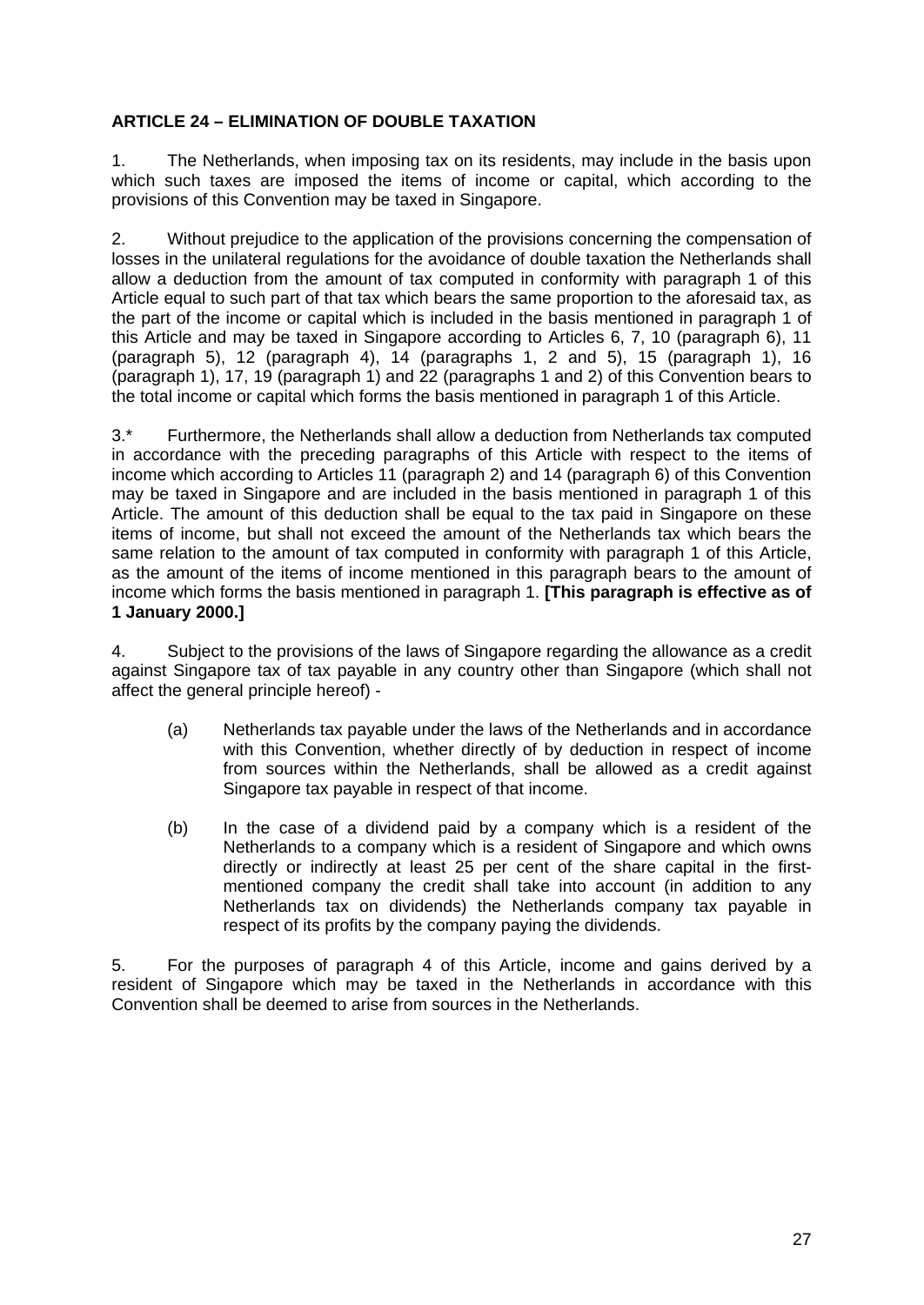#### **ARTICLE 25 – NON-DISCRIMINATION**

1. The citizens or nationals of one of the States shall not be subjected in the other State to any taxation or any requirement connected therewith which is other or more burdensome than the taxation and connected requirements to which citizens or nationals of that other State in the same circumstances are or may be subjected.

2. The term "citizens or nationals" means -

- (a) in the case of Singapore, all individuals possessing the citizenship of Singapore and all legal persons, partnerships, associations and other entities deriving their status as such from the law in force in Singapore; and
- (b) in the case of the Netherlands, all individuals possessing the nationality of the Netherlands and all legal persons, partnerships and associations deriving their status as such from the law in force in the Netherlands.

3. The taxation on a permanent establishment which an enterprise of one of the States has in the other State shall not be less favourably levied in that other State than the taxation levied on enterprises of that other State carrying on the same activities.

This provision shall not be construed as obliging one of the States to grant to residents of the other State any personal allowances, reliefs and reductions for taxation purposes on account of civil status or family responsibilities which it grants to its own residents.

4. Enterprises of one of the States, the capital of which is wholly or partly owned or controlled, directly or indirectly, by one or more residents of the other State, shall not be subjected in the first-mentioned State to any taxation or any requirement connected therewith which is other or more burdensome than the taxation and connected requirements to which other similar enterprises of that first-mentioned State are or may be subjected.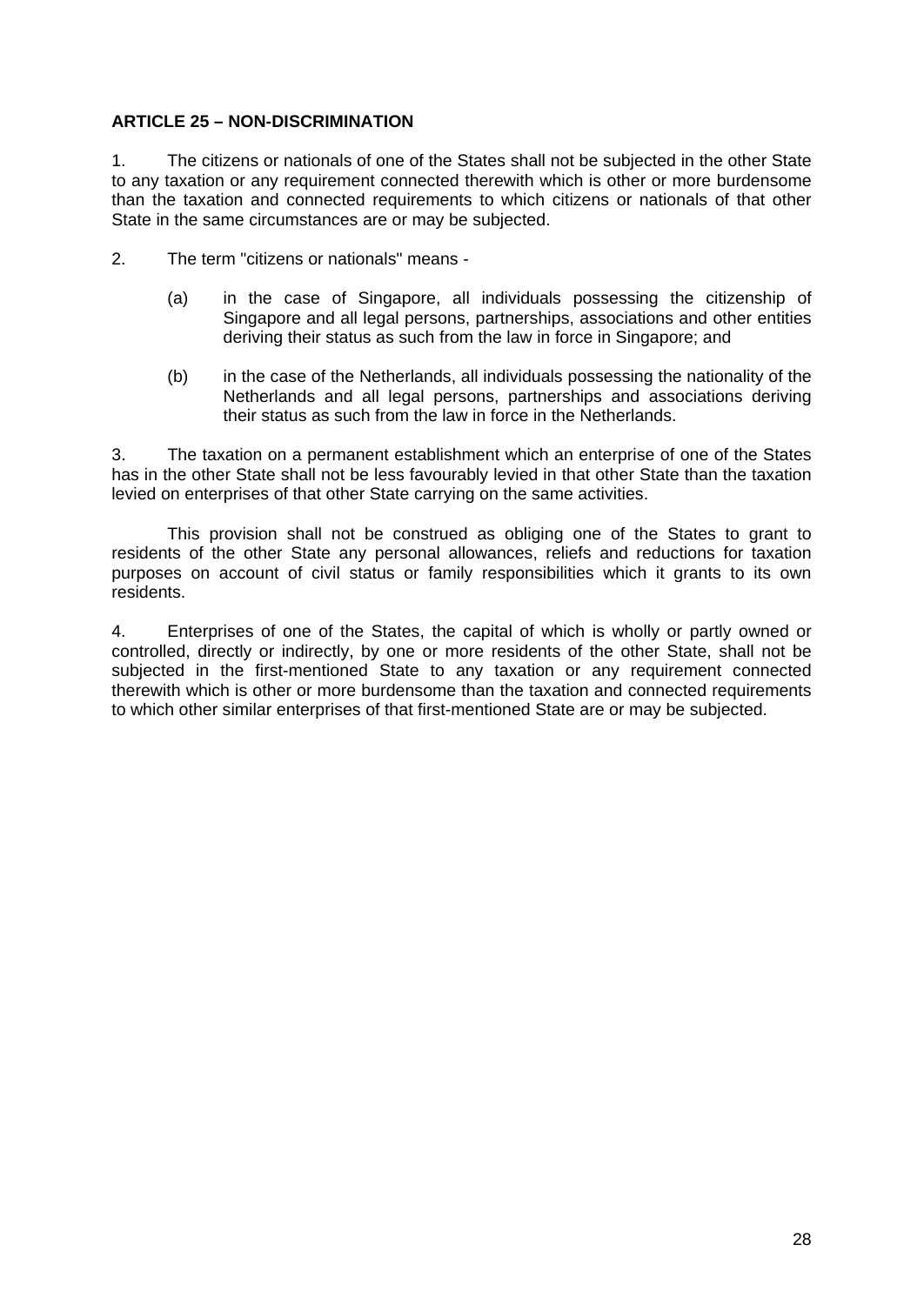#### **ARTICLE 26 – MUTUAL AGREEMENT PROCEDURE**

1. Where a resident of one of the States considers that the actions of one or both of the States result or will result for him in taxation not in accordance with this Convention, he may, notwithstanding the remedies provided by the national laws of those States, present his case to the competent authority of the State of which he is a resident.

2. The competent authority shall endeavour, if the objection appears to it to be justified and if it is not itself able to arrive at an appropriate solution, to resolve the case by mutual agreement with the competent authority of the other State, with a view to the avoidance of taxation not in accordance with this Convention.

3. The competent authorities of the States shall endeavour to resolve by mutual agreement any difficulties or doubts arising as to the interpretation or application of this Convention. They may also consult together for the elimination of double taxation in cases not provided for in this Convention.

4. The competent authorities of the States may communicate with each other directly for the purpose of reaching an agreement in the sense of the preceding paragraphs.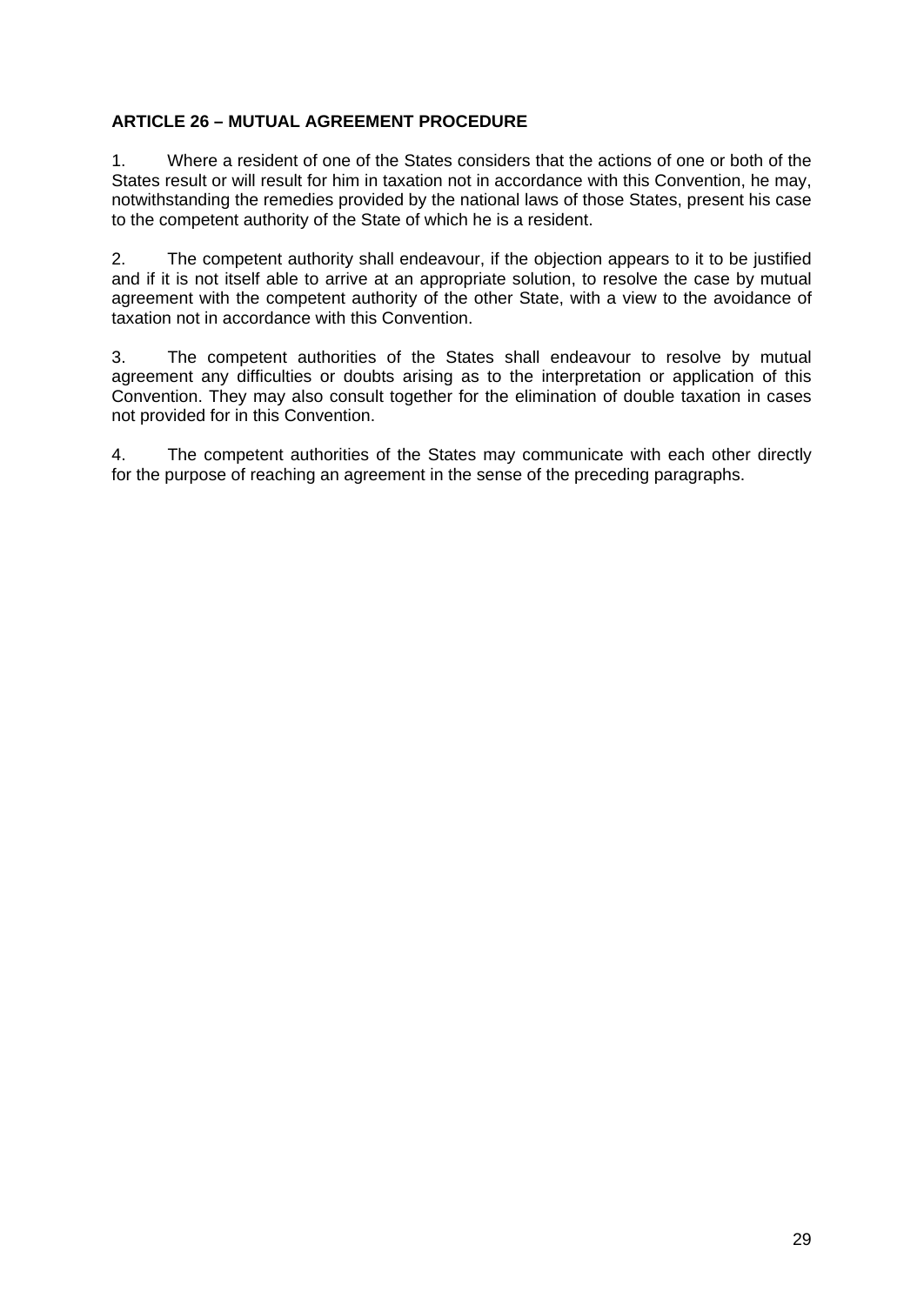#### **ARTICLE 27 – EXCHANGE OF INFORMATION**

1. The competent authorities of the States shall exchange such information (being information which is at their disposal under their respective laws in the normal course of administration) as is necessary for carrying out the provisions of this Convention, in particular for the prevention of fraud, or underpayment of tax by reasons other than fraud, or for the administration of statutory provisions against legal avoidance concerning taxes covered by this Convention. Any information so exchanged shall be treated as secret and shall not be disclosed to any persons or authorities other than those, including a court, concerned with the assessment or collection of, or the determination of appeals in relation to, the taxes which are the subject of this Convention.

2. In no case shall the provisions of paragraph 1 be construed so as to impose on one of the States the obligation -

- (a) to carry out administrative measures at variance with the laws or the administrative practice of that or of the other State;
- (b) to supply particulars which are not obtainable under the laws or in the normal course of the administration of that or of the other State;
- (c) to supply information which would disclose any trade, business, industrial, commercial or professional secret or trade process or information, the disclosure of which would be contrary to public policy.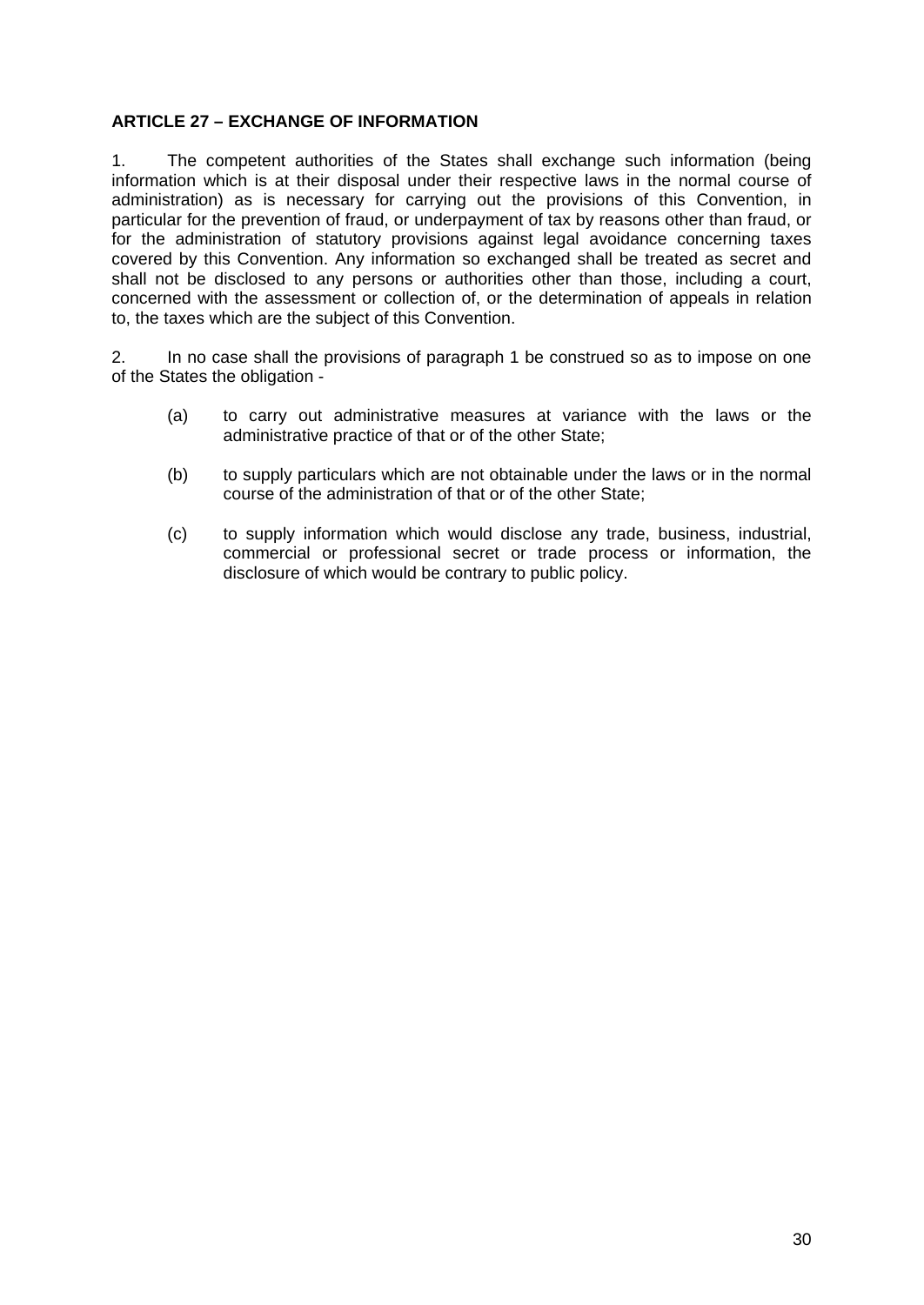#### **ARTICLE 28 – TERRITORIAL EXTENSION**

1. This Convention may be extended, either in its entirety or with any necessary modifications, to either or both of the countries of Surinam or the Netherlands Antilles, if the country concerned imposes taxes substantially similar in character to those to which this Convention applies. Any such extension shall take effect from such date and subject to such modifications and conditions, including conditions as to termination, as may be specified and agreed in notes to be exchanged through diplomatic channels.

2. Unless otherwise agreed the termination of this Convention under Article 30 shall not also terminate the application of this Convention to any country to which it has been extended under this Article.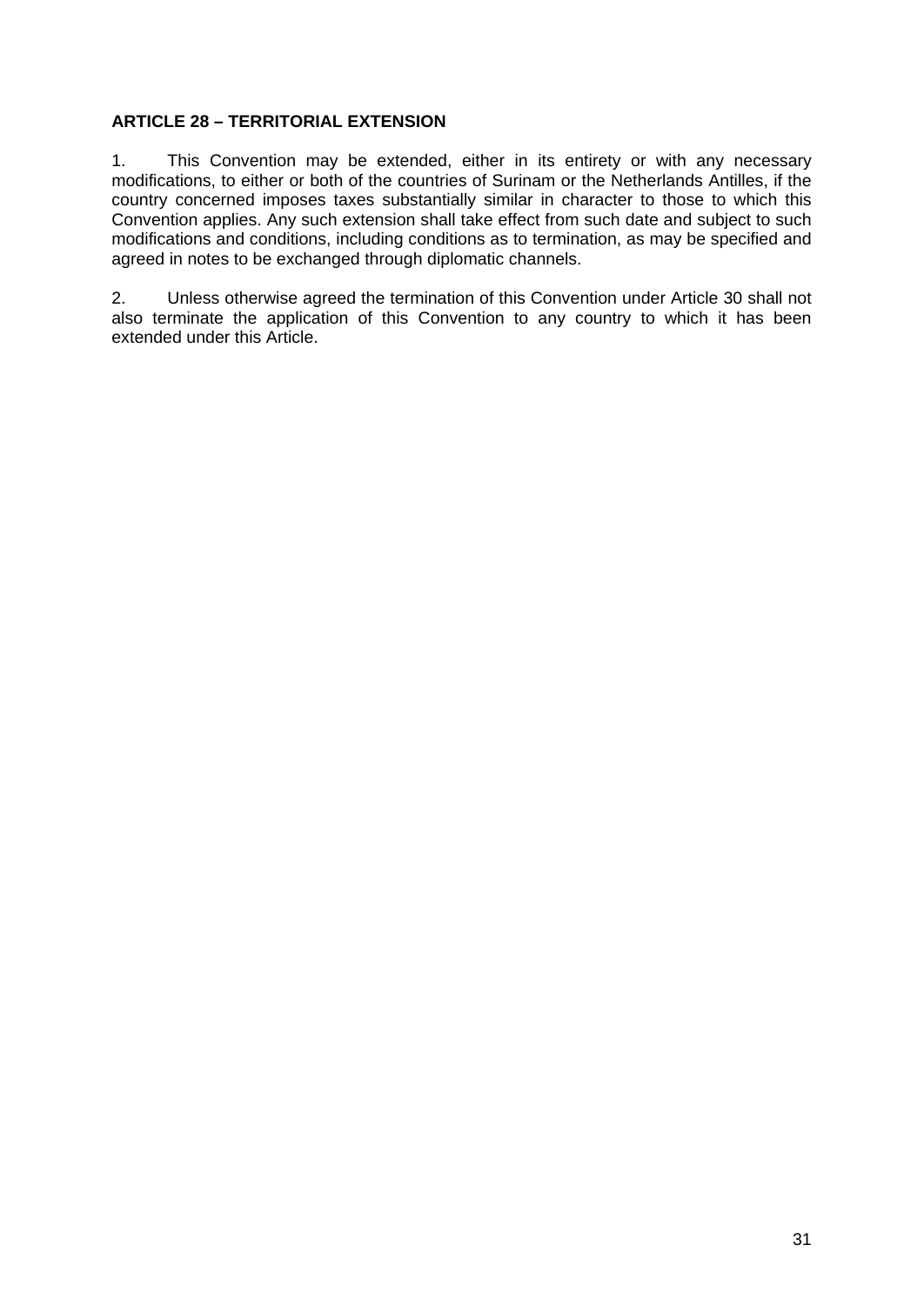#### **ARTICLE 29 – ENTRY INTO FORCE**

This Convention shall come into force on the date on which the respective Governments have notified each other in writing that in their respective States the last of all such things have been done as are necessary to give this Convention the force of law, and shall thereupon have effect -

(a) in the case of the Netherlands:

for taxable years and periods beginning on or after the first day of January 1968;

(b) in the case of Singapore:

for years of assessment beginning or after the first day of January 1969.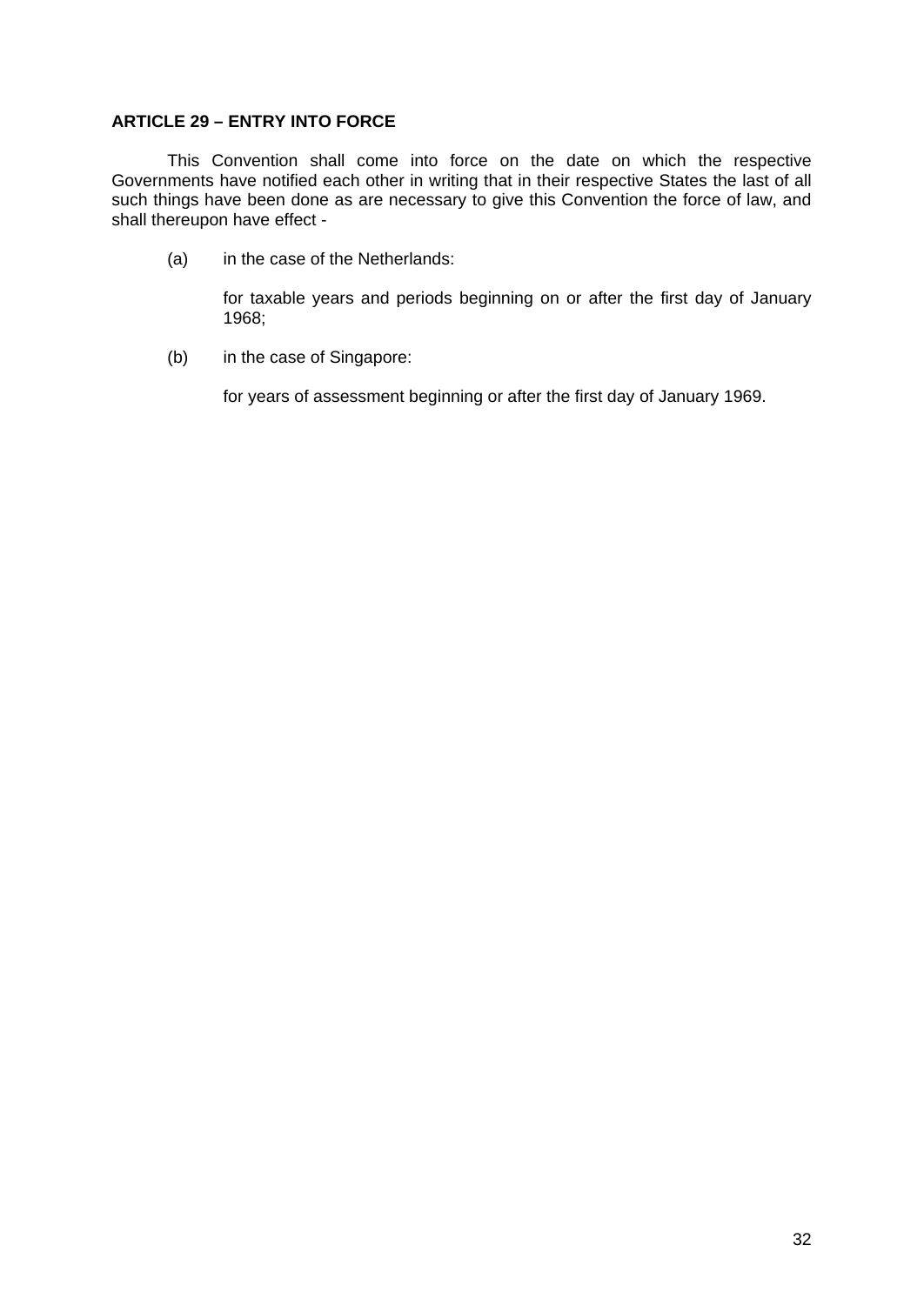#### **ARTICLE 30 – TERMINATION**

This Convention shall continue in force indefinitely but either State may, on or before the 30th day of June in any calendar year not earlier than the year 1973, give to the other State, through diplomatic channels, written notice of termination and, in such event, this Convention shall cease to be effective -

(a) in the case of the Netherlands:

for taxable years and periods beginning after the end of the calendar year in which the notice is given;

(b) in the case of Singapore:

for years of assessment beginning on or after the first day of January in the second calendar year following that in which such notice is given.

IN WITNESS WHEREOF the undersigned, duly authorised thereto, have signed this Convention.

DONE in duplicate this 19th day of February, 1971, at Singapore, in the English and Netherlands languages, both texts being equally authentic.

> *For the Government of the Republic of Singapore:*

*For the Government of the Kingdom of the Netherlands:*

HON SUI SEN R.C. PEKELHARING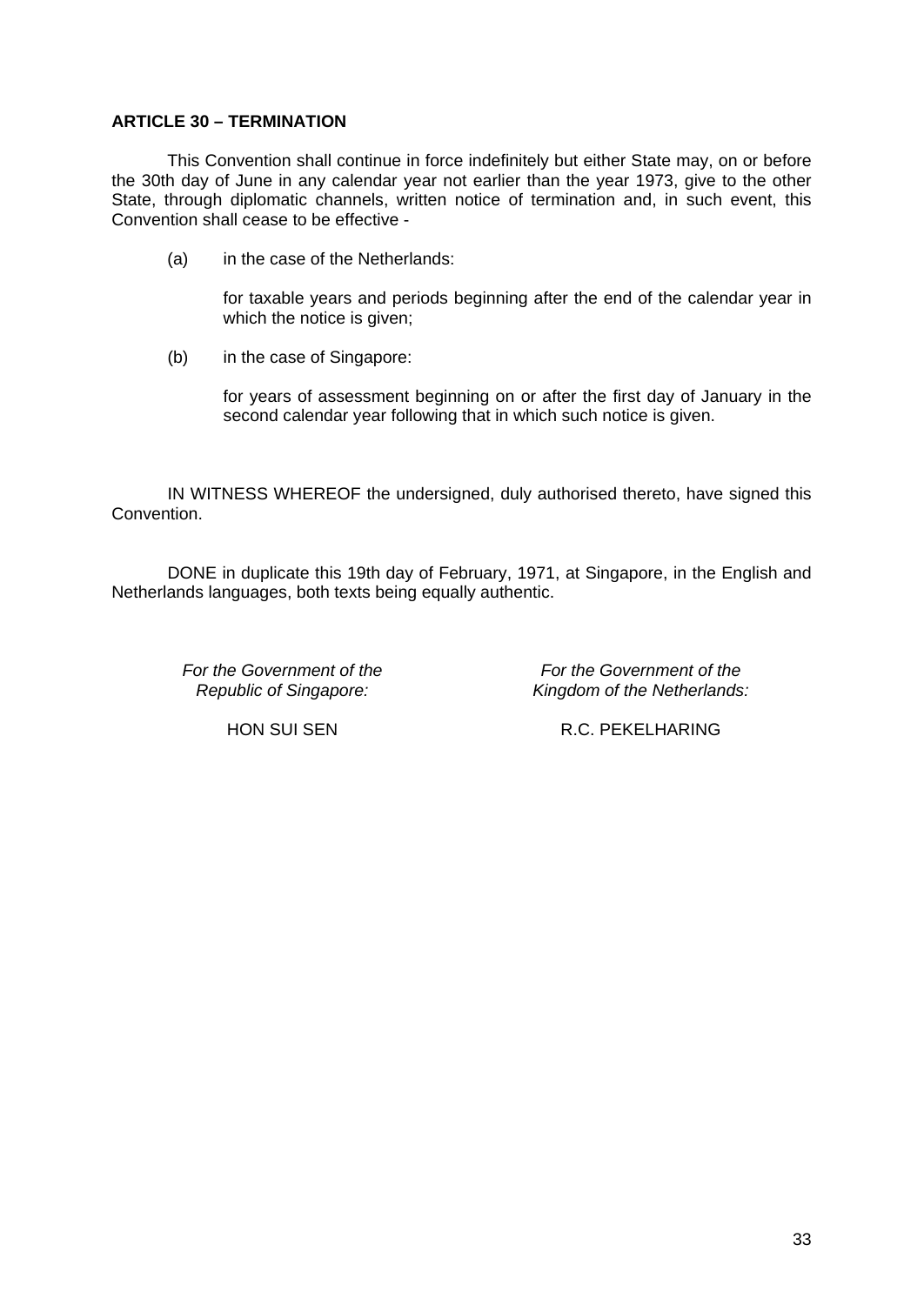#### **PROTOCOL (1971)**

At the moment of signing the Convention for the avoidance of double taxation and for the prevention of fiscal evasion with respect to taxes on income and on capital, this day concluded between the Government of the Kingdom of the Netherlands and the Government of the Republic of Singapore, the undersigned, duly authorised thereto, have agreed that the following provisions shall form an integral part of the Convention.

**I\*** [deleted]

#### **II. AD ARTICLES 10 AND 11**

Applications for the restitution of tax levied contrary to the provisions of Articles 10 and 11 have to be lodged with the authority concerned of the State having levied the tax within a period of three years after the expiration of the calendar year in which the tax has been levied.

#### **III. AD ARTICLE 19**

The income mentioned in paragraph 1 of Article 19 which is paid by the Netherlands or a political subdivision or a local authority thereof, shall be exempt from Singapore tax unless the recipient is a citizen of Singapore who is not also a national of the Netherlands.

#### **IV. AD ARTICLE 24\***

It is understood that, insofar as the Netherlands income tax or company tax is concerned, the basis meant in the first paragraph of Article 24 is the "onzuivere inkomen" or "winst" in terms of the Netherlands income tax law or company tax law, respectively.

#### **V. AD ARTICLE 27**

The obligation to exchange information does not include information obtained from banks or from institutions assimilated therewith. The term "institutions assimilated therewith" includes insurance companies.

DONE in duplicate this 19th day of February, 1971, at Singapore, in the English and Netherlands languages, both texts being equally authentic.

> *For the Government of the Republic of Singapore:*

*For the Government of the Kingdom of the Netherlands:*

HON SUI SEN R.C. PEKELHARING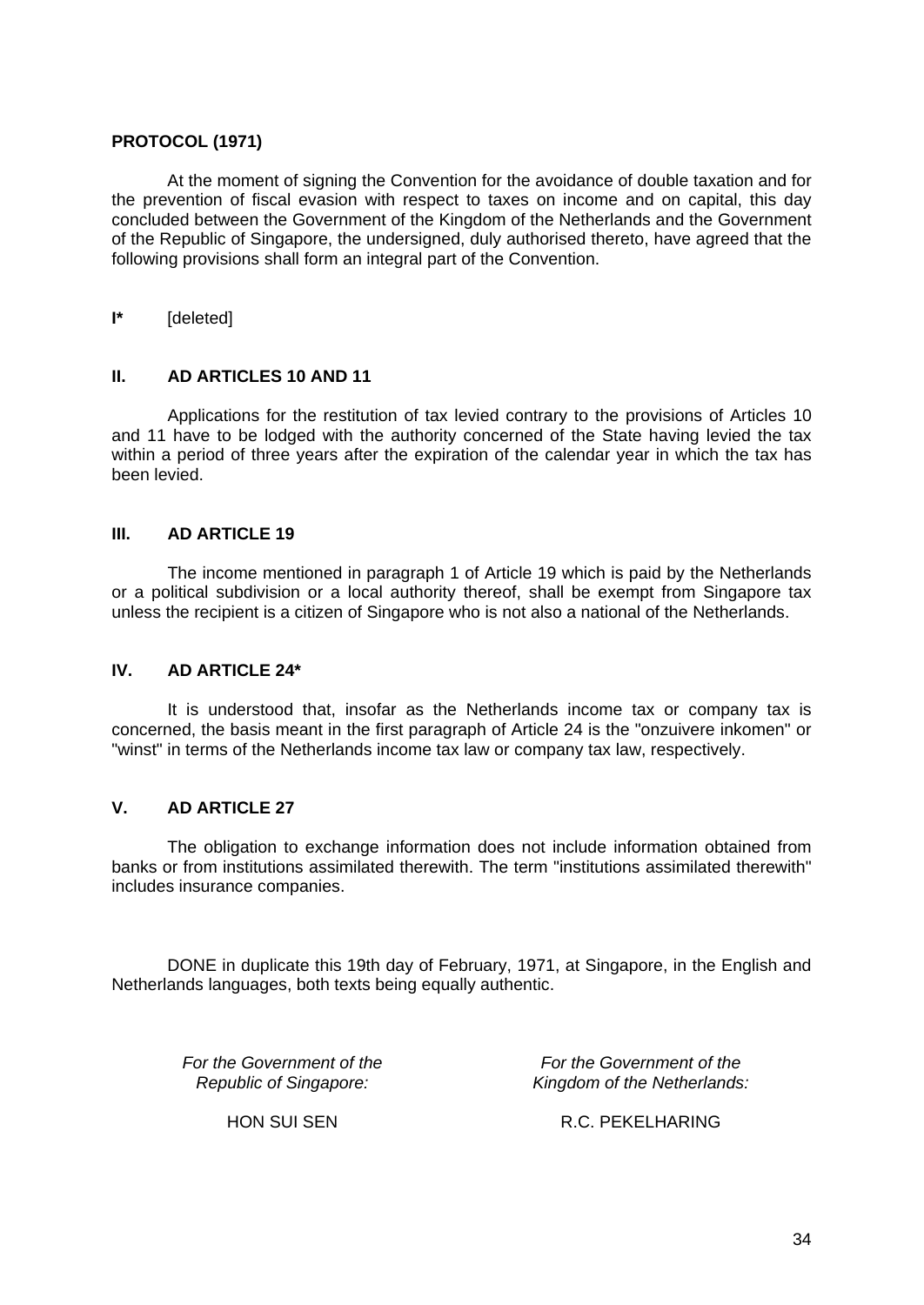# **ANNEX A**

#### **Effects of the MLI on this Convention**

#### 1. Deletion and replacement of the Preamble

The Preamble of this Convention is deleted and replaced by the following:

"The Government of the Republic of Singapore and the Government of the Kingdom of the Netherlands,

Desiring to further develop their economic relationship and to enhance their cooperation in tax matters,

Intending to eliminate double taxation with respect to the taxes covered by this Convention without creating opportunities for non-taxation or reduced taxation through tax evasion or avoidance (including through treaty-shopping arrangements aimed at obtaining reliefs provided in this Convention for the indirect benefit of residents of third jurisdictions),

Have agreed as follows:".

#### 2. Amendment of Article 9

Article 9 (Associated Enterprises) of this Convention is amended —

- (a) by numbering the existing provision as paragraph 1; and
- (b) by inserting, immediately after paragraph 1, the following paragraph:

"2. Where a Contracting State includes in the profits of an enterprise of that Contracting State — and taxes accordingly — profits on which an enterprise of the other Contracting State has been charged to tax in that other Contracting State and the profits so included are profits which would have accrued to the enterprise of the first-mentioned Contracting State if the conditions made between the two enterprises had been those which would have been made between independent enterprises, then that other Contracting State shall make an appropriate adjustment to the amount of the tax charged therein on those profits. In determining such adjustment, due regard shall be had to the other provisions of this Convention and the competent authorities of the Contracting States shall if necessary consult each other.".

#### 3. Amendment of Article 26

(a) In paragraph 1 of Article 26 (Mutual Agreement Procedure), the words "The case must be presented within three years from the first notification of the action resulting in taxation not in accordance with the provisions of the Convention." are inserted immediately after the words "of which he is a resident."; and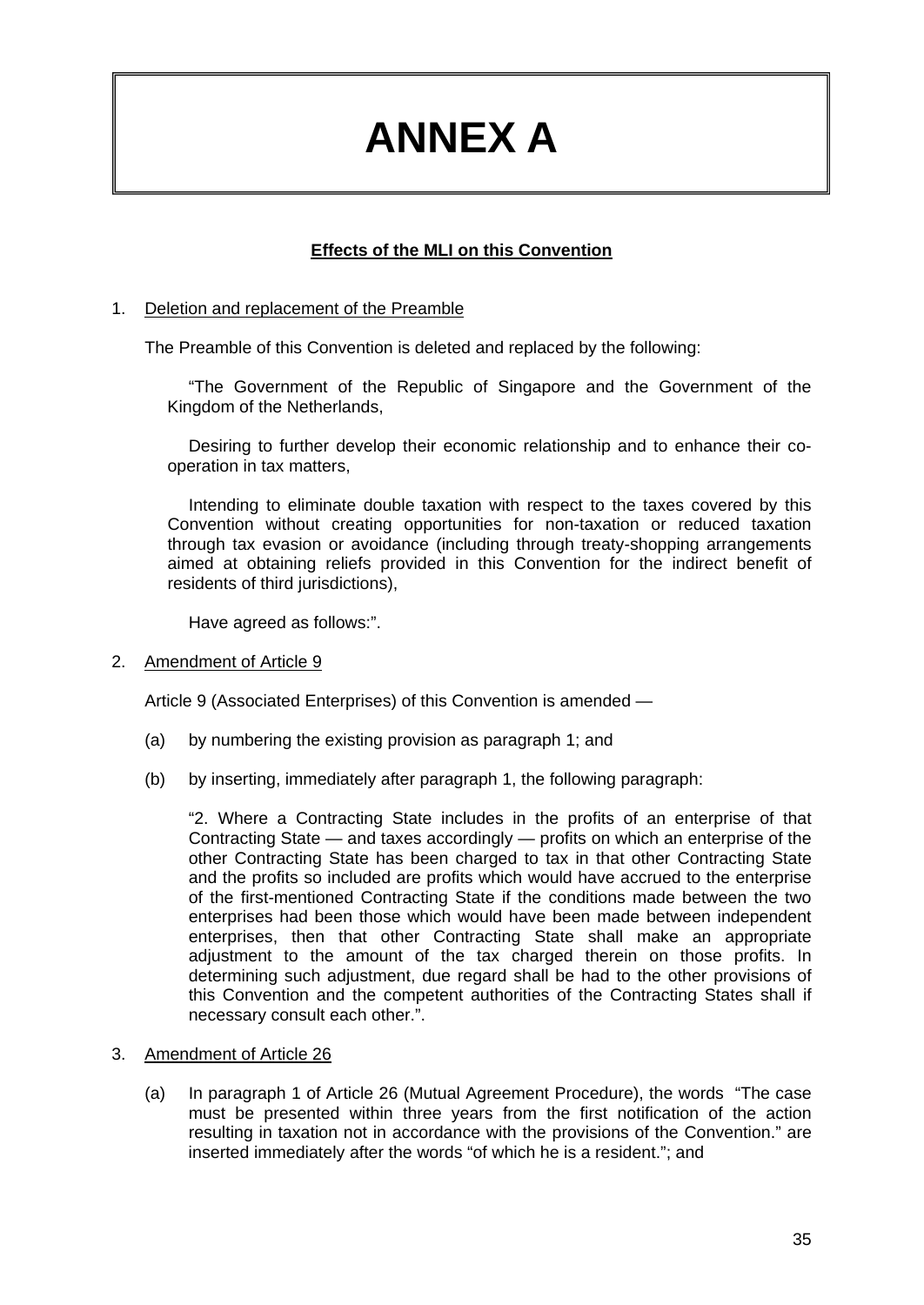- (b) In paragraph 2 of Article 26 (Mutual Agreement Procedure), the words "Any agreement reached shall be implemented notwithstanding any time limits in the domestic law of the Contracting States." immediately after the words "not in accordance with this Convention.".
- 4. New Articles 26A to 26G (arbitration provisions)

The following articles shall be inserted immediately after Article 26 (Mutual Agreement Procedure). However, the articles shall not apply to this agreement if Netherlands raises an objection under Article 28(2)(b) of the MLI to the reservations that had been made by Singapore under Article 28(2)(a) of the MLI by 20 December 2019.

#### "**ARTICLE 26A – MANDATORY BINDING ARBITRATION**

- 1. Where:
	- (a) under Article 26 (Mutual Agreement Procedure), a person has presented a case to the competent authority of a Contracting State on the basis that the actions of one or both of the Contracting States have resulted for that person in taxation not in accordance with the provisions of the Convention; and
	- (b) the competent authorities are unable to reach an agreement to resolve that case pursuant to Article 26 (Mutual Agreement Procedure) within a period of two years beginning on the start date referred to in paragraph 8 or 9, as the case may be (unless, prior to the expiration of that period the competent authorities of the Contracting States have agreed to a different time period with respect to that case and have notified the person who presented the case of such agreement),

any unresolved issues arising from the case shall, if the person so requests in writing, be submitted to arbitration in the manner described in this Article and Articles 26B to 26G, according to any rules or procedures agreed upon by the competent authorities of the Contracting States pursuant to the provisions of paragraph 10.

- 2. Where a competent authority has suspended the mutual agreement procedure referred to in paragraph 1 because a case with respect to one or more of the same issues is pending before court or administrative tribunal, the period provided in sub-paragraph (*b*) of paragraph 1 will stop running until either a final decision has been rendered by the court or administrative tribunal or the case has been suspended or withdrawn. In addition, where a person who presented a case and a competent authority have agreed to suspend the mutual agreement procedure, the period provided in sub-paragraph (*b*) of paragraph (1) will stop running until the suspension has been lifted.
- 3. Where both competent authorities agree that a person directly affected by the case has failed to provide in a timely manner any additional material information requested by either competent authority after the start of the period provided in sub-paragraph (*b*) of paragraph 1, the period provided in sub-paragraph (*b*) of paragraph 1 shall be extended for an amount of time equal to the period beginning on the date by which the information was requested and ending on the date on which that information was provided.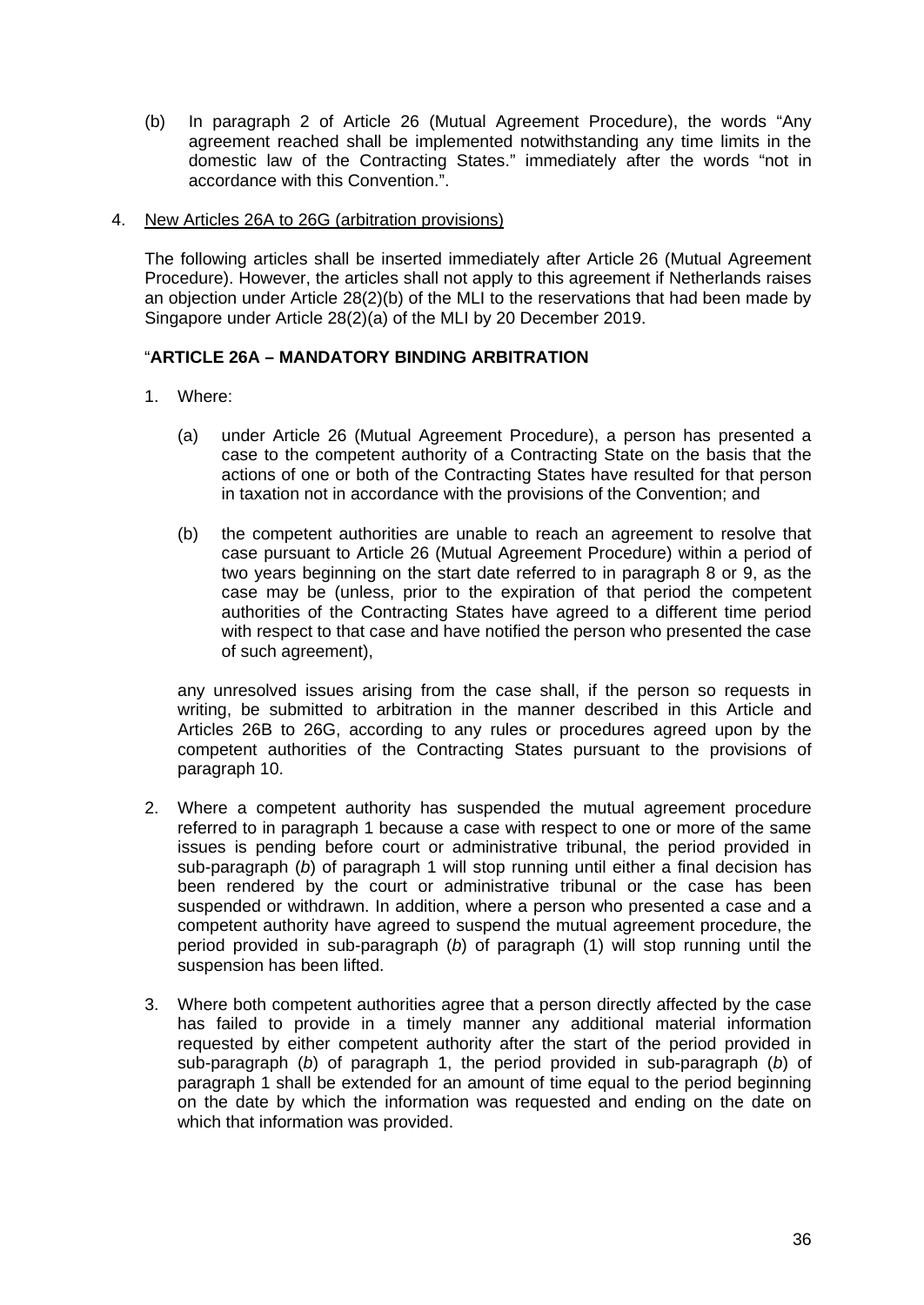4. (a) The arbitration decision with respect to the issues submitted to arbitration shall be implemented through the mutual agreement concerning the case referred to in paragraph 1. The arbitration decision shall be final.

(b) The arbitration decision shall be binding on both Contracting States except in the following cases:

- (i) if a person directly affected by the case does not accept the mutual agreement that implements the arbitration decision. In such a case, the case shall not be eligible for any further consideration by the competent authorities. The mutual agreement that implements the arbitration decision on the case shall be considered not to be accepted by a person directly affected by the case if any person directly affected by the case does not, within 60 days after the date on which notification of the mutual agreement is sent to the person, withdraw all issues resolved in the mutual agreement implementing the arbitration decision from consideration by any court or administrative tribunal or otherwise terminate any pending court or administrative proceedings with respect to such issues in a manner consistent with that mutual agreement.
- (ii) if a final decision of the courts of one of the Contracting States holds that the arbitration decision is invalid. In such a case, the request for arbitration under paragraph 1 shall be considered not to have been made, and the arbitration process shall be considered not to have taken place (except for the purposes of Articles 26C (Confidentiality of Arbitration Proceedings) and 26F (Costs of Arbitration Proceedings)). In such a case, a new request for arbitration may be made unless the competent authorities agree that such a new request should not be permitted.
- (iii) if a person directly affected by the case pursues litigation on the issues which were resolved in the mutual agreement implementing the arbitration decision in any court or administrative tribunal.
- 5. The competent authority that received the initial request for a mutual agreement procedure as described in sub-paragraph (*a*) of paragraph 1 shall, within two calendar months of receiving the request:
	- (a) send a notification to the person who presented the case that it has received the request; and
	- (b) send a notification of that request, along with a copy of the request, to the competent authority of the other Contracting State.
- 6. Within three calendar months after a competent authority receives the request for a mutual agreement procedure (or a copy thereof from the competent authority of the other Contracting State) it shall either:
	- (a) notify the person who has presented the case and the other competent authority that it has received the information necessary to undertake substantive consideration of the case; or
	- (b) request additional information from that person for that purpose.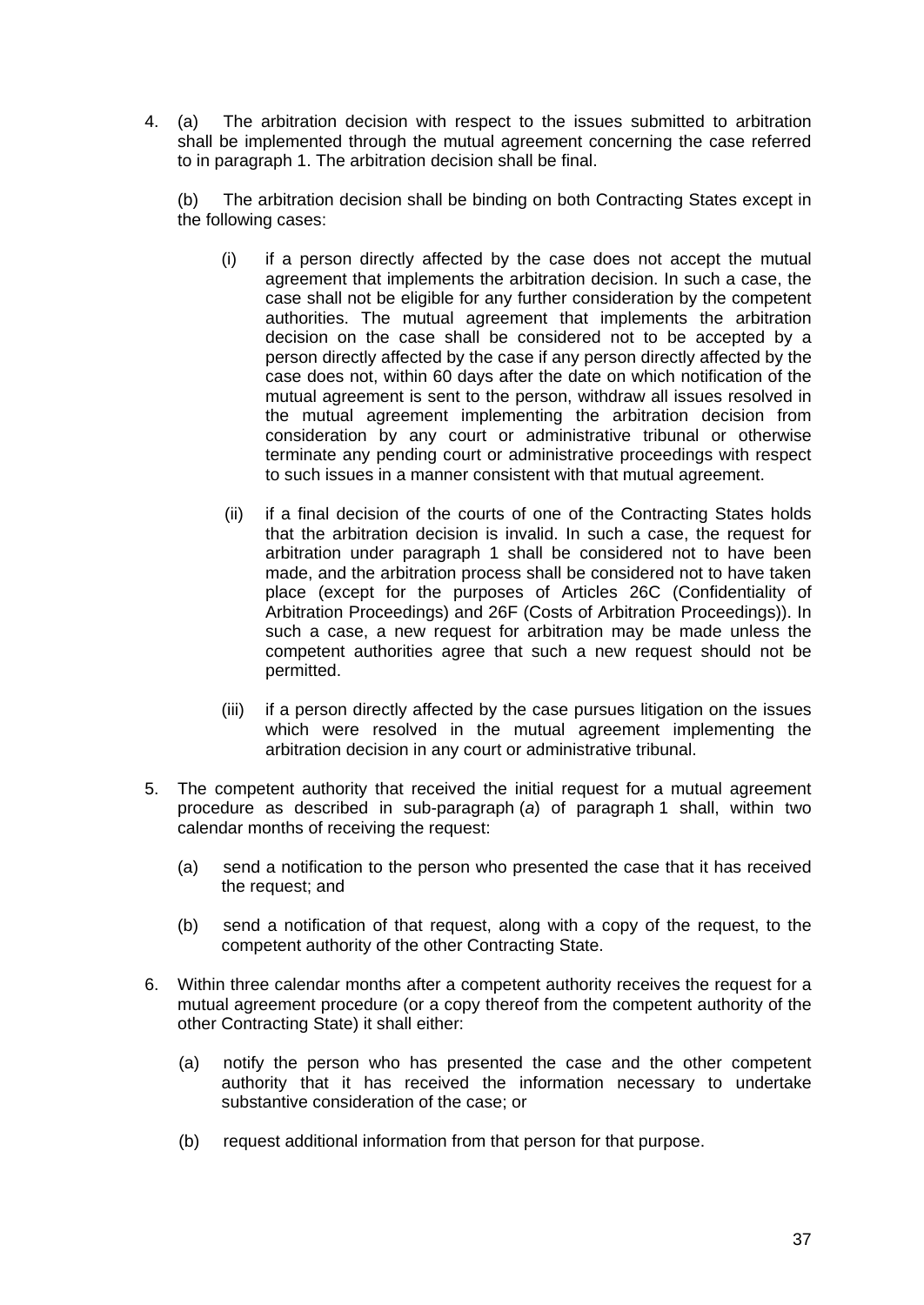- 7. Where pursuant to sub-paragraph (*b*) of paragraph 6, one or both of the competent authorities have requested from the person who presented the case additional information necessary to undertake substantive consideration of the case, the competent authority that requested the additional information shall, within three calendar months of receiving the additional information from that person, notify that person and the other competent authority either:
	- (a) that it has received the requested information; or
	- (b) that some of the requested information is still missing.
- 8. Where neither competent authority has requested additional information pursuant to sub-paragraph (*b*) of paragraph 6, the start date referred to in paragraph 1 shall be the earlier of:
	- (a) the date on which both competent authorities have notified the person who presented the case pursuant to sub-paragraph (a) of paragraph 6; and
	- (b) the date that is three calendar months after the notification to the competent authority of the other Contracting State pursuant to sub-paragraph (*b*) of paragraph 5.
- 9. Where additional information has been requested pursuant to sub-paragraph (*b*) of paragraph 6, the start date referred to in paragraph 1 shall be the earlier of:
	- (a) the latest date on which the competent authorities that requested additional information have notified the person who presented the case and the other competent authority pursuant to sub-paragraph (a) of paragraph 7; and
	- (b) the date that is three calendar months after both competent authorities have received all information requested by either competent authority from the person who presented the case.

If, however, one or both of the competent authorities send the notification referred to in sub-paragraph (*b*) of paragraph 7, such notification shall be treated as a request for additional information under sub-paragraph (*b*) of paragraph 6.

- 10. The competent authorities of the Contracting States shall by mutual agreement (pursuant to Article 26 (Mutual Agreement Procedure)) settle the mode of application of the provisions contained in this Article and Articles 26B to 26G, including the minimum information necessary for each competent authority to undertake substantive consideration of the case. Such an agreement shall be concluded before the date on which unresolved issues in a case are first eligible to be submitted to arbitration and may be modified from time to time thereafter.
- 11. Notwithstanding the preceding paragraphs of this Article:
	- (a) any unresolved issue arising from a mutual agreement procedure case otherwise within the scope of the arbitration process provided for by this Convention shall not be submitted to arbitration, if a decision on this issue has already been rendered by a court or administrative tribunal of either Contracting State;
	- (b) if, at any time after a request for arbitration has been made and before the arbitration panel has delivered its decision to the competent authorities of the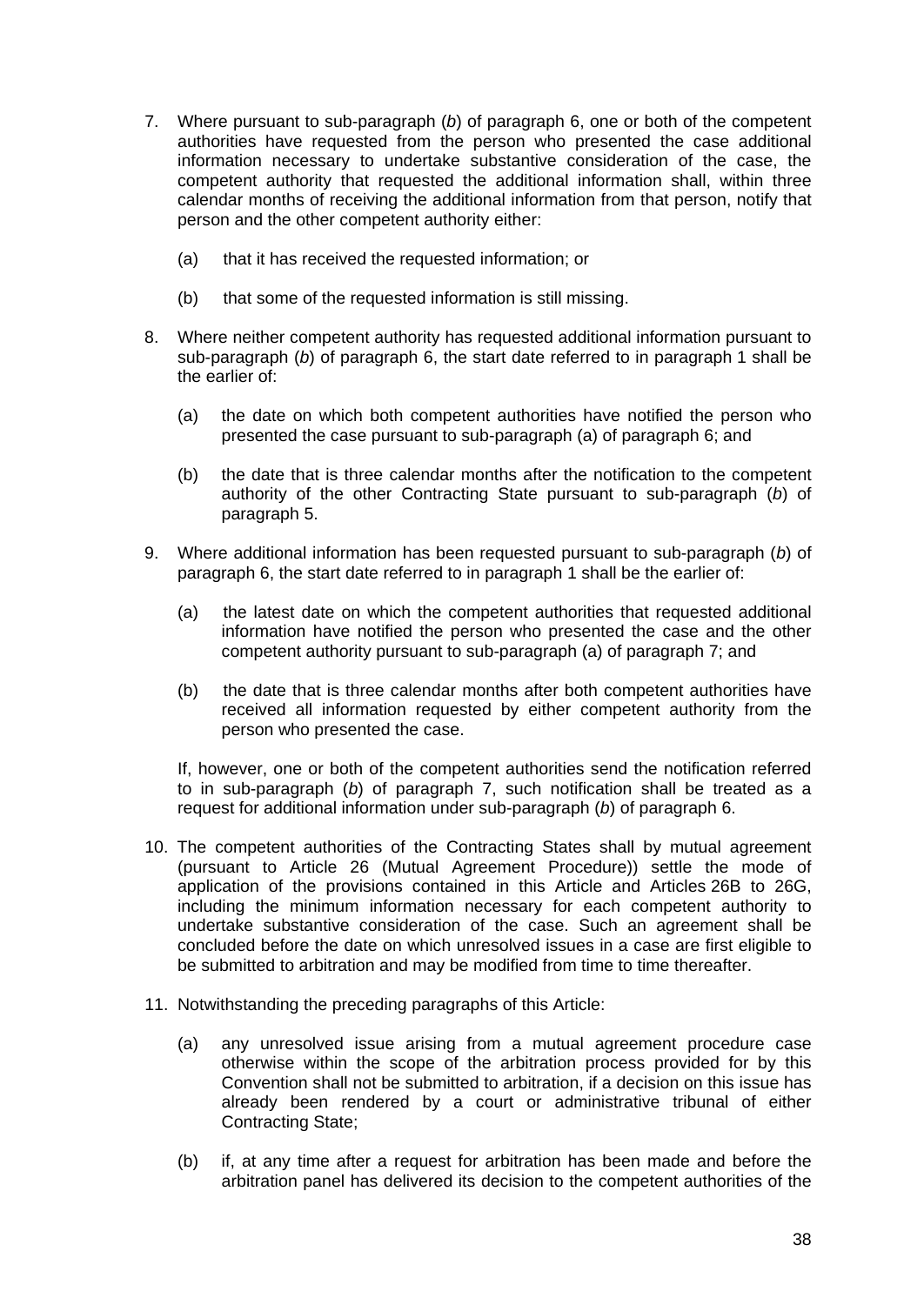Contracting States, a decision concerning the issue is rendered by a court or administrative tribunal of one of the Contracting States, the arbitration process shall terminate.

- 12. The provisions of this Article and Articles 26B to 26G shall not apply to any case involving the application of Singapore's general anti-avoidance rules contained in section 33 of the Act, case law or juridical doctrines, and any subsequent provisions (as notified by Singapore to the Depositary of the Multilateral Convention to Implement Tax Treaty Related Measures to Prevent Base Erosion and Profit Shifting done at Paris on 24 November 2016 (as amended from time to time)) that replace, amend or update these anti-avoidance rules.
- 13. This Article and Articles 26B to 26G
	- (a) shall have effect with respect to cases presented to the competent authority of a Contracting State under Article 26 (Mutual Agreement Procedure) on or after 1 July 2019; and
	- (b) shall apply to a case presented to the competent authority of a Contracting State under Article 26 prior to 1 July 2019 only to the extent that the competent authorities of both Contracting States agree that it will apply to that specific case.

#### **ARTICLE 26B – APPOINTMENT OF ARBITRATORS**

- 1. Except to the extent that the competent authorities of the Contracting States mutually agree on different rules, paragraphs 2 through 4 shall apply for the purposes of Articles 26A to 26G.
- 2. The following rules shall govern the appointment of the members of an arbitration panel:
	- (a) The arbitration panel shall consist of three individual members with expertise or experience in international tax matters.
	- (b) Each competent authority shall appoint one panel member within 60 days of the date of the request for arbitration under paragraph 1 of Article 26A (Mandatory Binding Arbitration). The two panel members so appointed shall, within 60 days of the latter of their appointments, appoint a third member who shall serve as Chair of the arbitration panel. The Chair shall not be a national or resident of either Contracting State.
	- (c) Each member appointed to the arbitration panel must be impartial and independent of the competent authorities, tax administrations, and ministries of finance of the Contracting States and of all persons directly affected by the case (as well as their advisors) at the time of accepting an appointment, maintain his or her impartiality and independence throughout the proceedings, and avoid any conduct for a reasonable period of time thereafter which may damage the appearance of impartiality and independence of the arbitrators with respect to the proceedings.
- 3. In the event that the competent authority of a Contracting State fails to appoint a member of the arbitration panel in the manner and within the time periods specified in paragraph 2 or agreed to by the competent authorities of the Contracting States, a member shall be appointed on behalf of that competent authority by the highest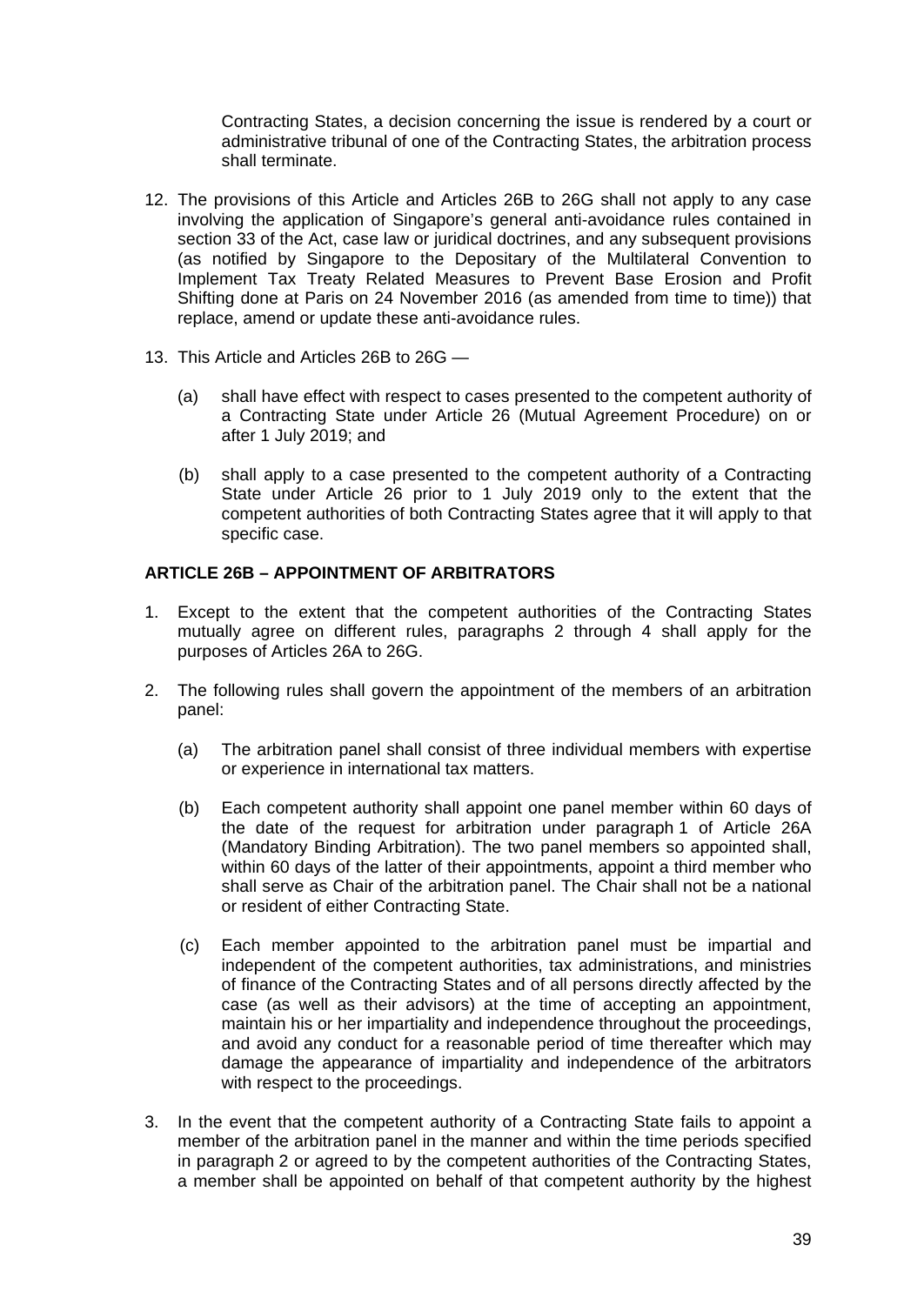ranking official of the Centre for Tax Policy and Administration of the Organisation for Economic Co-operation and Development that is not a national of either Contracting State.

4. If the two initial members of the arbitration panel fail to appoint the Chair in the manner and within the time periods specified in paragraph 2 or agreed to by the competent authorities of the Contracting States, the Chair shall be appointed by the highest ranking official of the Centre for Tax Policy and Administration of the Organisation for Economic Co-operation and Development that is not a national of either Contracting State.

#### **ARTICLE 26C – CONFIDENTIALITY OF ARBITRATION PROCEEDINGS**

- 1. Solely for the purposes of the application of Articles 26A to 26G and 27 and of the provisions of the domestic laws of the Contracting States related to the exchange of information, confidentiality, and administrative assistance, members of the arbitration panel and a maximum of three staff per member (and prospective arbitrators solely to the extent necessary to verify their ability to fulfil the requirements of arbitrators) shall be considered to be persons or authorities to whom information may be disclosed. Information received by the arbitration panel or prospective arbitrators and information that the competent authorities receive from the arbitration panel shall be considered information that is exchanged under Article 27 (Exchange of Information).
- 2. The competent authorities of the Contracting States shall ensure that members of the arbitration panel and their staff agree in writing, prior to their acting in an arbitration proceeding, to treat any information relating to the arbitration proceeding consistently with the confidentiality and nondisclosure obligations described in Article 27 (Exchange of Information) and under the applicable laws of the Contracting States.

#### **ARTICLE 26D – RESOLUTION OF A CASE PRIOR TO THE CONCLUSION OF THE ARBITRATION**

For the purposes of Articles 26 and 26A to 26G, the mutual agreement procedure, as well as the arbitration proceeding, with respect to a case shall terminate if, at any time after a request for arbitration has been made and before the arbitration panel has delivered its decision to the competent authorities of the Contracting States:

- (a) the competent authorities of the Contracting States reach a mutual agreement to resolve the case; or
- (b) the person who presented the case withdraws the request for arbitration or the request for a mutual agreement procedure.

#### **ARTICLE 26E – TYPE OF ARBITRATION PROCESS**

- 1. Except to the extent that the competent authorities of the Contracting States mutually agree on different rules, the following rules shall apply with respect to an arbitration proceeding pursuant to Articles 26A to 26G:
	- (a) After a case is submitted to arbitration, the competent authority of each Contracting State shall submit to the arbitration panel, by a date set by agreement, a proposed resolution which addresses all unresolved issue(s) in the case (taking into account all agreements previously reached in that case between the competent authorities of the Contracting States). The proposed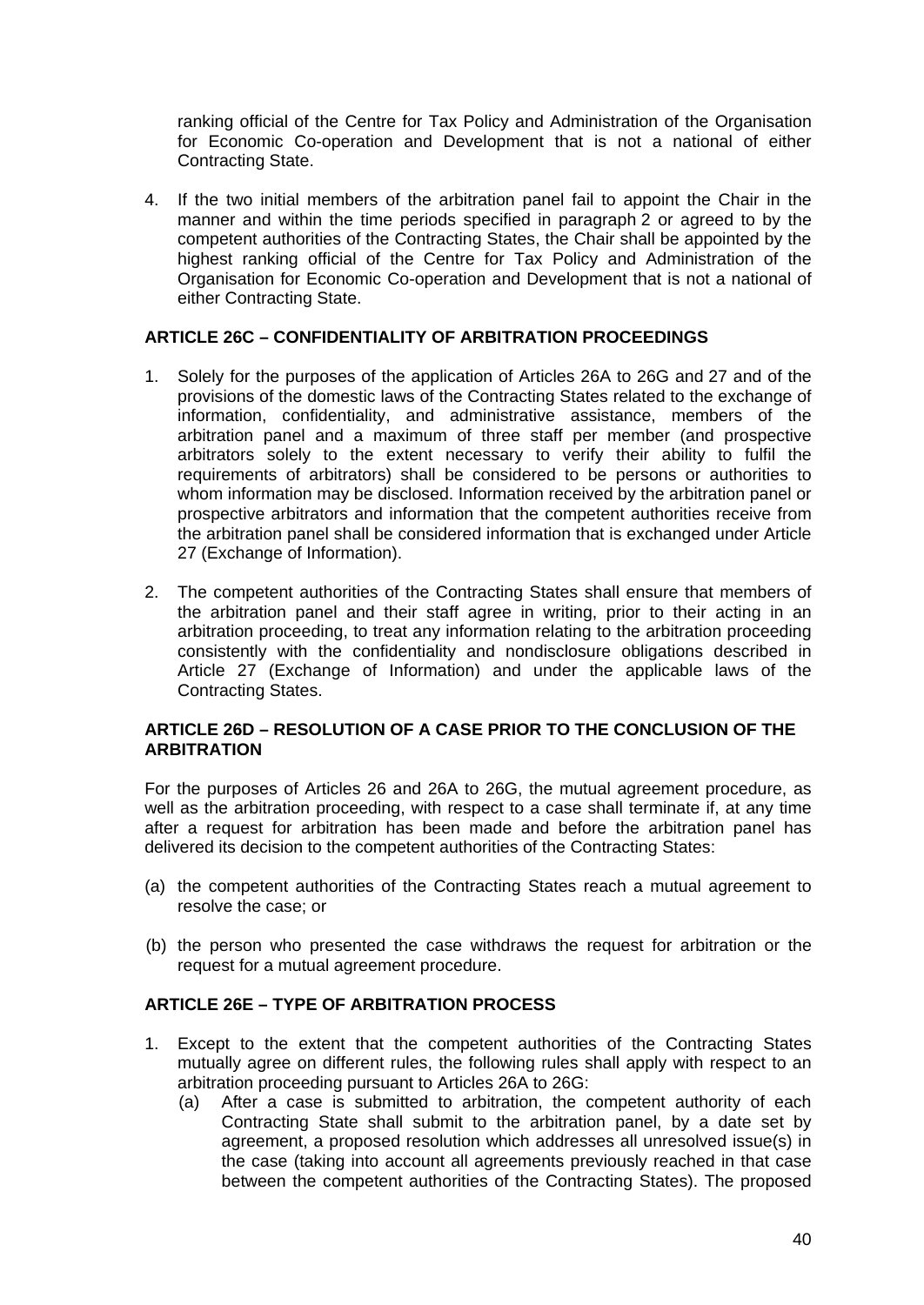resolution shall be limited to a disposition of specific monetary amounts (for example, of income or expense) or, where specified, the maximum rate of tax charged pursuant to the Convention, for each adjustment or similar issue in the case. In a case in which the competent authorities of the Contracting States have been unable to reach agreement on an issue regarding the conditions for application of a provision of the Convention (hereinafter referred to as a "threshold question"), such as whether an individual is a resident or whether a permanent establishment exists, the competent authorities may submit alternative proposed resolutions with respect to issues the determination of which is contingent on resolution of such threshold questions.

- (b) The competent authority of each Contracting State may also submit a supporting position paper for consideration by the arbitration panel. Each competent authority that submits a proposed resolution or supporting position paper shall provide a copy to the other competent authority by the date on which the proposed resolution and supporting position paper were due. Each competent authority may also submit to the arbitration panel, by a date set by agreement, a reply submission with respect to the proposed resolution and supporting position paper submitted by the other competent authority. A copy of any reply submission shall be provided to the other competent authority by the date on which the reply submission was due.
- (c) The arbitration panel shall select as its decision one of the proposed resolutions for the case submitted by the competent authorities with respect to each issue and any threshold questions, and shall not include a rationale or any other explanation of the decision. The arbitration decision will be adopted by a simple majority of the panel members. The arbitration panel shall deliver its decision in writing to the competent authorities of the Contracting States. The arbitration decision shall have no precedential value.
- 2. Prior to the beginning of arbitration proceedings, the competent authorities of the Contracting States shall ensure that each person that presented the case and their advisors agree in writing not to disclose to any other person any information received during the course of the arbitration proceedings from either competent authority or the arbitration panel. The mutual agreement procedure under Article 26, as well as the arbitration proceeding under Articles 26A to 26G, with respect to the case shall terminate if, at any time after a request for arbitration has been made and before the arbitration panel has delivered its decision to the competent authorities of the Contracting States, a person that presented the case or one of that person's advisors materially breaches that agreement.

#### **ARTICLE 26F – COSTS OF ARBITRATION PROCEEDINGS**

In an arbitration proceeding under Articles 26A to 26G, the fees and expenses of the members of the arbitration panel, as well as any costs incurred in connection with the arbitration proceedings by the Contracting States, shall be borne by the Contracting States in a manner to be settled by mutual agreement between the competent authorities of the Contracting States. In the absence of such agreement, each Contracting State shall bear its own expenses and those of its appointed panel member. The cost of the chair of the arbitration panel and other expenses associated with the conduct of the arbitration proceedings shall be borne by the Contracting States in equal shares.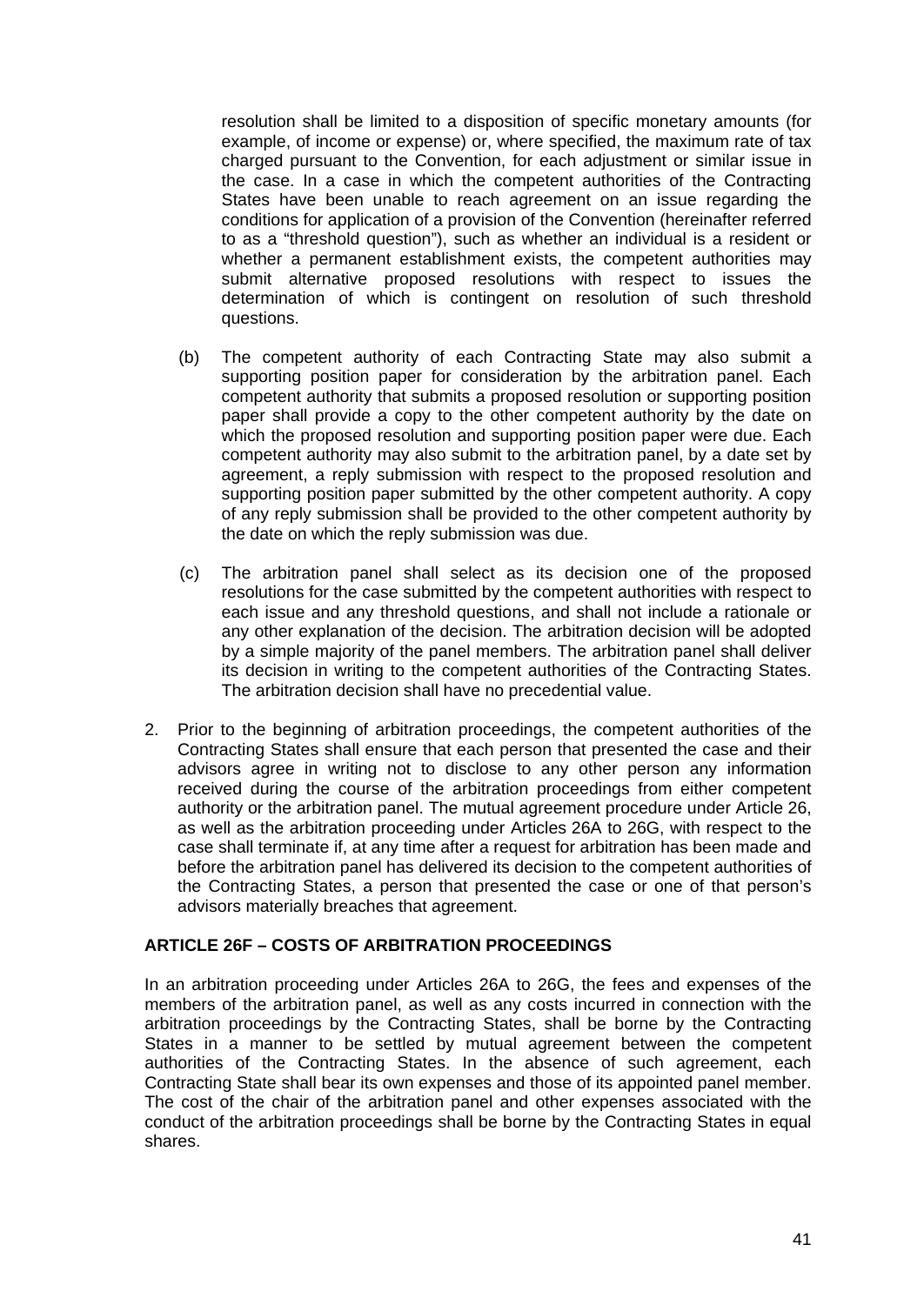#### **ARTICLE 26G – COMPATIBILITY**

- 1. Any unresolved issue arising from a mutual agreement procedure case otherwise within the scope of the arbitration process provided for in this Article and Articles 26A to 26F shall not be submitted to arbitration if the issue falls within the scope of a case with respect to which an arbitration panel or similar body has previously been set up in accordance with a bilateral or multilateral convention that provides for mandatory binding arbitration of unresolved issues arising from a mutual agreement procedure case.
- 2. Nothing in this Article and Articles 26A to 26F shall affect the fulfilment of wider obligations with respect to the arbitration of unresolved issues arising in the context of a mutual agreement procedure resulting from other conventions to which the Contracting States are or will become parties.".
- 5. New Article 27A

The following new Article 27A is inserted immediately after Article 27 (Exchange of Information):

#### "**ARTICLE 27A – PREVENTION OF TREATY ABUSE**

- 1. Notwithstanding any provisions of this Convention, a benefit under this Convention shall not be granted in respect of an item of income or capital if it is reasonable to conclude, having regard to all relevant facts and circumstances, that obtaining that benefit was one of the principal purposes of any arrangement or transaction that resulted directly or indirectly in that benefit, unless it is established that granting that benefit in these circumstances would be in accordance with the object and purpose of the relevant provisions of this Convention.
- 2. Where a benefit under this Convention is denied to a person under provisions of this Convention that deny all or part of the benefits that would otherwise be provided under this Convention where the principal purpose or one of the principal purposes of any arrangement or transaction, or of any person concerned with an arrangement or transaction, was to obtain those benefits, the competent authority of the Contracting State that would otherwise have granted this benefit shall nevertheless treat that person as being entitled to this benefit, or to different benefits with respect to a specific item of income or capital, if such competent authority, upon request from that person and after consideration of the relevant facts and circumstances, determines that such benefits would have been granted to that person in the absence of the transaction or arrangement. The competent authority of the Contracting State to which a request has been made under this paragraph by a resident of the other Contracting State shall consult with the competent authority of that other Contracting State before rejecting the request.".
- 6. Entry into effect

The effects of the MLI on this Convention, as laid out in this Annex, shall have effect in Singapore:

(a) for paragraph 3 of this Annex, on the amendment of Article 26 (Mutual Agreement Procedure), for a case presented on or after 1 July 2019, without regard to the basis period to which the case relates. However, paragraph 3 of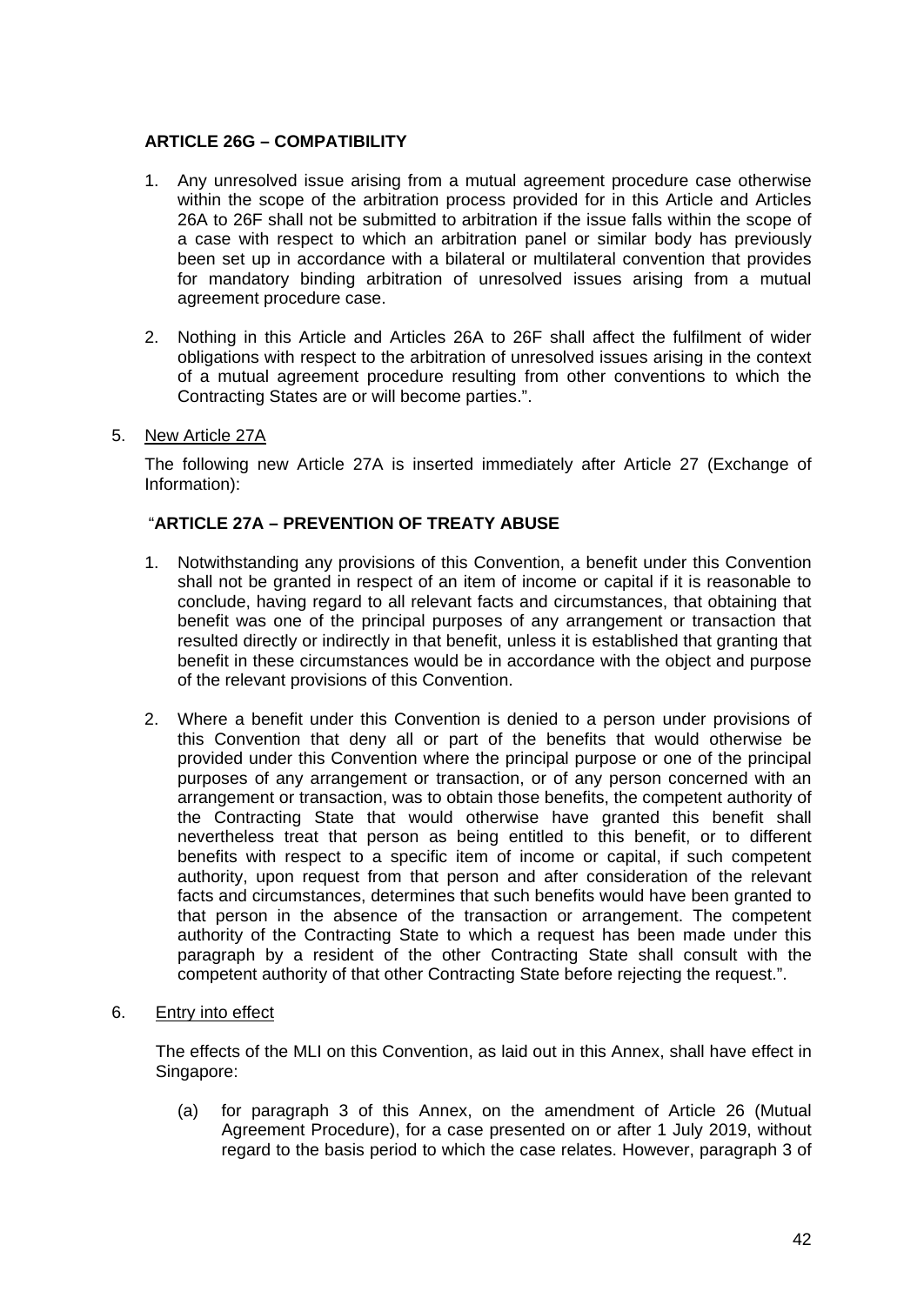this Annex shall not apply to a case that was not eligible to be presented immediately before 1 July 2019;

- (b) for paragraph 4 of this Annex on the arbitration provisions, with respect to any tax paid, deemed paid or liable to be paid, before, on or after 1 July 2019;
- (c) for all other paragraphs in this Annex
	- (i) with respect to taxes withheld at source, in respect of amounts paid, deemed paid or liable to be paid (whichever is the earliest), on or after 1 January 2020; and
	- (ii) with respect to taxes other than those withheld at source, where the income is derived or received in a basis period beginning on or after 1 January 2020.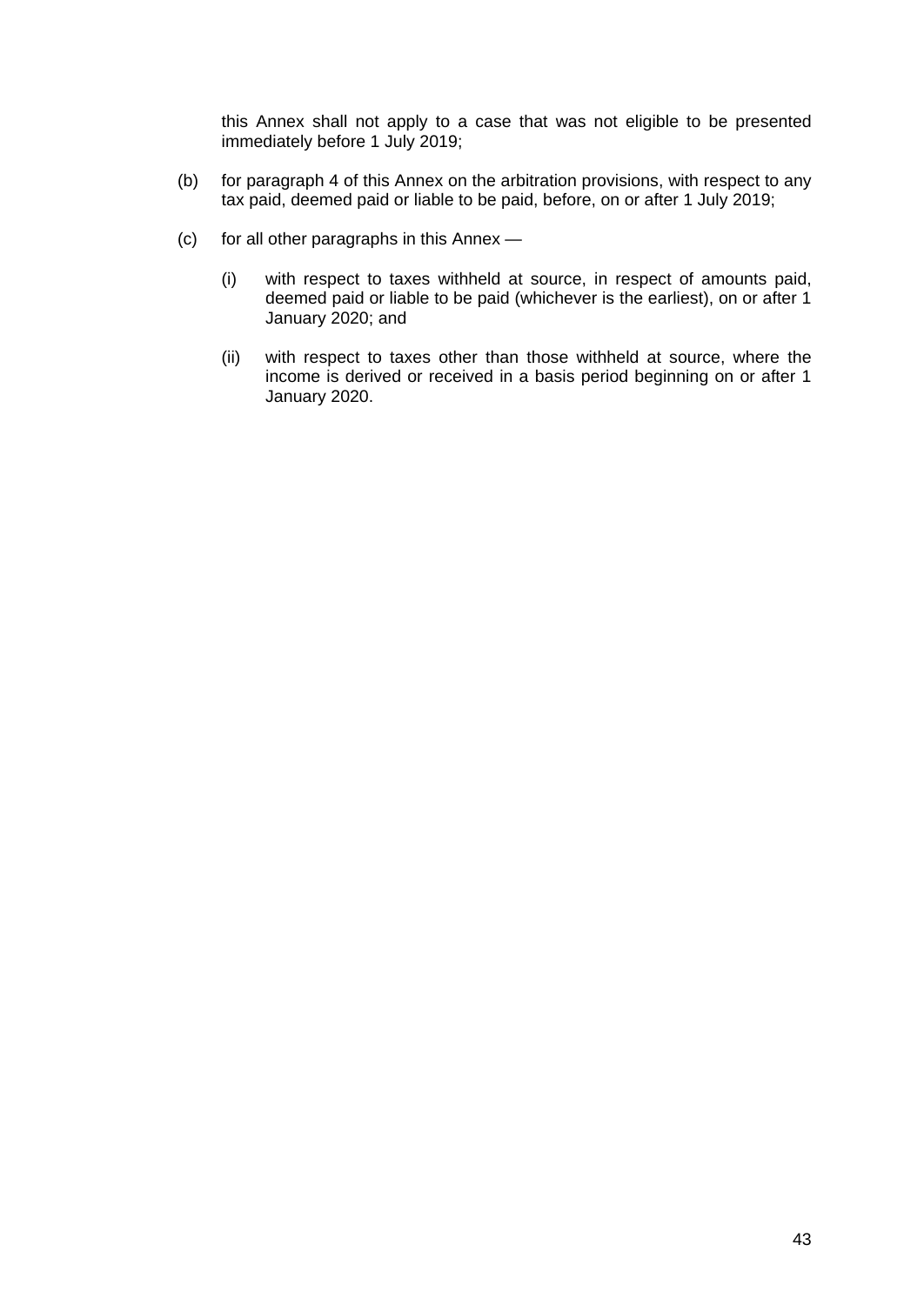### **ANNEX B**

#### **PROTOCOL AMENDING THE CONVENTION BETWEEN THE GOVERNMENT OF THE REPUBLIC OF SINGAPORE AND THE GOVERNMENT OF THE KINGDOM OF THE NETHERLANDS FOR THE AVOIDANCE OF DOUBLE TAXATION AND THE PREVENTION OF FISCAL EVASION WITH RESPECT TO TAXES ON INCOME AND ON CAPITAL**

The Government of the Republic of Singapore and the Government of the Kingdom of the Netherlands,

DESIRING to conclude a Protocol to amend the Convention between the Government of the Republic of Singapore and the Government of the Kingdom of the Netherlands for the avoidance of double taxation and the prevention of fiscal evasion with respect to taxes on income and on capital, with Protocol, signed at Singapore on 19 February 1971, as amended by the Protocol signed at Singapore on 28 February 1994 (hereinafter referred to as "the Convention"),

Have agreed as follows: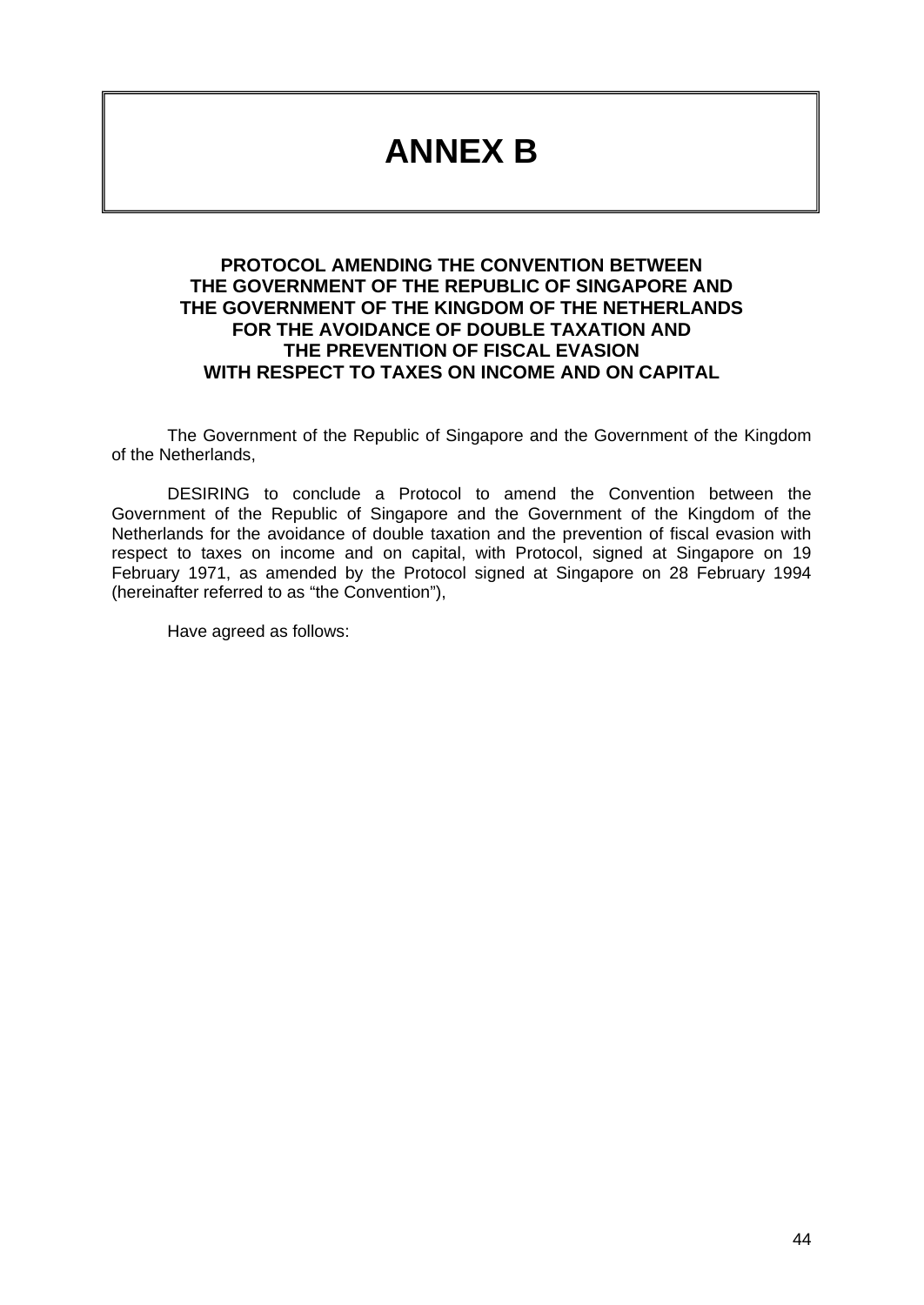#### *Article 1*

Article 27 shall be deleted and replaced by:

"Article 27 – Exchange of information

1. The competent authorities of the States shall exchange such information as is foreseeably relevant for carrying out the provisions of this Convention or to the administration or enforcement of the domestic laws concerning taxes of every kind and description imposed on behalf of the States, or of their political subdivisions or local authorities, insofar as the taxation thereunder is not contrary to the Convention. The exchange of information is not restricted by Articles 1 and 2.

2. Any information received under paragraph 1 by a State shall be treated as secret in the same manner as information obtained under the domestic laws of that State and shall be disclosed only to persons or authorities (including courts and administrative bodies) concerned with the assessment or collection of, the enforcement or prosecution in respect of, the determination of appeals in relation to the taxes referred to in paragraph 1, or the oversight of the above. Such persons or authorities shall use the information only for such purposes. They may disclose the information in public court proceedings or in judicial decisions.

3. In no case shall the provisions of paragraphs 1 and 2 be construed so as to impose on a State the obligation:

- a) to carry out administrative measures at variance with the laws and administrative practice of that or of the other State;
- b) to supply information which is not obtainable under the laws or in the normal course of the administration of that or of the other State;
- c) to supply information which would disclose any trade, business, industrial, commercial or professional secret or trade process, or information, the disclosure of which would be contrary to public policy (ordre public).

4. If information is requested by a State in accordance with this Article, the other State shall use its information gathering measures to obtain the requested information, even though that other State may not need such information for its own tax purposes. The obligation contained in the preceding sentence is subject to the limitations of paragraph 3 but in no case shall such limitations be construed to permit a State to decline to supply information solely because it has no domestic interest in such information.

5. In no case shall the provisions of paragraph 3 be construed to permit a State to decline to supply information solely because the information is held by a bank, other financial institution, nominee or person acting in an agency or a fiduciary capacity or because it relates to ownership interests in a person.".

#### *Article 2*

Article V (Ad Article 27) of the Protocol to the Convention, signed at Singapore on 19 February 1971, shall be deleted.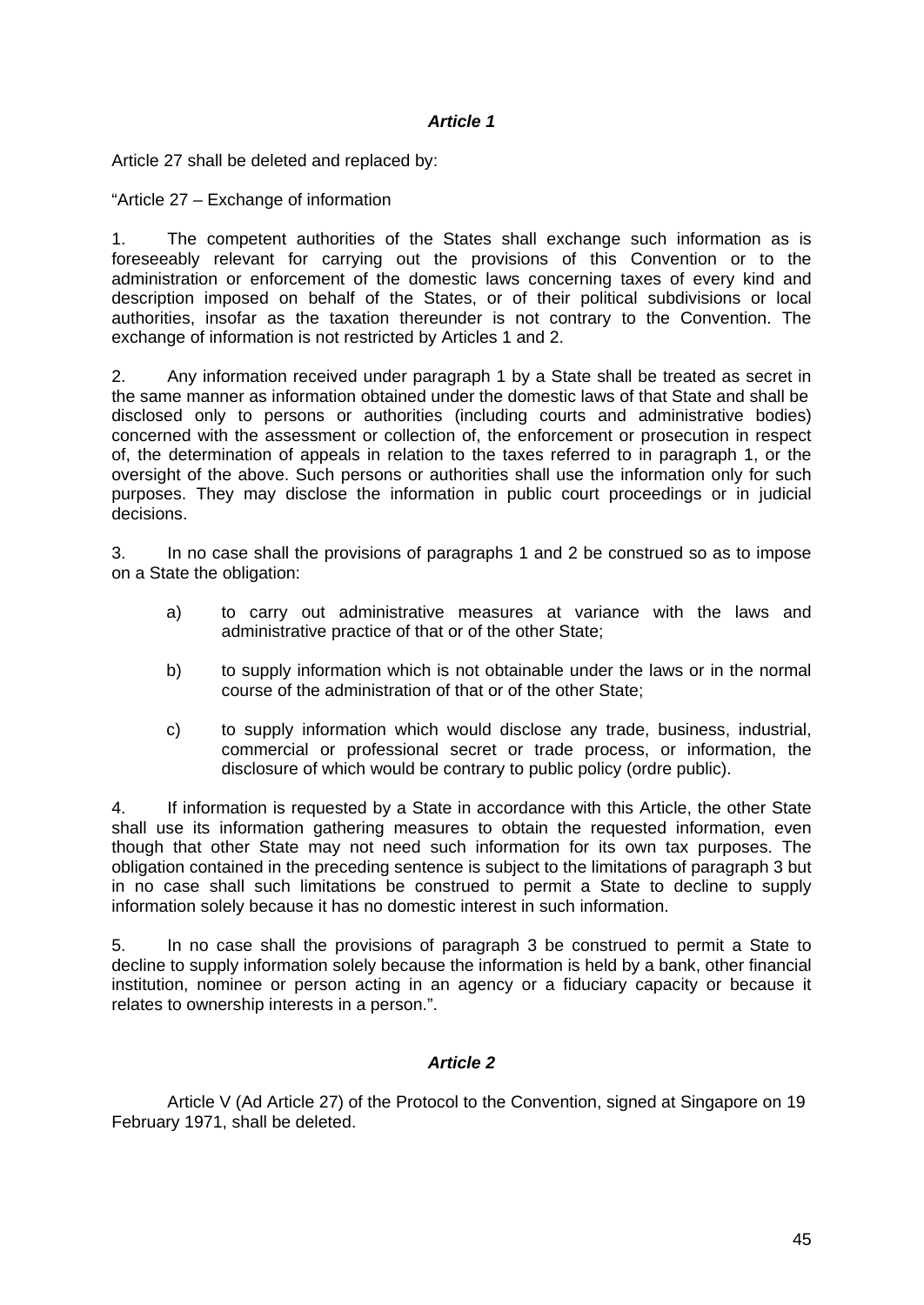#### *Article 3*

Each of the States shall notify to the other the completion of the procedures required by its law for the bringing into force of this Protocol. This Protocol shall enter into force on the first day of the second month after the date of the latter of these notifications and its provisions shall have effect from the date of entry into force.

#### *Article 4*

This Protocol, which shall form an integral part of the Convention, shall remain in force as long as the Convention remains in force and shall apply as long as the Convention itself is applicable.

IN WITNESS WHEREOF, the undersigned, duly authorised thereto by their respective Governments, have signed this Protocol.

DONE in duplicate at The Hague on this 25th day of August 2009, in the English and the Netherlands languages, both texts being equally authentic.

> For the Government of the Republic of Singapore

For the Government of the Kingdom of the Netherlands

Tharman SHANMUGARATNAM Minister for Finance

Jan Kees DE JAGER State Secretary for Finance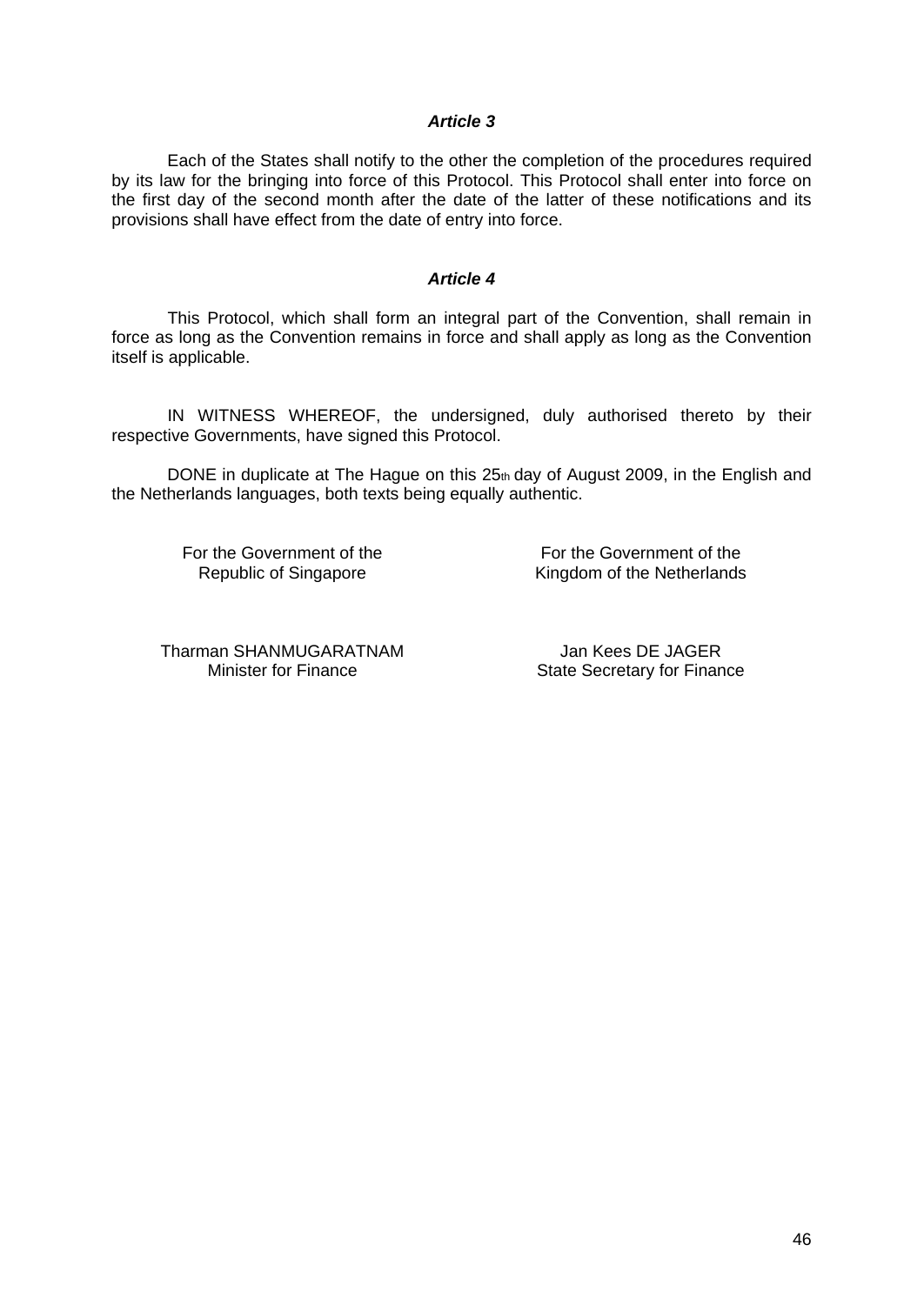The Hague, 25 August 2009

H.E. Mr Tharman Shanmugaratnam Minister for Finance Republic of Singapore

Excellency,

I have the honour to refer to the Convention between the Government of the Kingdom of the Netherlands and the Government of the Republic of Singapore for the Avoidance of Double Taxation and the Prevention of Fiscal Evasion with respect to Taxes on Income and on Capital, with Protocol, signed at Singapore on 19 February 1971, as amended by the Protocol signed at Singapore on 28 February 1994 and the Protocol signed today (hereinafter referred to as "the Convention") and to propose on behalf of the Government of the Kingdom of the Netherlands the following understanding:

Upon the entry into force of the Protocol signed today, it is understood that the provisions of Article 27 (Exchange of Information) of the Convention shall have effect without regard to the taxable period to which the matter relates.

I have the further honour to propose that this Note and your Excellency's reply confirming on behalf of your Government the foregoing understanding shall constitute an agreement between the two Governments and which shall come into effect on the date of entry into force of the Protocol signed today.

Accept, Your Excellency, the expression of my highest consideration.

Jan Kees de Jager State Secretary of Finance of The Netherlands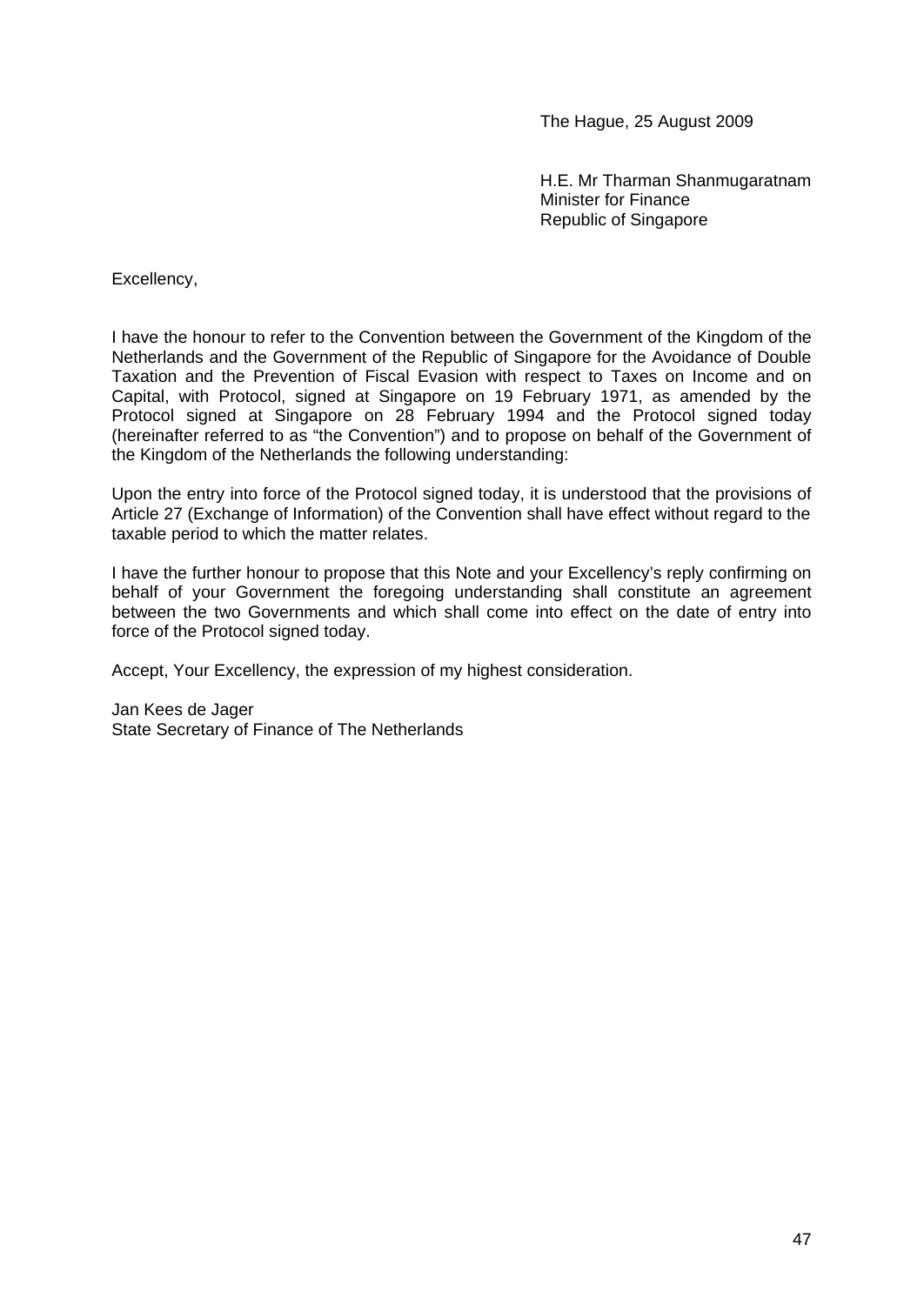The Hague, 25 August 2009

H.E. Mr Jan Kees de Jager State Secretary of Finance The Kingdom of the Netherlands

Excellency,

I have the honour to acknowledge receipt of Your Excellency's Note of the 25<sup>th</sup> of August 2009, which reads as follows:

"I have the honour to refer to the Convention between the Government of the Kingdom of the Netherlands and the Government of the Republic of Singapore for the Avoidance of Double Taxation and the Prevention of Fiscal Evasion with respect to Taxes on Income and on Capital, with Protocol, signed at Singapore on 19 February 1971, as amended by the Protocol signed at Singapore on 28 February 1994 and the Protocol signed today (hereinafter referred to as "the Convention") and to propose on behalf of the Government of the Kingdom of the Netherlands the following understanding:

Upon the entry into force of the Protocol signed today, it is understood that the provisions of Article 27 (Exchange of Information) of the Convention shall have effect without regard to the taxable period to which the matter relates.

I have the further honour to propose that this Note and your Excellency's reply confirming on behalf of your Government the foregoing understanding shall constitute an agreement between the two Governments and which shall come into effect on the date of entry into force of the Protocol signed today.

Accept, Your Excellency, the expression of my highest consideration.".

I have the honour to inform you that the Government of the Republic of Singapore confirms the above mentioned understanding and that Your Excellency's Note and this Note in reply shall be regarded as constituting an agreement between the two Governments, which shall come into effect on the date of entry into force of the Protocol signed today.

Accept, Your Excellency, the expression of my highest consideration.

Tharman Shanmugaratnam Minister for Finance of the Republic of Singapore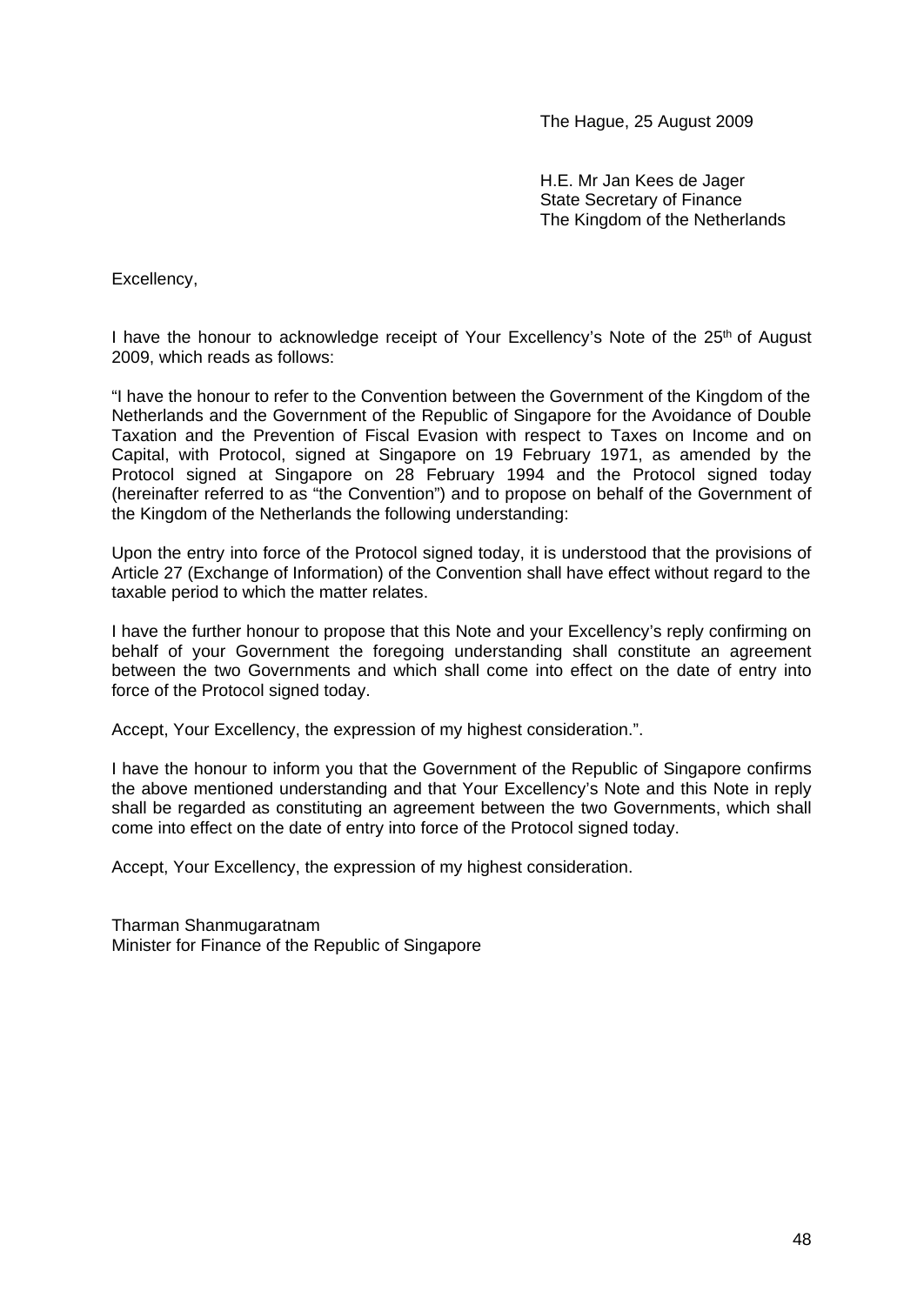## **ANNEX C**

#### **ARTICLE 8 - SHIPPING AND AIR TRANSPORT**

1. Notwithstanding the provisions of paragraphs 1 to 4 of Article 7, profits of an enterprise of one of the States from the operation of ships or aircraft in international traffic may be taxed in the other State, but only in so far as such profits are derived from that other State.

However, the rate of the tax chargeable under the law of that other State on such profits shall be reduced by 50 per cent thereof.

- 2. For the purposes of this Article
	- (a) profits derived from the other State mean profits from the carriage of passengers, mails, livestock or goods shipped, or loaded into an aircraft in that State (excluding the profits accruing from passengers, mails, livestock or goods which are brought to that other State solely for transhipment, or for transfer from one aircraft to another or from an aircraft to a ship or from a ship to an aircraft);
	- (b) the amount of the profits so derived shall not exceed 5 per cent of the sums receivable in respect of the carriage of passengers, mails, livestock or goods shipped, or loaded into an aircraft in that State.

3. The provisions of paragraphs 1 and 2 shall likewise apply to profits arising from participations in shipping or aircraft pools of any kind by enterprises engaged in shipping or air transport.

#### **ARTICLE 24 - ELIMINATION OF DOUBLE TAXATION**

3. Further the Netherlands shall allow deductions from the tax computed in accordance with the preceding paragraphs of this Article with respect to -

- (a) the items of income which may be taxed in Singapore according to Articles 8, 11 (paragraph 2) and 14 (paragraph 6) and are included in the basis mentioned in paragraph 1 of this Article; and
- (b) royalties as defined in Article 12 (paragraph 3) and which arise in Singapore.

4. Subject to the provisions of paragraph 5 of this Article, the amount of the deductions mentioned in paragraph 3 shall be -

(a) with respect to the items of income which may be taxed in Singapore according to Articles 8 and 14 (paragraph 6) an amount equal to the Singapore tax thereon;